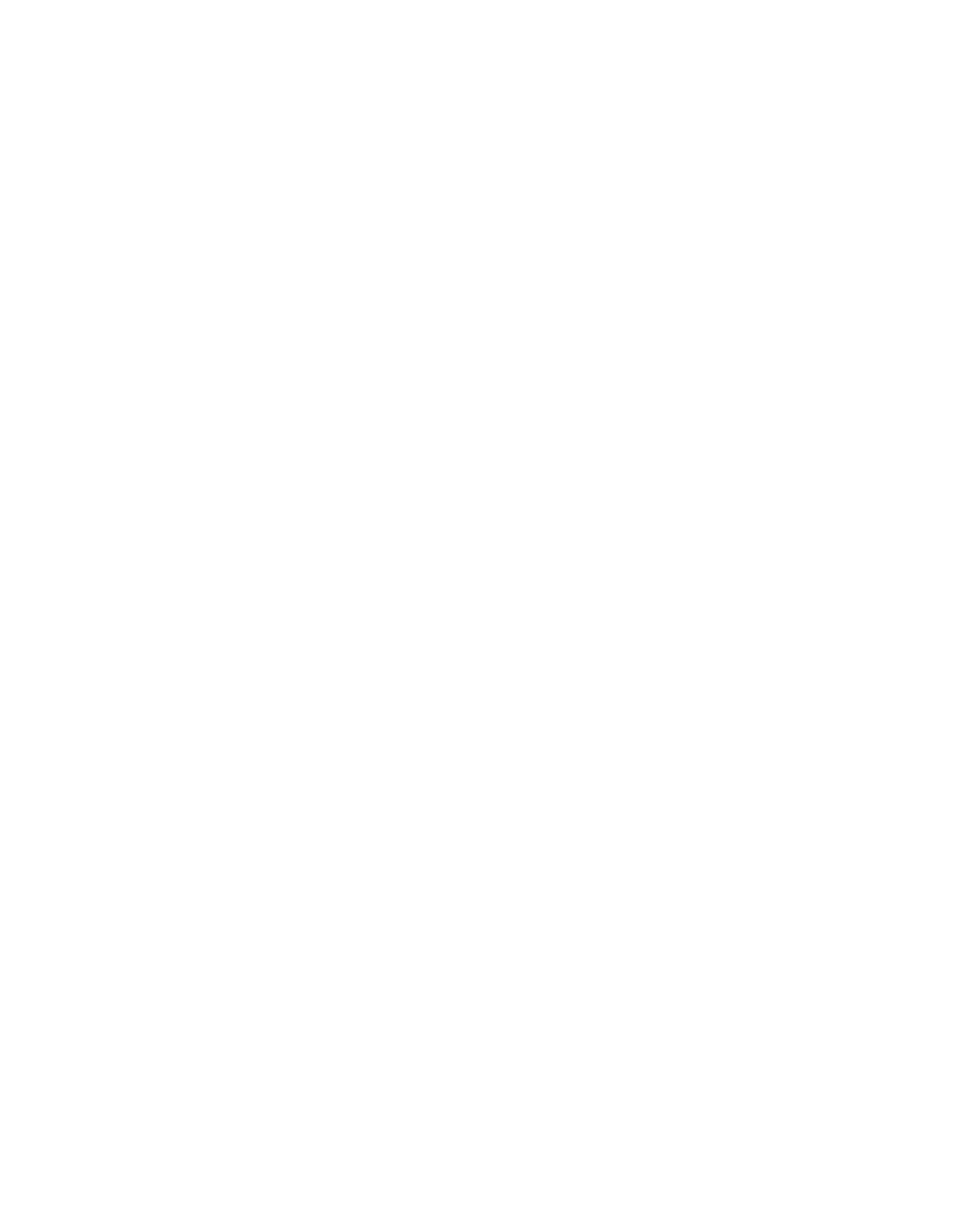| Project Title:                                  | Water for Africa through Leadership and Institutional Support (WALIS)                                                                       |
|-------------------------------------------------|---------------------------------------------------------------------------------------------------------------------------------------------|
| Sponsoring USAID Office:                        | Bureau for Africa's Office of Sustainable Development                                                                                       |
| <b>Contract Number:</b>                         | AID-OAA-I-14-00049                                                                                                                          |
| <b>Task Order Number:</b>                       | AID-OAA-TO-15-00034                                                                                                                         |
| Period of Performance:                          | September 25, 2015-September 24, 2020                                                                                                       |
| <b>Contracting Officer:</b>                     | Jamie Raile                                                                                                                                 |
| <b>Contracting Officer's</b><br>Representative: | Amanda Robertson                                                                                                                            |
| <b>Ceiling Price:</b>                           | \$12,383,704                                                                                                                                |
| <b>Obligated Amount:</b>                        | \$7,900,000                                                                                                                                 |
| Contractor:                                     | DAI Global, LLC                                                                                                                             |
| Date of Publication:                            | November 2017                                                                                                                               |
| Author:                                         | <b>Christopher McGahey</b>                                                                                                                  |
| Editors:                                        | Benjamin Mann and Richard Rapier                                                                                                            |
| Images:                                         | Peuhl women collecting water from a well in the Sahel region of the<br>Senegal River, Senegal<br>Ariadne Van Zandbergen / Alamy Stock Photo |

Submitted by: Richard Rapier, Chief of Party **WALIS** DAI Global, LLC 7600 Wisconsin Ave, Suite 200 Bethesda, MD, 20814, USA richard\_rapier@walis.org 301-771-7600 www.dai.com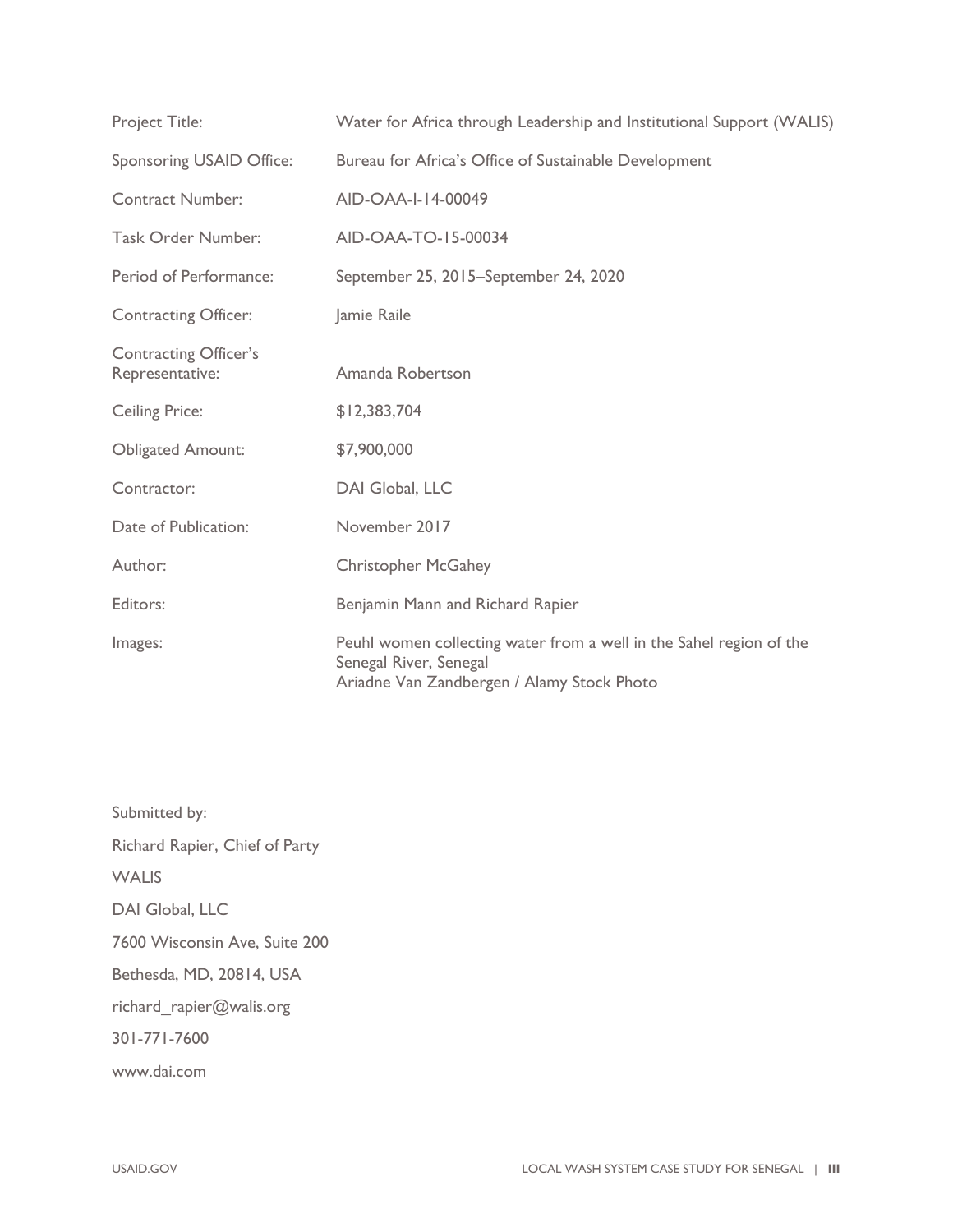# **CONTENTS**

| <b>FOREWORD</b>                                                  |                     |
|------------------------------------------------------------------|---------------------|
| <b>ACKNOWLEDGMENTS</b>                                           | $\overline{2}$      |
| <b>ABBREVIATIONS AND ACRONYMS</b>                                | 3                   |
| <b>SUMMARY</b>                                                   | $\overline{\bf{4}}$ |
| <b>CHAPTER I: BACKGROUND</b>                                     | 6                   |
| PERIODIZATION OF WATER AND SANITATION SECTOR PROGRESS IN SENEGAL |                     |
| <b>CHAPTER 2: MDG ERA IN SENEGAL</b>                             | Ш                   |
| <b>CHAPTER 3: LESSONS LEARNED FROM THE MDG ERA</b>               | 23                  |
| 20-YEAR THREAD: PRIVATIZATION THROUGH SOCIAL DIALOGUE, FINANCIAL |                     |
| <b>CHAPTER 4: TRANSITION TO THE SDGS</b>                         | 29                  |
| <b>CHAPTER 5: CONCLUSIONS</b>                                    | 33                  |
| <b>BIBLIOGRAPHY</b>                                              | 39                  |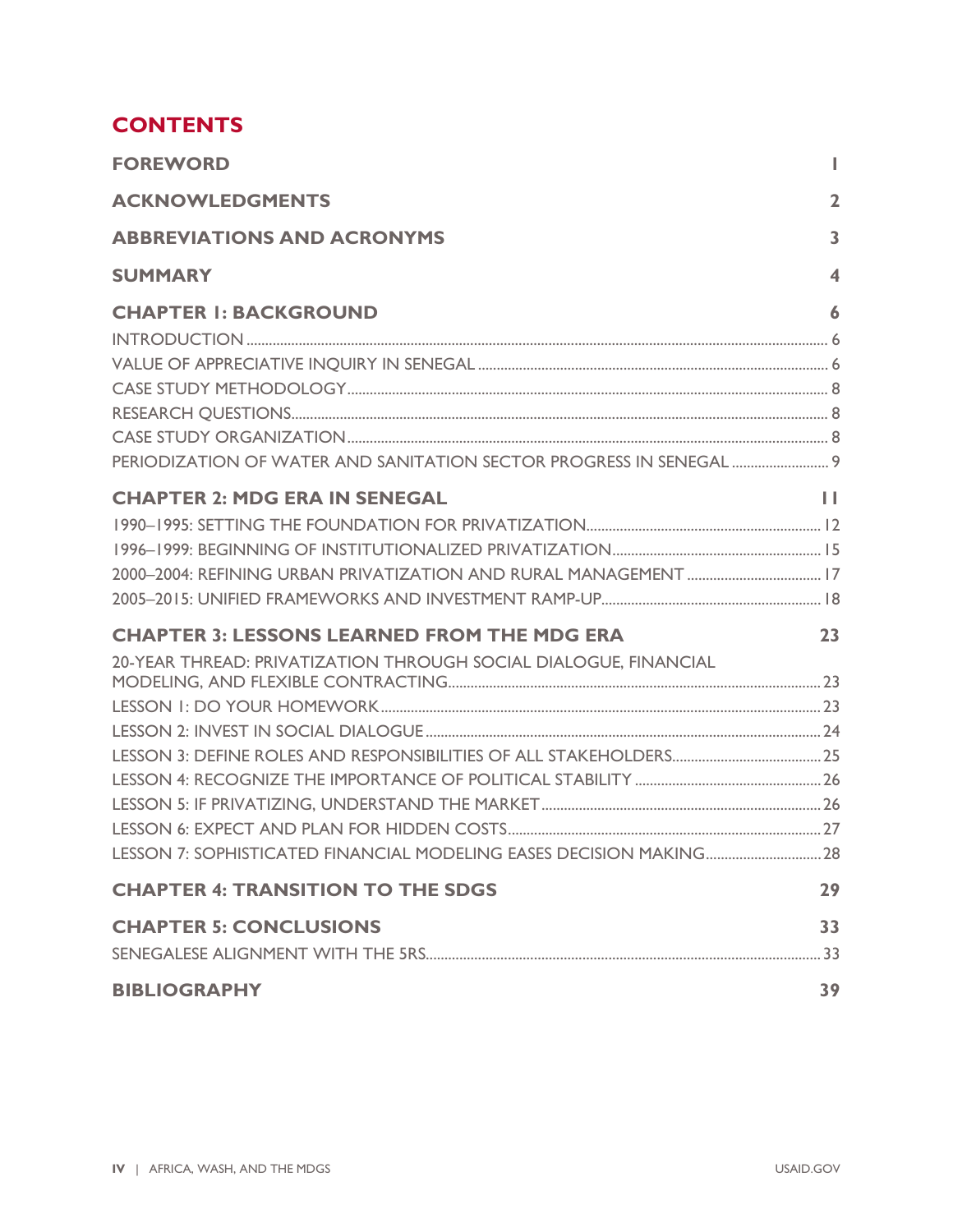# **TABLES AND FIGURES**

### **Tables**

### **Figures**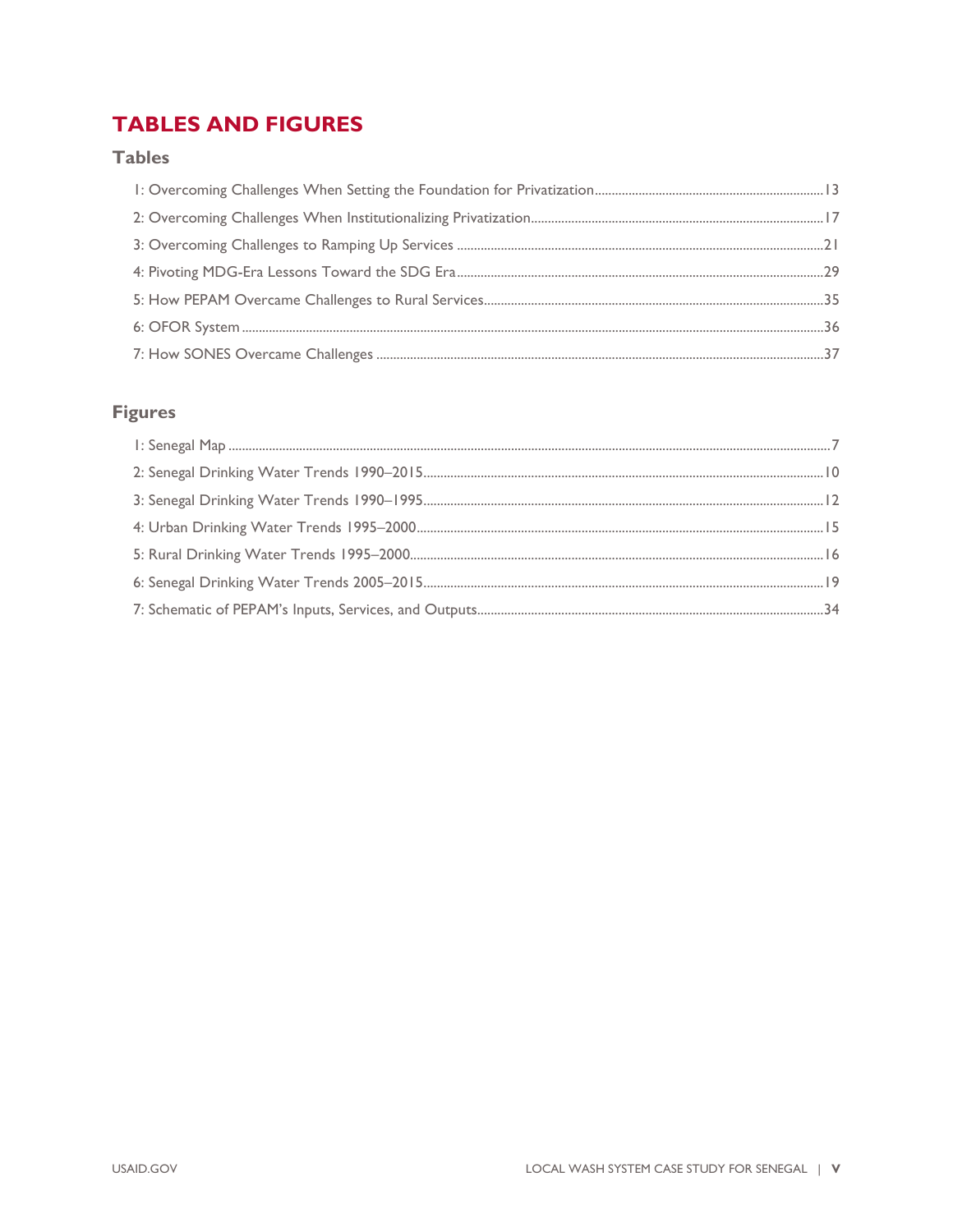### **FOREWORD**

The world was successful in meeting Millennium Development Goal (MDG) Target 7c for water by 2015, reducing the population without access to improved water systems by half. This success was largely driven by a few high-achieving countries and was not universally achieved by all countries, particularly by poverty-stricken and fragile states. In reflecting on the progress of the MDGs, a key observation made by many agencies is that success in water and sanitation service delivery and hygiene behavior change requires the development of robust local systems. They can operate at all levels from small, rural communities to national programs.

"Local system refers to those interconnected sets of actors—governments, civil society, the private sector, universities, individual citizens, and others that jointly produce a particular development outcome."



*—USAID, Local Systems Framework 2014*[1](#page-5-0)

Local water, sanitation, and hygiene (WASH) country systems can include a wide range of components that allow it to function and thrive, including policy development; planning; financing, expenditure, and cost-recovery; implementation; service maintenance and management; and monitoring. Having effective country system components can drive a virtuous cycle of achievement. Understanding and adopting effective systems can assist countries in the transition to the era of the Sustainable Development Goals (SDGs) and the specific WASH targets in Goal 6. The USAID Water for Africa through Leadership and Institutional Support (WALIS) project undertook a review of successful countries in Africa to uncover the combination of pathways, processes, policies, and people that improved WASH access and services sufficient to meet its MDG targets at a national scale. The review analyzed four countries in Sub-Saharan Africa—Ethiopia, Rwanda, Senegal, and South Africa. These countries developed country system components, which helped make far-sighted policies, develop excellent plans, adopt effective financing strategies, and build innovative monitoring systems that resulted in evidence-based decisions and helped WASH leaders to lead. The review used the "Appreciative Inquiry" methodology. Appreciative Inquiry is a method that:

- Sets out to discover the elements and factors in an organization or system that enabled it to achieve success in the past.
- Builds on those elements and factors to help the organization or system create a positive future.

The authors of each case study evaluated the outstanding country systems and key driving factors that led to the national government's ability to reach their MDG Target 7c. Each case study breaks down the country's WASH sector into individual system components, based on the USAID Local Systems Framework and the 5Rs (relationships, resources, roles, rules, and results), to capture how each component contributed to the system's success as a whole. The Local Systems Framework will also allow for cross-country comparison and determine if there is one or many critical paths to streamline WASH service improvement. An overarching synthesis learning note to provide cross-country analysis and common themes that can be transferred to achieve SDG success is forthcoming.

<span id="page-5-0"></span><sup>&</sup>lt;sup>1</sup> USAID. (2014). Local systems: A framework for supporting sustained development.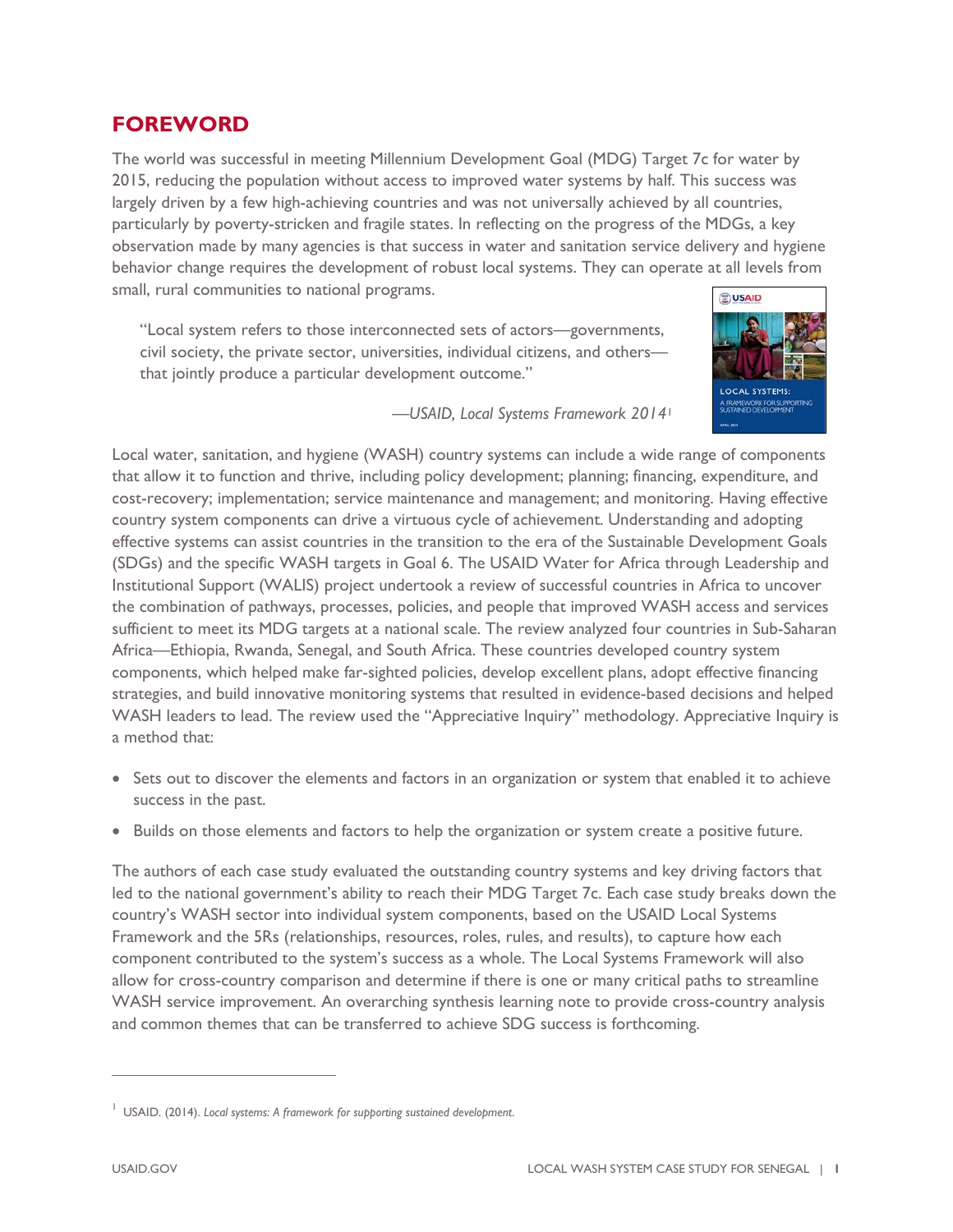### **ACKNOWLEDGMENTS**

We would like to thank the following people who provided insights and value to the report:

Samba Ba, *Ministère de l'Hydraulique et de l'Assainisement's Direction de l'Hydraulique* (DH); Amadou Diallo, National Coordinator, Coordination and Monitoring Unit of Water and Sanitation Programs (CCSPEA); Oumar Diallo, Senior Water and Sanitation Specialist, World Bank, Senegal; Kossi Robert Eguida, Principal Country Program Officer, African Development Bank (AfDB); Monudor Madioune, Technical Director, *Office des Forages Ruraux* (OFOR); Adama Ndianor, Regional Head of Hydraulics in Saint Louis; Bocar Sy, Director General, *Services de l'Energie en Milieu Sahélien*; Racine Kane, United Nations International Children's Emergency Fund (UNICEF)/Senegal; Agathe Sector and Abdoulaye Boly, USAID/Senegal.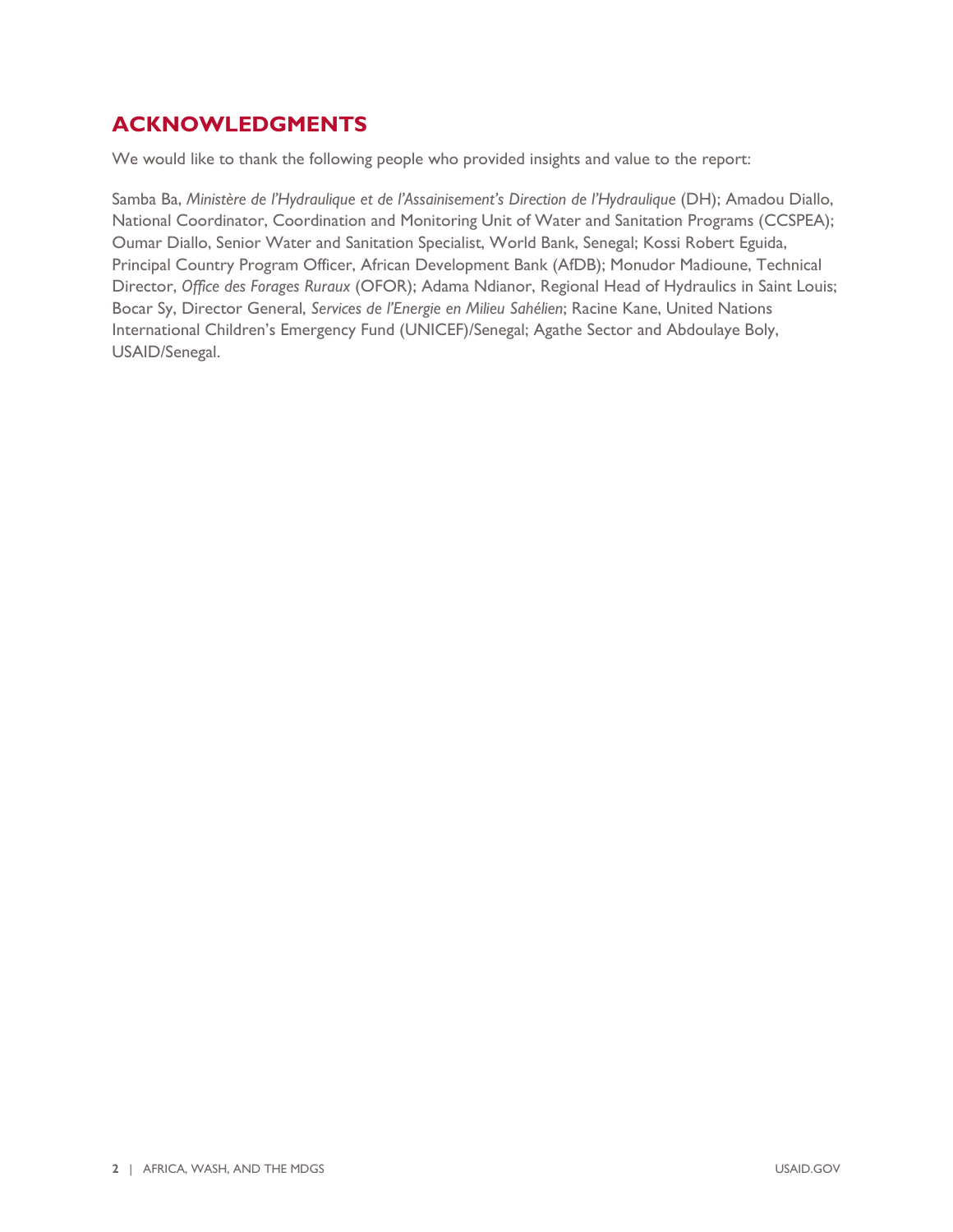# **ABBREVIATIONS AND ACRONYMS**

| <b>AfDB</b>        | African Development Bank                                                                                        |
|--------------------|-----------------------------------------------------------------------------------------------------------------|
| <b>AMCOW</b>       | African Ministers' Council on Water                                                                             |
| <b>ASUFOR</b>      | Borehole Users' Association (Association d'usagers de forage)                                                   |
| <b>CAPEX</b>       | <b>Capital Expenditures</b>                                                                                     |
| <b>CCSPEA</b>      | Coordination and Monitoring Unit of Water and Sanitation Programs                                               |
| <b>CGE</b> Senegal | Compagnie Générale des Eaux du Sénégal                                                                          |
| <b>DAS</b>         | Sanitation Directorate (Direction de l'Assainissement)                                                          |
| <b>DEM</b>         | Directorate of Operations and Maintenance (Direction de l'Exploitation et de la<br>Maintenance)                 |
| DH.                | Directorate of Water (Direction de l'Hydraulique)                                                               |
| GOS                | Government of the Republic of Senegal                                                                           |
| <b>JMP</b>         | Joint Monitoring Programme                                                                                      |
| M&E                | monitoring and evaluation                                                                                       |
| <b>MDG</b>         | Millennium Development Goal                                                                                     |
| <b>NGO</b>         | nongovernmental organization                                                                                    |
| <b>OFOR</b>        | Office of Rural Boreholes (Office des Forages Ruraux)                                                           |
| <b>ONAS</b>        | National Office of Sanitation in Senegal (Office National de l'Assainissement du Sénégal)                       |
| <b>PEPAM</b>       | Millennium Drinking Water and Sanitation Program (Programme d'Eau Potable et<br>d'Assainissement du Millénaire) |
| <b>PLHA</b>        | Local Water and Sanitation Plan (Plan local d'Hydraulique et d'Assainissement)                                  |
| <b>PRSP</b>        | Poverty Reduction Strategy Paper                                                                                |
| <b>PSE</b>         | Senegal Emergent Plan (Plan Sénégal Emergent)                                                                   |
| <b>REGEFOR</b>     | Management Reform of Motorized Rural Boreholes (Réforme de la Gestion des Forages<br>Ruraux Motorisés)          |
| <b>SDE</b>         | Senegalese Water (Sénégalaise des Eaux)                                                                         |
| <b>SDG</b>         | Sustainable Development Goal                                                                                    |
| <b>SONEES</b>      | Senegalese National Company for Water Management (Société Nationale d'Exploitation<br>des Eaux du Sénégal)      |
| <b>SONES</b>       | National Water Company of Senegal (Société Nationale des Eaux du Sénégal)                                       |
| <b>UNICEF</b>      | United Nations International Children's Emergency Fund                                                          |
| <b>WALIS</b>       | Water for Africa through Leadership and Institutional Support Project                                           |
| <b>WASH</b>        | water, sanitation, and hygiene                                                                                  |
| <b>WHO</b>         | World Health Organization                                                                                       |
| <b>WSSP</b>        | Water Supply and Sanitation Project                                                                             |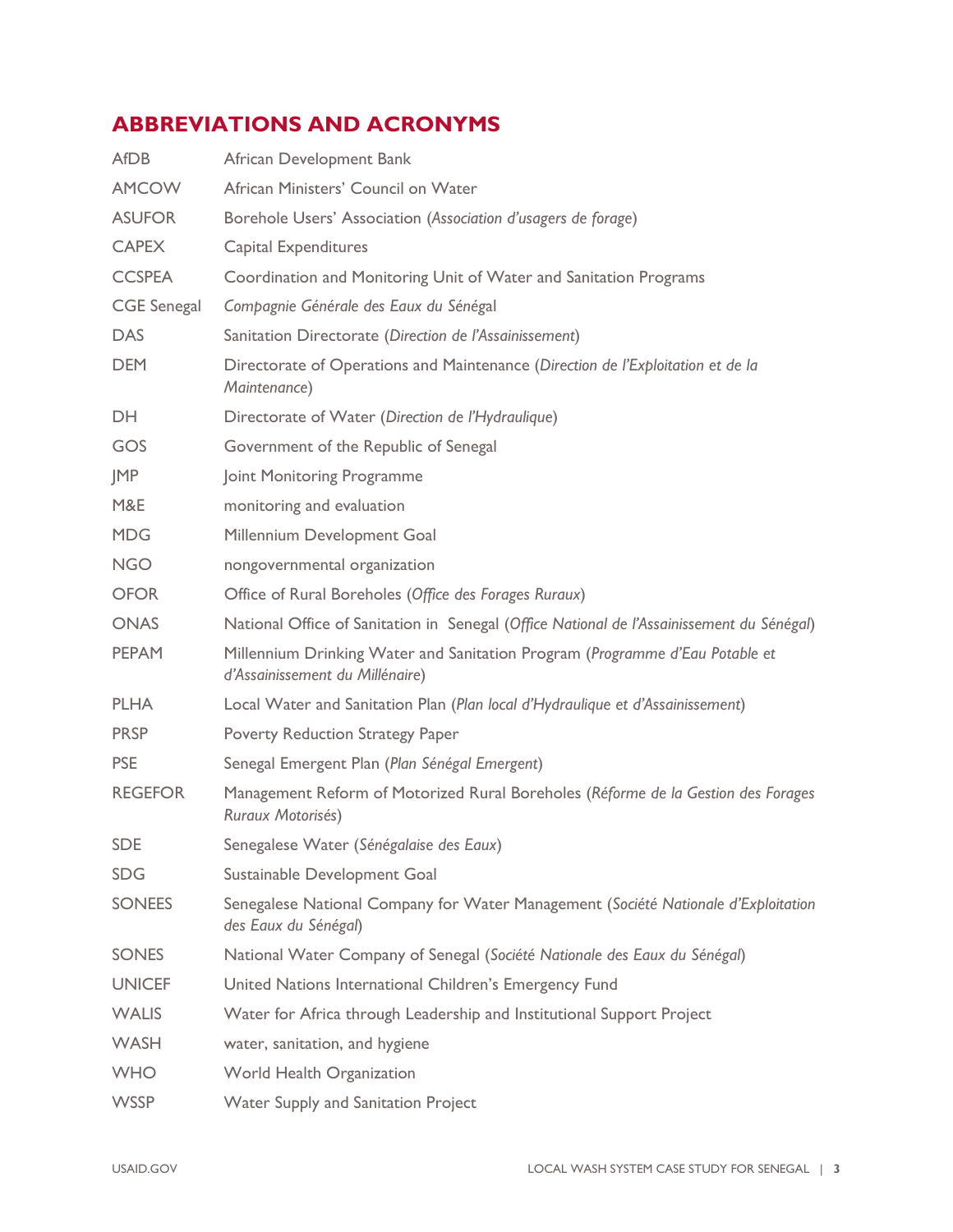### **SUMMARY**

Nationally, Senegal met the MDG target for water supply access. It did this by engaging the public and private sectors to effectively invest and report on investments. It focused on larger population centers, less on remote regions of the country. Its achievements set the stage for more equitable and widespread service provision as the country now works to achieve the SDGs, requiring sustainable management of universal access. This case study documents the progression of the sector between 1990 and 2015, and analyzes the impact of local systems created in Senegal to respond to the water and sanitation challenge. It identifies four periods in the development of the sector:

- 1990–1995: Setting the foundation for privatization.
- 1996–1999: The beginning of institutionalized privatization.
- 2000–2004: Refining urban privatization and rural management.
- 2005–2015: Unified frameworks and investment ramp-up.

By 1988, Senegal had established a water ministry in response to the global declaration of the International Drinking Water Supply and Sanitation Decade, promulgated a Water Code,<sup>2</sup> and restructured the Senegalese National Company for Water Management (SONEES [*Société Nationale d'Exploitation des Eaux du Sénégal*]). However, with a severe devaluation of the CFA franc (Senegalese currency) in 1994, Senegal sought to untangle the government and water services from its parastatal to improve efficiency and prepare it for contracted services to private operators. World Bank supported key reforms and a restructured urban water sector with the following key features:

- Establishing separate organizations and management frameworks for sewerage and urban water.
- Launching public-private collaboration under a 10-year service operator contract.
- Incorporating regulation and tariffs into the contract.
- Using a sophisticated financial model to guide investment and service decisions.
- Linking reforms to major external investment in the water sector.

This restructuring was further catalyzed by a critical water shortage in Dakar that led to donors first piloting and then injecting large amounts of capital into the sector via the *Projet Sectoral Eau* in 1995– 1996. The water crisis also eventually led to the SONEES being dissolved and separated into three new entities with the mandates to: 1) be a public asset holder and manager; 2) operate and maintain the urban and peri-urban systems; and 3) create a national office of sanitation. To operate and maintain the urban systems, a 10-year *affermage* contract was signed between the Government of the Republic of Senegal (GOS), the asset holder, and the operator.

<span id="page-8-0"></span><sup>&</sup>lt;sup>2</sup> African Ministers' Council on Water (AMCOW), World Bank Water Supply and Sanitation Project (WSSP), African Development Bank (AfDB), & United Nations International Children's Emergency Fund (UNICEF). (2011). Water supply and sanitation in Senegal: Turning finance into services for 2015 and beyond. (Note: In 1983, the Water Code was enacted, but some of the decrees that operationalized the code did not get issued until 1989.)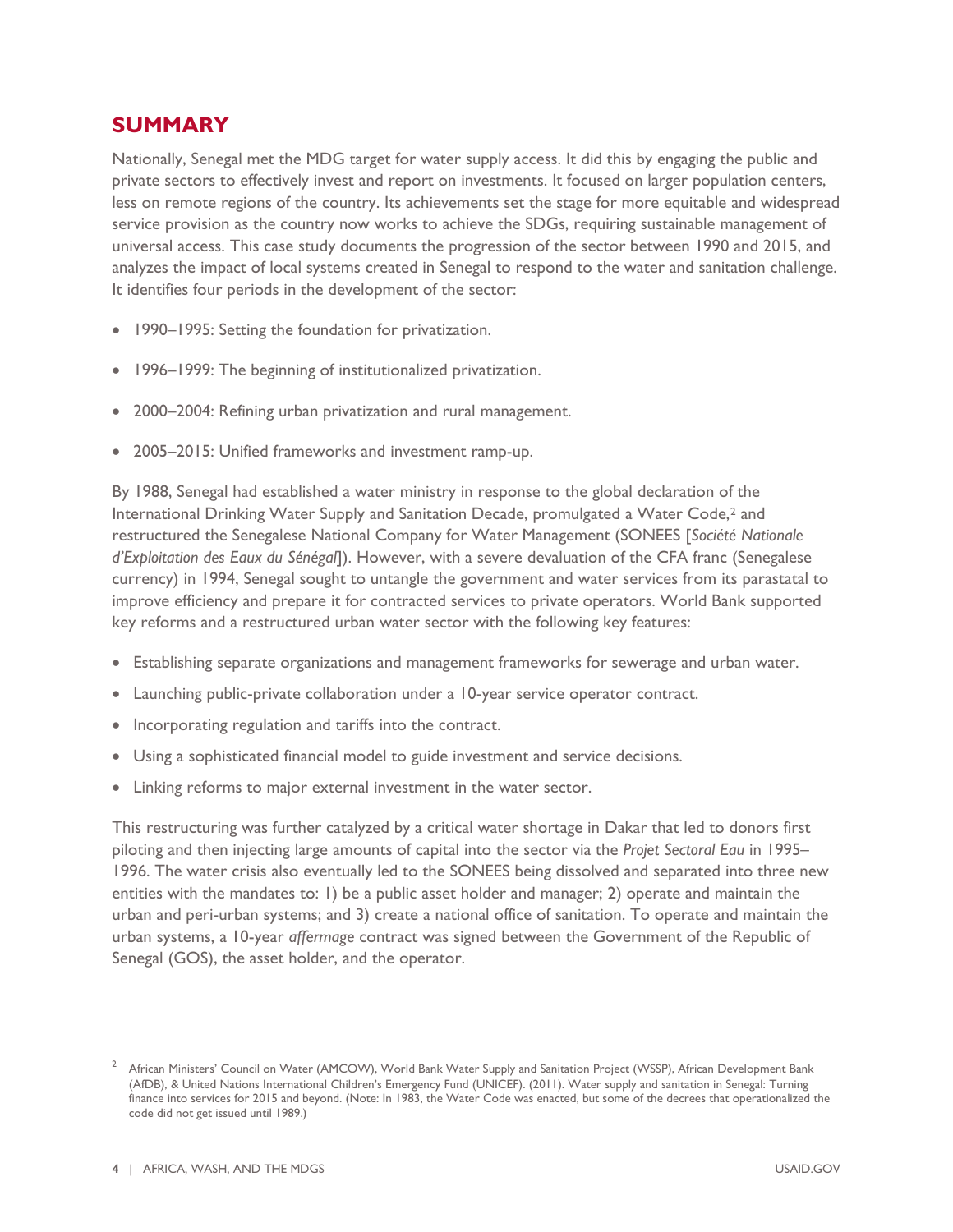While large contracts framed urban services, rural water services gradually began to move from community-managed boreholes and small systems to delegated managed services under fixed-term operating licenses between borehole operators and the government. In both cases, but primarily urban operated services, contracts were used to ensure quality of service and incorporate incentive targets. This trend continued throughout the rest of the MDG era as the country maintained a commitment to a participatory and decentralized approach in the steering, execution, and monitoring of programs to expand access and ensure rapid response and transparency to water needs. Key to maintaining the trend was the Millennium Drinking Water and Sanitation Program (PEPAM [*Programme d'Eau Potable et d'Assainissement du Millénaire*]); detailed Local Water and Sanitation Plans (PLHAs [*Plans local d'Hydraulique et d'Assainissement*]); and new investors, including USAID and the AfDB.

There is no single institution or factor responsible for Senegal's success. Instead, a confluence of elements allowed the sectors to overcome key challenges and ensure continuous improvement. Taken together, they can be organized into the following seven lessons:

- Lesson 1: Do your homework.
- Lesson 2: Invest in social dialogue.
- Lesson 3: Define roles and responsibilities of all stakeholders.
- Lesson 4: Recognize the importance of political stability.
- Lesson 5: If privatizing, understand the market.
- Lesson 6: Expect and plan for hidden costs.
- Lesson 7: Sophisticated financial modeling eases decision making.

As the GOS continues its pivot toward the next set of goals, Senegal's challenges moving forward are expected to be: 1) localizing the SDGs; 2) building a national agenda; 3) financing the agenda; and 4) validating and maintaining a decade of data. The GOS has put in place the policies, strategies, and systems expected to advance the sectors toward their goals. As guidance to all policies and strategies, Senegal has created a vision and strategic plan aimed at economic emergence by 2035: The Senegal Emergent Plan (PSE [*Plan Sénégal Emergent*]). Water and sanitation stand as one component of the pillar of this plan.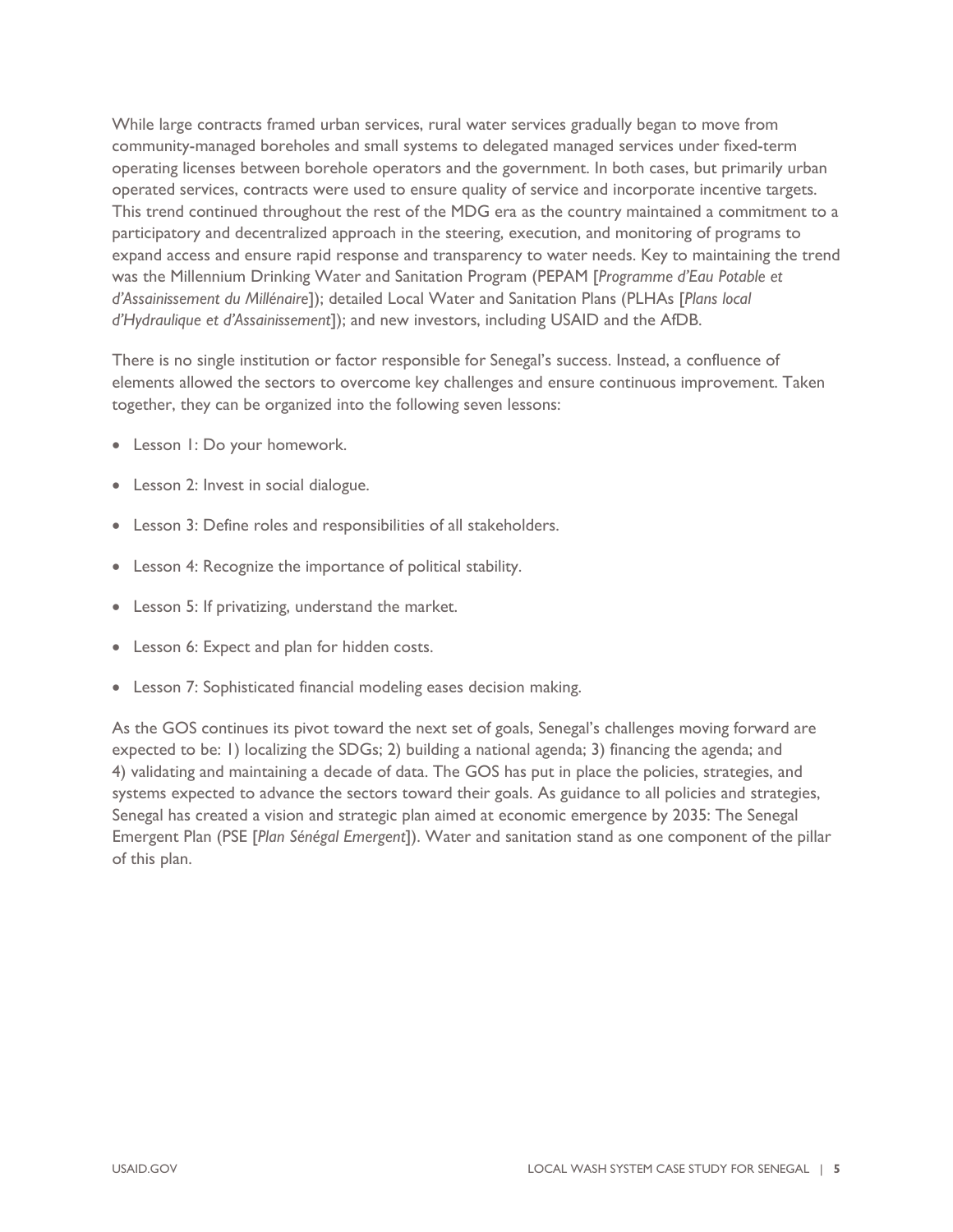# **CHAPTER 1: BACKGROUND**

### **INTRODUCTION**

WALIS reflects USAID's latest thinking on achieving transformative improvements in access to clean water and improved sanitation. The project supports national and regional institutions and their development partners to improve the capacity of African water sectors to implement policies, strategies, and plans that will deliver sustainable WASH services that are consistent with the SDGs. WALIS, in collaboration with the African Ministers' Council on Water (AMCOW), is conducting a series of case studies in Africa related to local systems for water supply and sanitation.

Senegal has been selected as one of the case studies to learn from the country's progress in water supply and sanitation service development from 1990 through the end of the MDG era in 2015. With the substantial changes heralded by sector reform and further privatization of the urban water sector, further refinement of urban water management has only improved. Many lessons can be learned by Senegal's approach to asset management and operations of its urban systems, as well as the expansion of this approach to the rural water subsector.

This report shares the lessons learned that contributed to Senegal's achievements and highlights the key challenges and how they were overcome. By describing one country's pathway toward the SDGs, the case study can support Senegal, as well as other African countries, in bringing about the necessary system development to meet the challenging SDG targets.

### **VALUE OF APPRECIATIVE INQUIRY IN SENEGAL**

Utilizing the "Appreciative Inquiry" approach, WALIS examined four countries in Sub-Saharan Africa that developed WASH system components that are sufficient to meet their MDG targets. These components helped countries develop and operationalize far-sighted policies, carefully plan, adopt effective financing strategies, and build innovative monitoring systems that have resulted in evidence-based decisions and helped WASH leaders to lead. This case study is intended to capture the components of the system that enabled Senegal to expand urban and rural water supply access through a combination of major external investment, incremental privatization, rigorous financial modeling, and harmonized monitoring and reporting delivered on a foundation of consensus and social dialogue.

The Senegalese WASH sector was an active participant in the privatization efforts launched globally in the sector in the mid-1990s. The country's urban water supply sector has become a notable success story emerging from many contentious attempts. Multiple countries failed in privatization efforts and fell victim to heavy and visible citizen opposition and governmental rejection. Over two decades, Senegal continually expanded and adapted privatization practice across its urban water sector. The country is currently beginning to adapt lessons and processes from that achievement to the rural WASH sector.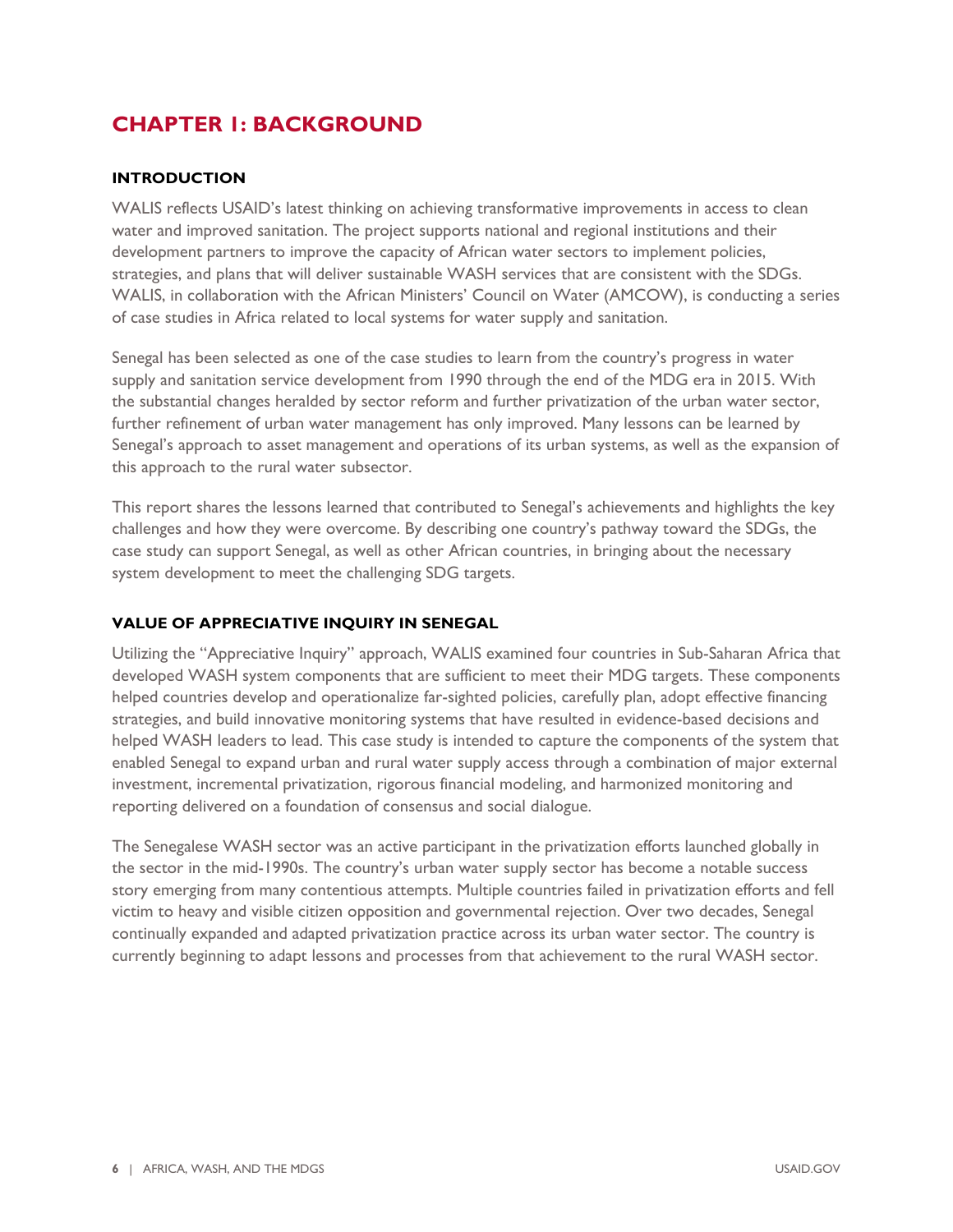FIGURE 1: SENEGAL MAP



After achieving the MDG target for water supply, the GOS closed its autonomous sectoral coordination mechanism, which was given the mandate and resources to coordinate advancement toward the WASH MDGs. Internalizing it—and several other components previously receiving heavy external support into governmental operations, the Senegalese WASH sector is in transition. Consequently, the WALIS project's effort to learn from the past and look forward to the options of the future is timely.

As with any effort conducted over multiple decades with significant inputs of expertise and external funding, Senegal's WASH sector achievements have been diligently measured and reported. Reviews of those reports form one aspect of the creation of this case study. They are, however, limited to reporting what was achieved in terms of inputs and outputs. In preparing this document, the authors reviewed those reports, but more importantly held conversations with those who were directly responsible for managing those inputs and delivering the outputs. Through Appreciative Inquiry, the authors asked the sector to reflect on the achievements of the past 20 years and describe how the lessons the sector learned during that time will help the country pivot toward the SDGs. Furthermore, the authors asked how Senegal's lessons could help other Sub-Saharan African countries accelerate access and provision of WASH services for all.

This document is intended to give full credit to those who generated the Senegalese success. This major achievement could not have been completed without diligent and flexible collaboration between those inside and those outside the GOS. There was no model for the Senegalese success, and it is unlikely that it can be repeated in its entirety due to the high levels of investment and expertise it called upon and the unique stability and capacity of the GOS. However, there remains significant merit in relating the challenges that these successful and deeply collaborative partners faced and how they addressed each as guidance to those who face similar challenges.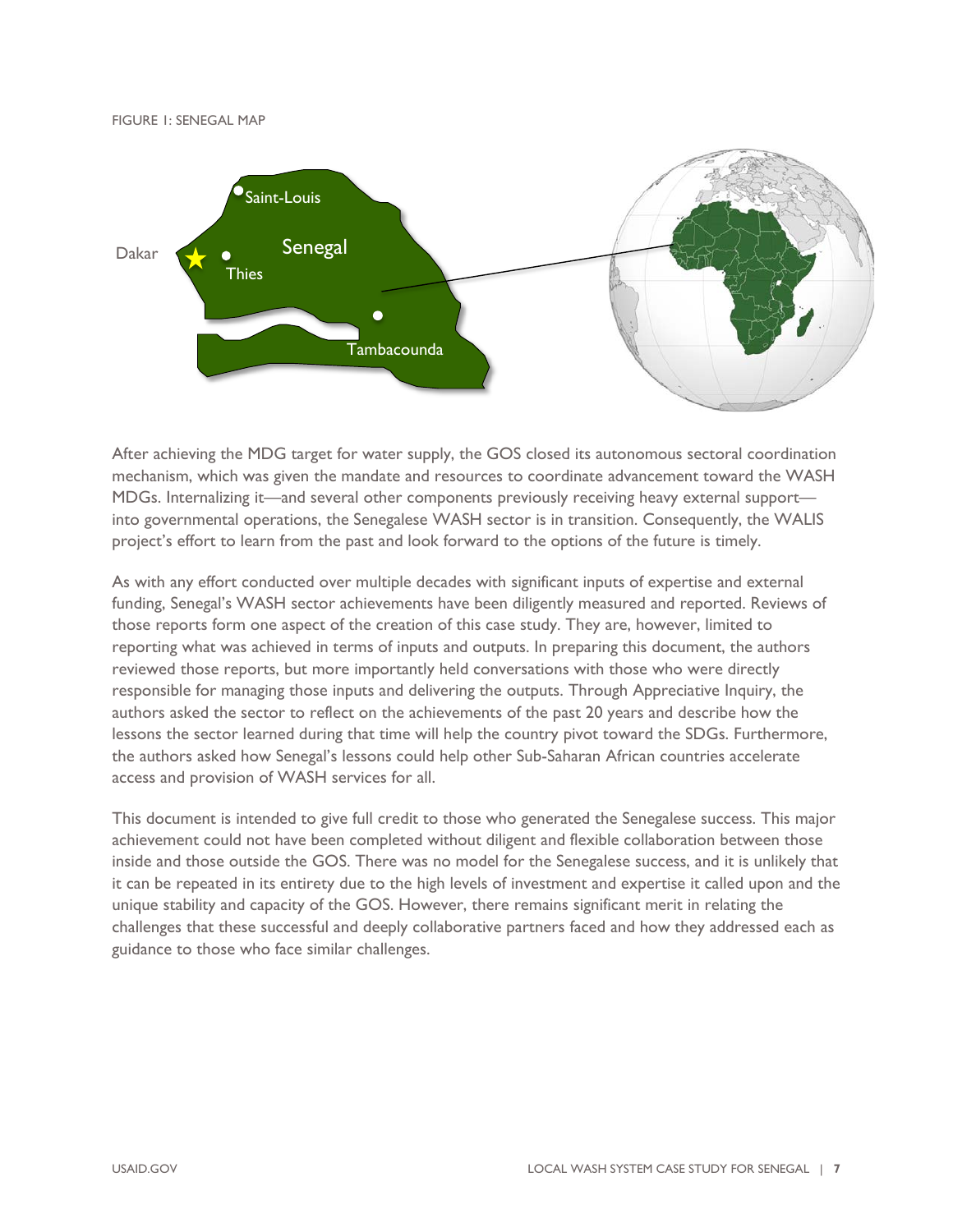### **CASE STUDY METHODOLOGY**

Appreciative Inquiry is a research method that:

- Sets out to discover the elements and factors in an organization or system that enabled it to achieve success in the past.
- Builds on those elements and factors to help other organizations or systems create a positive future.

Appreciative Inquiry was used for this review to evaluate country systems and key driving factors that led to the national government's ability to reach MDG Target 7c. Appreciative Inquiry is an approach that allows investigators to move beyond the simple and all-to-common identification of challenges to success or achievement. A much more vital effort, Appreciative Inquiry does not stop at describing the challenges, which is simple to do and not particularly beneficial. Instead, Appreciative Inquiry captures how challenges were met, how messy and complex conditions were addressed, and how lessons from success and failure were adapted into new efforts and management approaches.

### **RESEARCH QUESTIONS**

Any story of national achievement and the system of actors that generated the achievement is multifaceted and potentially complicated if a wide-reaching, multi-sectoral, holistic description is attempted. Yes, all things are connected, but at the operational core of a holistic view are the pathways, processes, policies, and people who advanced each component of the whole. For the effort described in this case study, the authors focused on two primary research questions and four supplemental questions to clearly understand core achievements.

### PRIMARY RESEARCH QUESTIONS

- What are the country systems and/or innovations that were most effective in pushing the country toward success during the MDG era?
- What are the self-identified key changes or shifts within the local country system that must be made to achieve SDG Targets 6.1 and 6.2?

### SUPPLEMENTAL RESEARCH QUESTIONS

- How did the progress to achieve MDG Target 7c change over time?
- Was there a tipping point or watershed moment during the process?
- What role did technology systems or technological innovation play in the success of the local system?
- What contributing factors or processes can be replicated by other countries to support progress toward SDG 6 targets?

### **CASE STUDY ORGANIZATION**

This case study is organized into five chapters. It does not include information related to sanitation except insofar as it concerned or was related to its achievement of its MDG target for water access. Chapter 1 presents the research methodology used to complete the case study and how the rest of the case study is organized.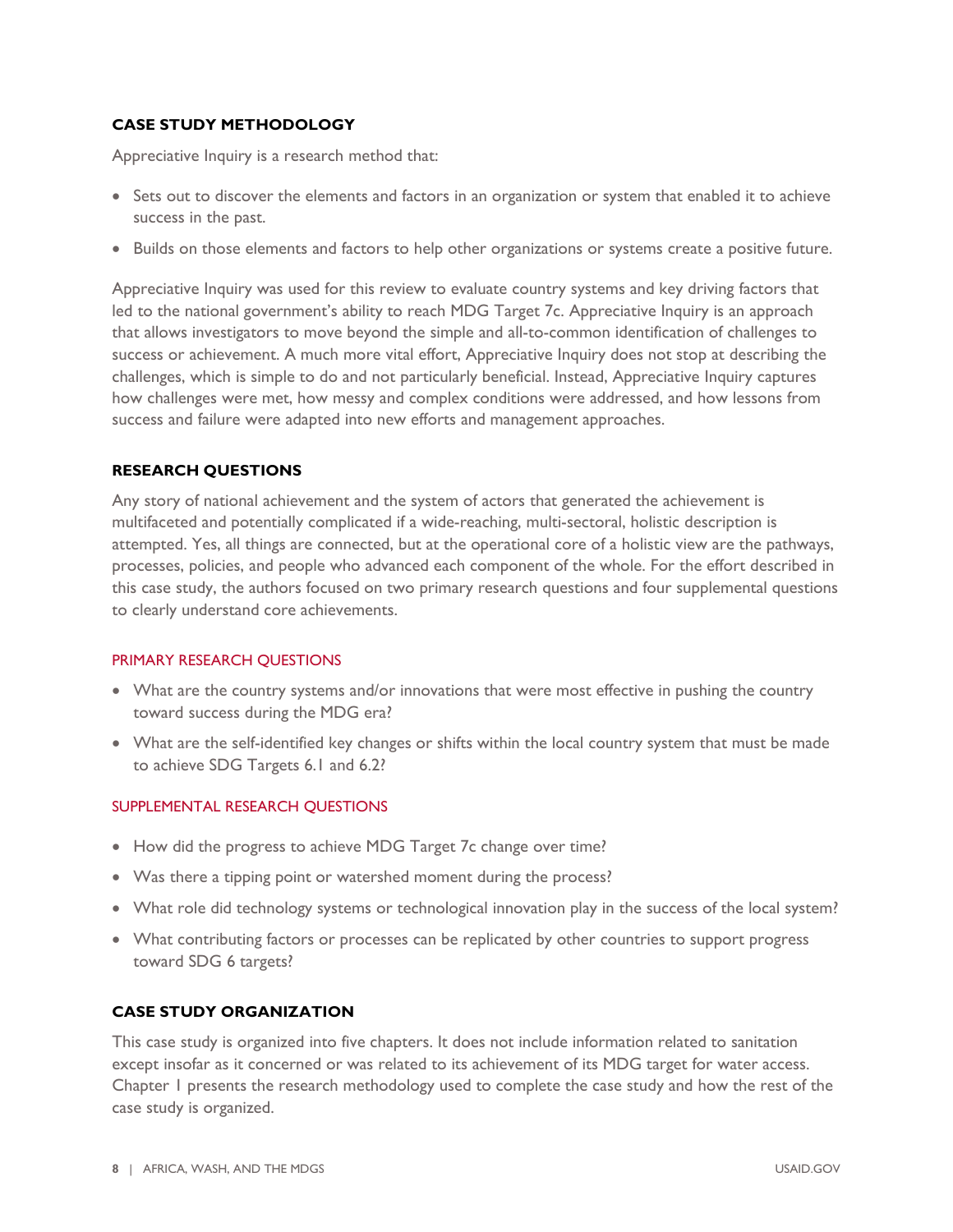Chapter 2 describes the sequence of events and interrelated components (i.e., "the system") that made achievement of the target possible. The chapter is further divided into periods to capture the most salient events that are likely to have contributed to Senegal achieving their MDG target for access to water. At the end of each period, a table captures key challenges and the sector's response to the challenges. Chapter 3 presents the lessons that key actors learned. Chapter 4 contains a description of how the GOS is translating these lessons toward achieving SDG targets. Chapter 5 presents the conclusions drawn from this case study per USAID's Local Systems Framework.

### A NOTE REGARDING WASH ACCESS DATA FOR SENEGAL

Throughout the MDG era, there were discrepancies in data and definitions between the GOS and the World Health Organization (WHO)/UNICEF Joint Monitoring Programme (JMP) regarding WASH access. These differences did not generate problems for either party, but they can create confusion in the literature on WASH access.

GOS data was collected and reported by PEPAM. PEPAM figures were based on an annual collection of subnational administrative data and were used for annual planning. PEPAM figures were configured to infrastructure quantities (e.g., the number of boreholes/pumps/systems in place plus the number of new systems built during a reporting year). PEPAM calculations of access/coverage were based on multiplication of customer estimations times the number of infrastructure systems.

JMP figures were based on two household surveys conducted nationally: The Multi-Indicator Cluster Survey and the Demographic and Health Survey. This approach delivered nationally representative estimates for coverage. JMP data are only collected every five years and are often extrapolated to estimate access coverage in years without a national survey. Therefore, they are less useful for internal, annual governmental planning and prioritization. This case study uses the JMP data and definitions when reporting access data unless otherwise indicated. In 2015, the figures reported by PEPAM and by JMP were very close. Their estimates were within  $+/-$  5 percent of each other.<sup>[3](#page-13-0)</sup>

### **PERIODIZATION OF WATER AND SANITATION SECTOR PROGRESS IN SENEGAL**

This analysis suggests that Senegal's WASH sector has gone through four distinct periods since the establishment of its water ministry in 1988 in response to the global declaration of the International Drinking Water Supply and Sanitation Decade by the United Nations. The dates are indicative, but are framed by the first period just as the CFA franc was significantly devalued in 1994, followed by the start of implementation of the *Project Sectoral Eau* in 1995. The second period was the beginning of institutionalized privatization from 1996 to 1999. Then, a period of refining urban and rural management programs occurred from 2000 to 2004; and thereafter was a period of unified frameworks and investment ramp-up from 2005 until the end of the MDG era in 2015.

<span id="page-13-0"></span>Kane, R. (personal communication, 2016). UNICEF.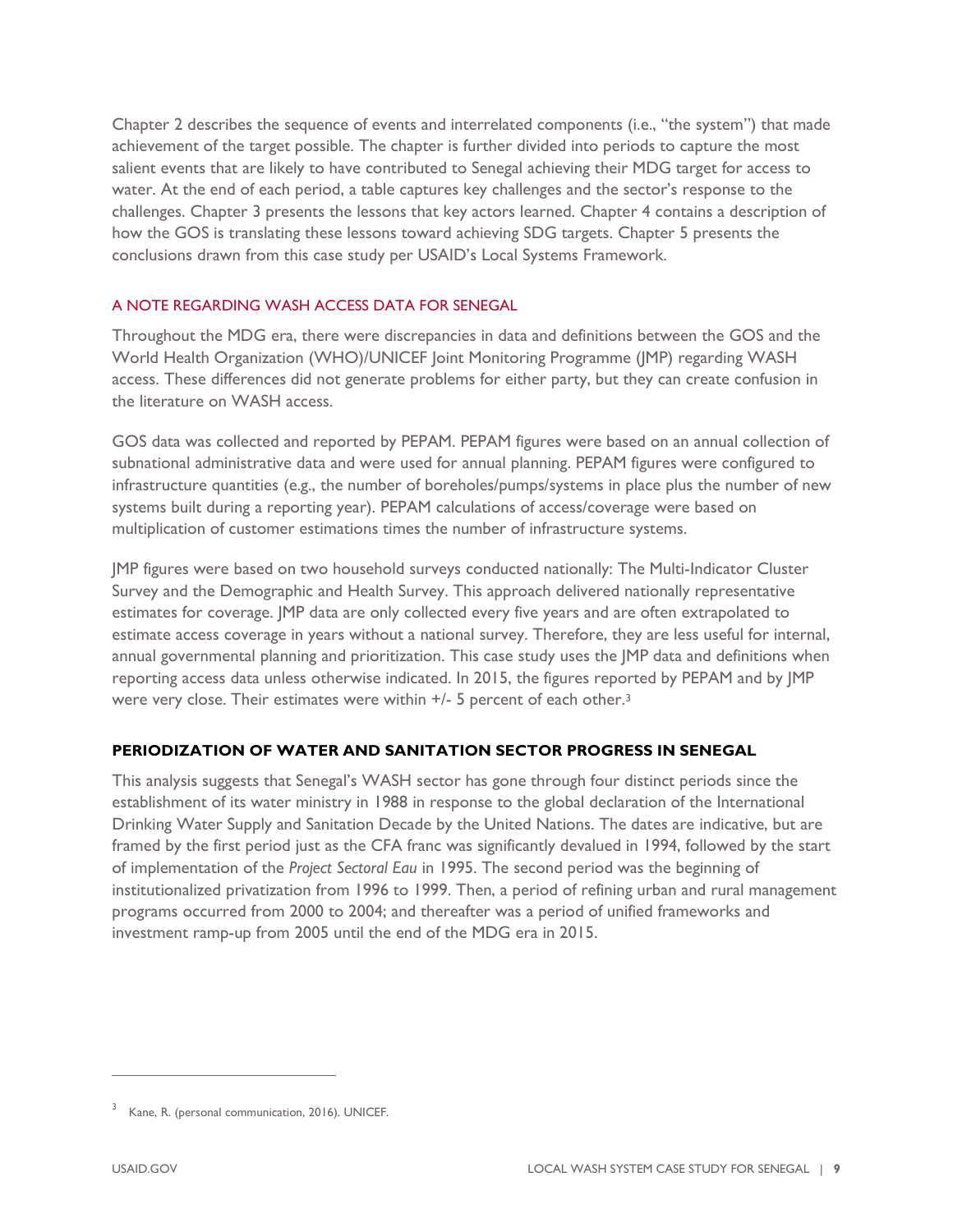

### FIGURE 2: SENEGAL DRINKING WATER TRENDS 1990–2015[4](#page-14-0)

<span id="page-14-0"></span><sup>4</sup> WHO/UNICEF. (2015). JMP. (Note: This report was created using the 2015 JMP Country Files, and does not reflect the updates released July 12, 2017.)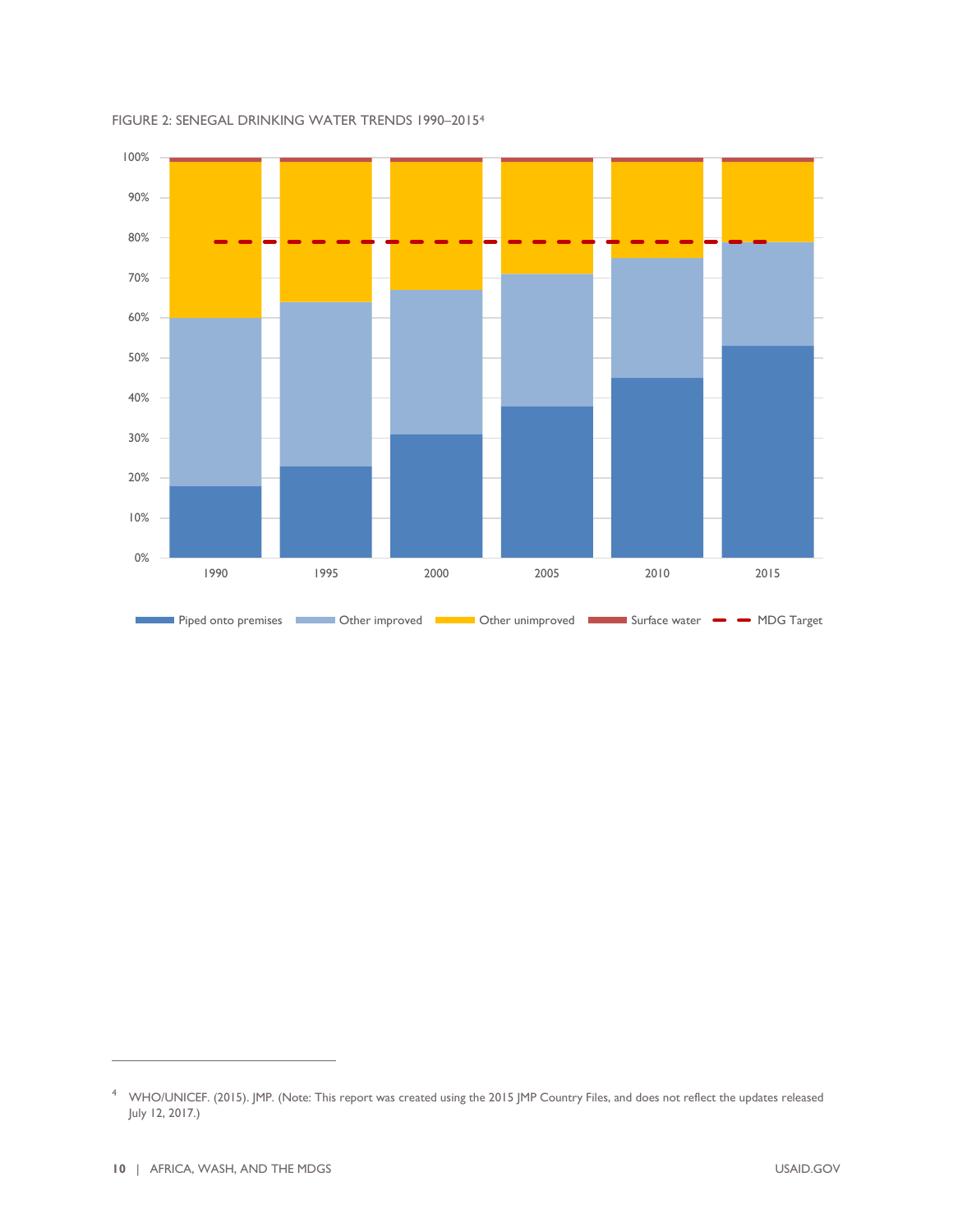### **CHAPTER 2: MDG ERA IN SENEGAL**

Senegal achieved success in surpassing the MDG for water by incrementally improving its investments and establishing a focus a decade before the targets were to be reached. Government and nongovernmental partners accomplished this by building on a foundation of pre-1990 achievements. This foundation created national institutions and a nascent legal structure in the context of structural adjustment agreements signed with the International Monetary Fund. For a majority of citizens, the structural adjustment program tore families apart; left a generation of youth devoid of hope; exacerbated poverty; contributed to drug and alcohol use and abuse, juvenile delinquency, prostitution, and a rise in violence; rural-urban migration; and increased government apathy.[5](#page-15-0) This established the overall context for the beginning of the MDG era in Senegal. Institutions were capable, but society was damaged and in need of reform.

Upon independence in 1960, the Senegalese urban water sector was under the private sector management of *Compagnie Générale des Eaux du Sénég*al (CGE Senegal), a subsidiary of multinational CGE France. CGE Senegal operated under a lease contract until it was nationalized in 1971. The resulting state entity, SONEES, focused on water supply and sanitation in urban areas,<sup>[6](#page-15-1)</sup> first as an operator and later for both operations and investment.[7](#page-15-2) By 1988, Senegal had established a water ministry in response to the global declaration of the International Drinking Water Supply and Sanitation Decade,<sup>[8](#page-15-3)</sup> promulgated a Water Code, and restructured SONEES as a public service concession,<sup>[9](#page-15-4)</sup> whereby they would develop, operate, and maintain the state's water infrastructure assets while maintaining technical supervision of projects.

To most clearly understand the state of Senegal's water sector in the 1990s, it is helpful to distinguish between financial and technical conditions. Technical standards at SONEES were quite good relative to prevailing conditions in similar African countries. Managers and workers were generally well regarded. SONEES operated competently, but questions remained about the financial sustainability of urban water supply dominated by operations in the capital, Dakar. At that time, the GOS was unwilling to establish cost-reflective tariffs, and SONEES lacked the capacity to collect bills. Public sector customers were particularly negligent in paying accumulated water bills. Then came 1994.

Since 1948, the Senegalese currency, the CFA franc, had been fixed at 50 CFA to 1 French franc. But, in January 1994, it was unilaterally adjusted by France to an exchange rate of 100 CFA to 1 French franc. The devaluation was long predicted, but nevertheless was a shock to Senegalese citizens who saw the prices of household basics, electricity, gas, and transport rise suddenly between 20 and 33 percent.

<span id="page-15-0"></span><sup>&</sup>lt;sup>5</sup> St. Clair Green, C. (1997). Globalization and survival in the black diaspora.

<span id="page-15-1"></span><sup>6</sup> AMCOW, World Bank WSSP, AfDB, & UNICEF. (2011). Water supply and sanitation in Senegal: Turning finance into services for 2015 and beyond.

<span id="page-15-2"></span> $^7$   $\,$  Tremolet, S. (2010). Private sector participation in Senegal: A successful "home-grown" strategy?

<span id="page-15-3"></span><sup>8</sup> AMCOW, World Bank WSSP, AfDB, & UNICEF. (2011). Water supply and sanitation in Senegal: Turning finance into services for 2015 and beyond.

<span id="page-15-4"></span><sup>9</sup> Ibid.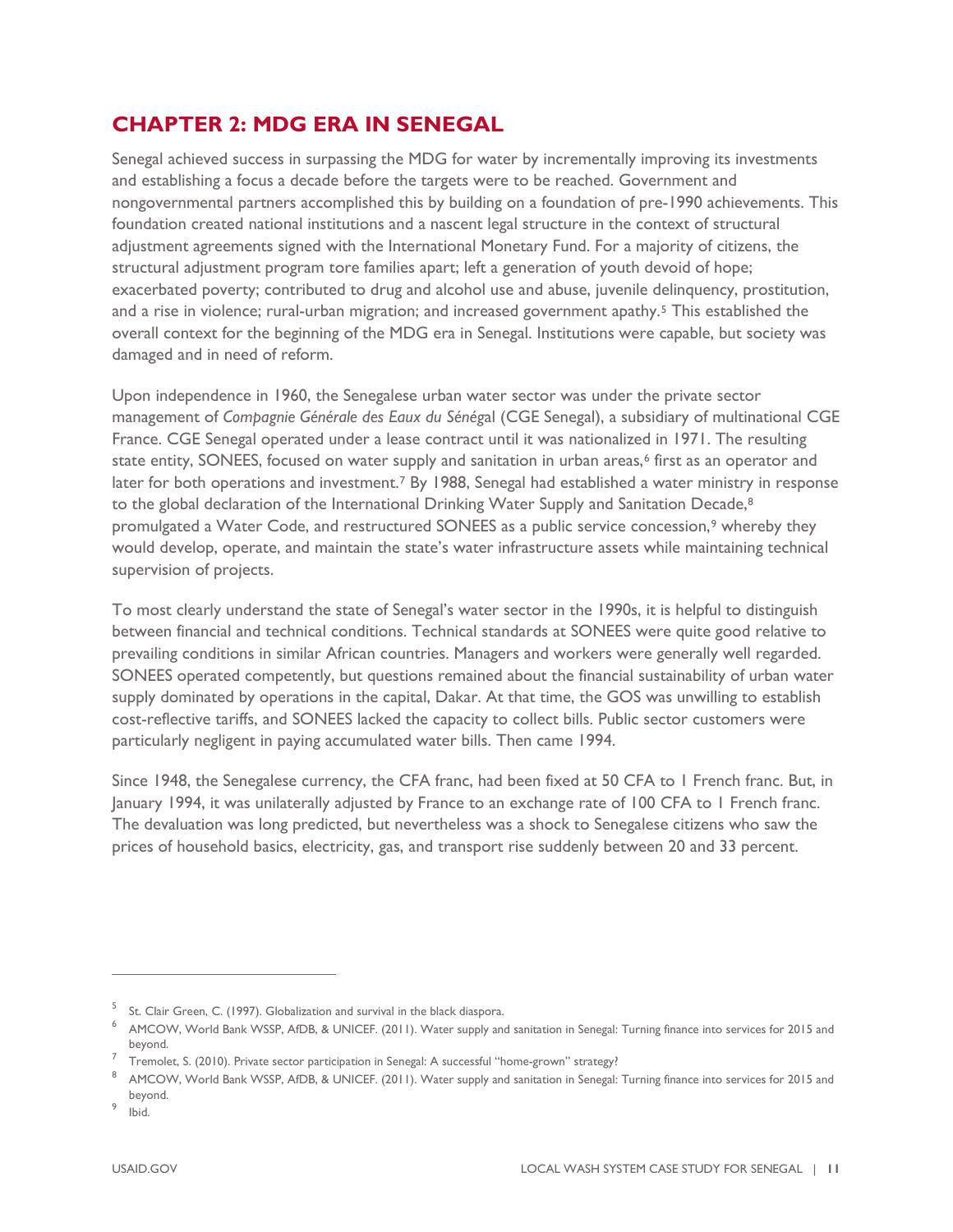The unfavorable effects of the devaluation, particularly loss of purchasing power, were most keenly felt in urban areas and compounded the negative impacts of the previous decades' structural adjustment program. Within a month, rioting occurred in Dakar, with six policemen lynched by mobs, the university closed as teachers went on strike, and random violence heightened worries about personal safety. In the water supply sector, international donors were only willing to provide financing if a private sector supply operator had the power to improve management and operational efficiency while stabilizing investment management.<sup>[10](#page-16-0)</sup> A Steering Committee composed of the ministers of government entities concerned with water supply and sanitation began analyzing reform options. As Senegal's liquidity crisis worsened, the government sought to end their investment in parastatals, improve their efficiency, and prepare them for privatization by negotiating performance contracts that clarified mutual obligations. However, this initially proved to be ineffective, because the government routinely defaulted on its financing obligations and supervision was poor. By the mid-1990s, these performance contracts had been abandoned, and though there were examples of divestiture, no major public enterprise had been privatized. Reform was urgently needed, and a highprofile and successful privatization transaction was needed.

### **1990–1995: SETTING THE FOUNDATION FOR PRIVATIZATION**

A World Bank supported investigation by the GOS of water sector privatization experiences in Côte d'Ivoire, Guinea, and the Gambia and supported participation of government specialists in exchanges to these countries. Following an economic contraction

of 2.1 percent in 1993 and the 1994 devaluation, the Senegalese

economy posted gross domestic product growth of 2.9 percent in 1994 and more than 5 percent the following year.<sup>[11](#page-16-1)</sup> Despite this, SONEES was still unable to pay suppliers for goods and services, and they did not have the funds to make investments to improve operations or conditions. The GOS concluded that significant sector reform was necessary to establish a new system structure that could independently invest in improvement, upkeep, and expansion of the system without GOS financial support.<sup>[12](#page-16-2)</sup> In this context, urban water supply delivery was, through a careful and systematic process, handed back over to private sector management.<sup>[13](#page-16-3)</sup>



*Data sourced from the WHO/UNICEF JMP.*

<span id="page-16-0"></span><sup>&</sup>lt;sup>10</sup> Tremolet, S. (2010). Private sector participation in Senegal: A successful "home-grown" strategy?

<span id="page-16-1"></span><sup>11</sup> GOS. (2002). *Poverty Reduction Strategy Paper (PRSP)*.

<span id="page-16-2"></span><sup>&</sup>lt;sup>12</sup> Iammal, Y., & Jones, L. (2006). *Impact of privatization in Africa: Senegal water*.

<span id="page-16-3"></span><sup>&</sup>lt;sup>13</sup> Brocklehurst C., & Janssens, J. G. (2004). Innovative contracts, sound relationships: Urban water sector reform in Senegal.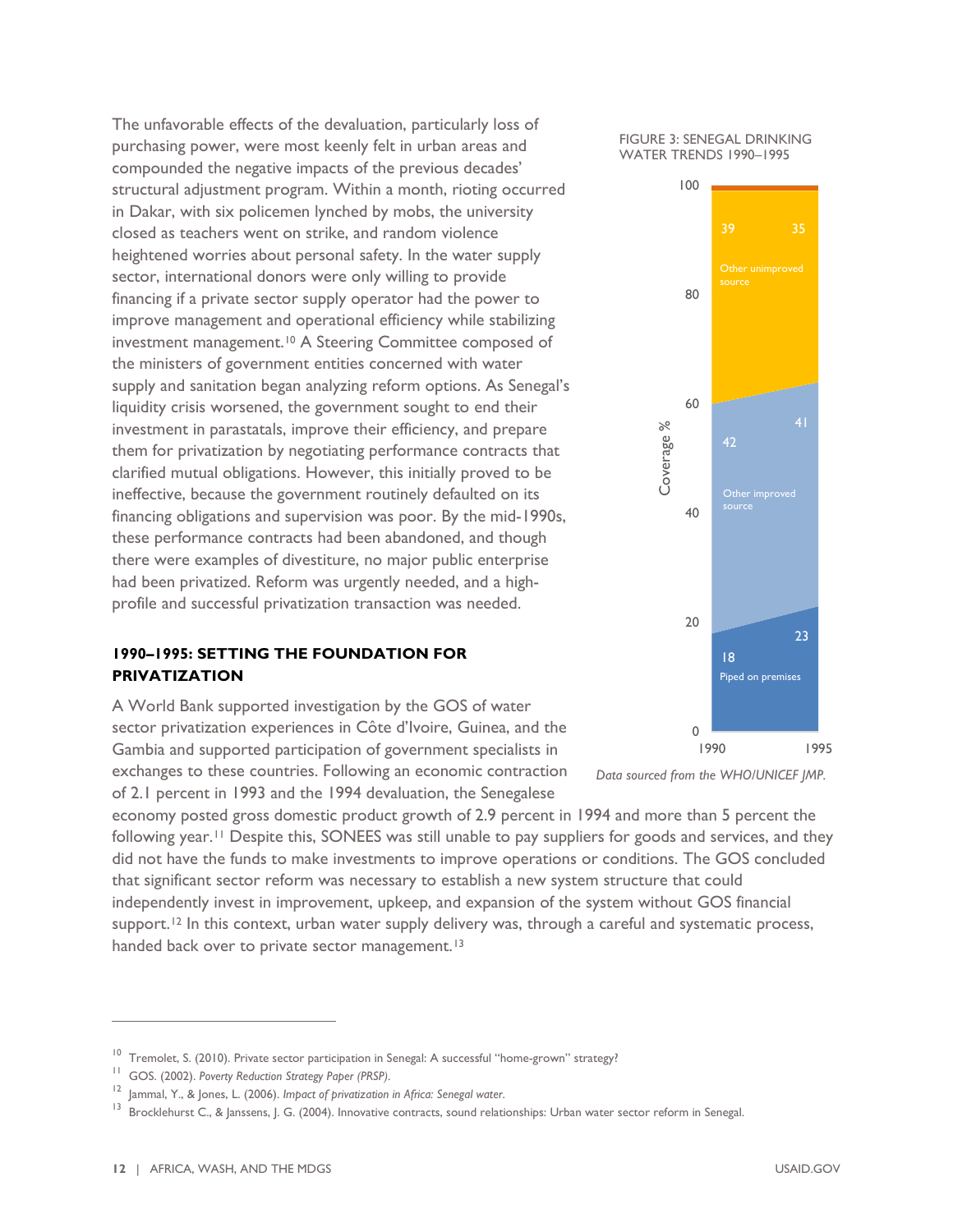Relying on technical guidance from the World Bank's Water Supply and Sanitation Project (WSSP), the GOS conceptualized and operationalized the new system structure with a clear priority on the urgent and acute needs of urban populations. Key features of the reforms included:

- Establishing separate organizations and management frameworks for sewerage and urban water.
- Launching public-private collaboration under a 10-year *affermage* contract.
- Incorporating regulation and tariffs into the contract.
- Using a sophisticated financial model to guide investment and service decisions.
- Linking reforms to major external investment in the water sector.

|  | TABLE 1: OVERCOMING CHALLENGES WHEN SETTING THE FOUNDATION FOR PRIVATIZATION |
|--|------------------------------------------------------------------------------|
|  |                                                                              |

| <b>KEY CHALLENGES</b>                                                                                                                                                                                                                                                                                | <b>OVERCOMING THE CHALLENGES</b>                                                                                                                                                                                                                                                                                                                        |
|------------------------------------------------------------------------------------------------------------------------------------------------------------------------------------------------------------------------------------------------------------------------------------------------------|---------------------------------------------------------------------------------------------------------------------------------------------------------------------------------------------------------------------------------------------------------------------------------------------------------------------------------------------------------|
| World Bank and the GOS needed to agree on<br>an arrangement of contracts, incentives, and<br>institutions. <sup>14</sup>                                                                                                                                                                             | In 1994, the government created a Steering Committee of the<br>$\bullet$<br>ministers of each government agency concerned with water supply<br>and sanitation, including the Ministry of Finance as chair, the Ministry<br>of Hydraulics, the Ministry of Industrial Development, the office of<br>the President, and the office of the Prime Minister. |
|                                                                                                                                                                                                                                                                                                      | This committee analyzed reform options against sector weaknesses.                                                                                                                                                                                                                                                                                       |
|                                                                                                                                                                                                                                                                                                      | In July 1994, the committee concluded that SONEES should be<br>dissolved, that a State Asset Holding Company should be formed to<br>retain the assets and the right to extract water, and that an operating<br>company should be created to produce and distribute water in urban<br>locations.                                                         |
|                                                                                                                                                                                                                                                                                                      | The operating company was to be run by a private professional<br>operator that would own at least 51 percent of it. The other 49<br>percent would be owned by Senegalese investors, former SONEES<br>personnel, and the GOS.                                                                                                                            |
|                                                                                                                                                                                                                                                                                                      | The committee also recommended that tariffs be structured to<br>ensure financial sustainability, and that reform would have a "social<br>dimension," including retention of all SONEES staff. <sup>15</sup>                                                                                                                                             |
| Initially within the GOS there was substantial<br>opposition to privatization and a failed attempt<br>at privatization in the energy sector. The<br>government needed to explore this new field<br>and create a form of privatization that would<br>allow for learning and adjustment. <sup>16</sup> | World Bank and the GOS commissioned a series of case studies that<br>compared three countries in the region where the private sector had<br>been brought into the water sector. Fact-finding missions were<br>carried out in April and May 1994, and the lessons were documented<br>in August. <sup>17</sup>                                            |
| Analysis of financial scenarios was critical to<br>reform planning, but models did not exist and<br>were not used by the GOS.                                                                                                                                                                        | With World Bank and AfDB support, a flexible financial model was<br>$\bullet$<br>created that allowed planners to simulate the sector and determine<br>outcomes in a variety of scenarios.                                                                                                                                                              |

- <span id="page-17-2"></span><sup>16</sup> Ibid.
- <span id="page-17-3"></span><sup>17</sup> Ibid.

<sup>&</sup>lt;sup>14</sup> Brocklehurst C., & Janssens, J. G. (2004). Innovative contracts, sound relationships: Urban water sector reform in Senegal.

<span id="page-17-1"></span><span id="page-17-0"></span><sup>15</sup> Ibid.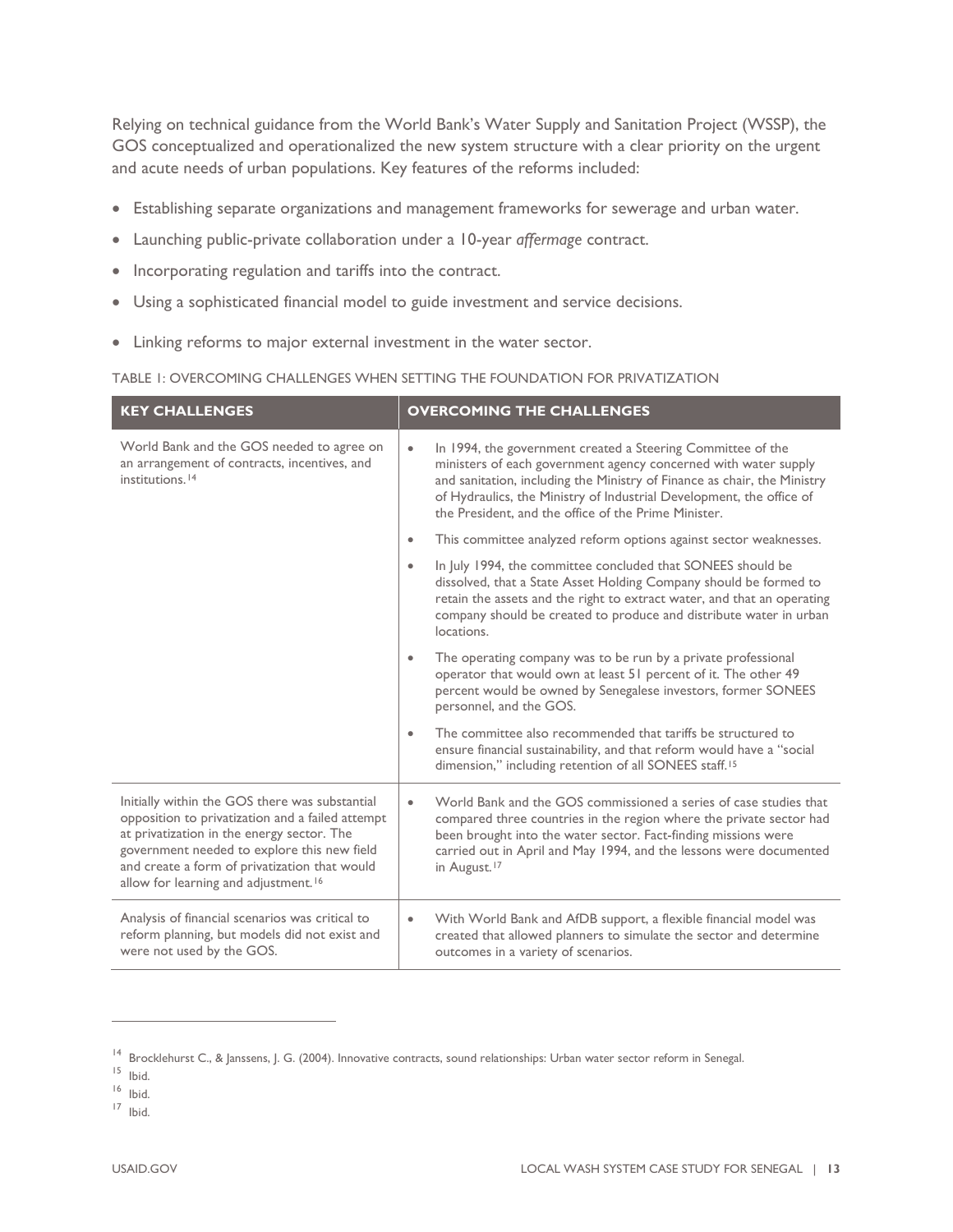| <b>KEY CHALLENGES</b>                                                                                                                                                 | <b>OVERCOMING THE CHALLENGES</b>                                                                                                                                                                                                                                                                                                                                            |  |  |
|-----------------------------------------------------------------------------------------------------------------------------------------------------------------------|-----------------------------------------------------------------------------------------------------------------------------------------------------------------------------------------------------------------------------------------------------------------------------------------------------------------------------------------------------------------------------|--|--|
|                                                                                                                                                                       | The financial model was created by Ernst & Young to plan for<br>$\bullet$<br>financial viability and to track the progress of the urban water utility<br>toward it. Financial viability was defined as the financial "equilibrium"<br>of the utility: The point at which the accumulated cash deficit was<br>zero and a sustained cash surplus was generated. <sup>18</sup> |  |  |
|                                                                                                                                                                       | The model, because it was later used in annual tariff analyses, has<br>"proved to be one of the major elements contributing to the success<br>of the reform process." <sup>19</sup>                                                                                                                                                                                         |  |  |
| GOS plans needed to be both ambitious and<br>realistic, so there was a need to synchronize<br>governmental decisions with external funds and<br>priorities of donors. | World Bank showed flexibility by acknowledging: 1) that "champions"<br>of the reform process within the GOS would not be able to continue<br>if credit was not available; and 2) that it would have been difficult to<br>attract private sector operators if a source of financing for<br>augmentation of supply was not available.                                         |  |  |
|                                                                                                                                                                       | This level of financial risk is one that World Bank is seldom willing to<br>accept, however, such demonstrations of realistic flexibility in<br>support of governmental needs was one of the aspects that led to a<br>successful process. <sup>20</sup>                                                                                                                     |  |  |

World Bank, AfDB, and several other donors began to support pilot reforms by funding the *Projet Sectoral Eau Urban* from 1995 through 1996 with the objective of injecting a large amount of funding as a response to a critical water shortage in Dakar. Through a loan from the French Government, private sector operator SAUR was engaged to operate the system, and Ernst & Young was engaged to establish the financial and legal content of contracts. This finalized agreement effectively marked the beginning of the MDG era in Senegal.[21](#page-18-3)



*Dakar, Senegal*

While specific urban reforms were being operationalized, general reforms occurred in the rural water supply sector with the introduction between 1984 and 1998 of a management system based on cost sharing. It was the first step in the government's withdrawal from the installation, operation, and maintenance of rural water supplies, and it was implemented in accordance with commitments made in various structural adjustment programs. From this time forward, rural users would be empowered as a

<span id="page-18-0"></span><sup>&</sup>lt;sup>18</sup> Brocklehurst C., & Janssens, J. G. (2004). Innovative contracts, sound relationships: Urban water sector reform in Senegal.

<sup>19</sup> Ibid.

<span id="page-18-2"></span><span id="page-18-1"></span><sup>20</sup> Ibid.

<span id="page-18-3"></span><sup>&</sup>lt;sup>21</sup> Tremolet, S. (2010). Private sector participation in Senegal: A successful "home-grown" strategy?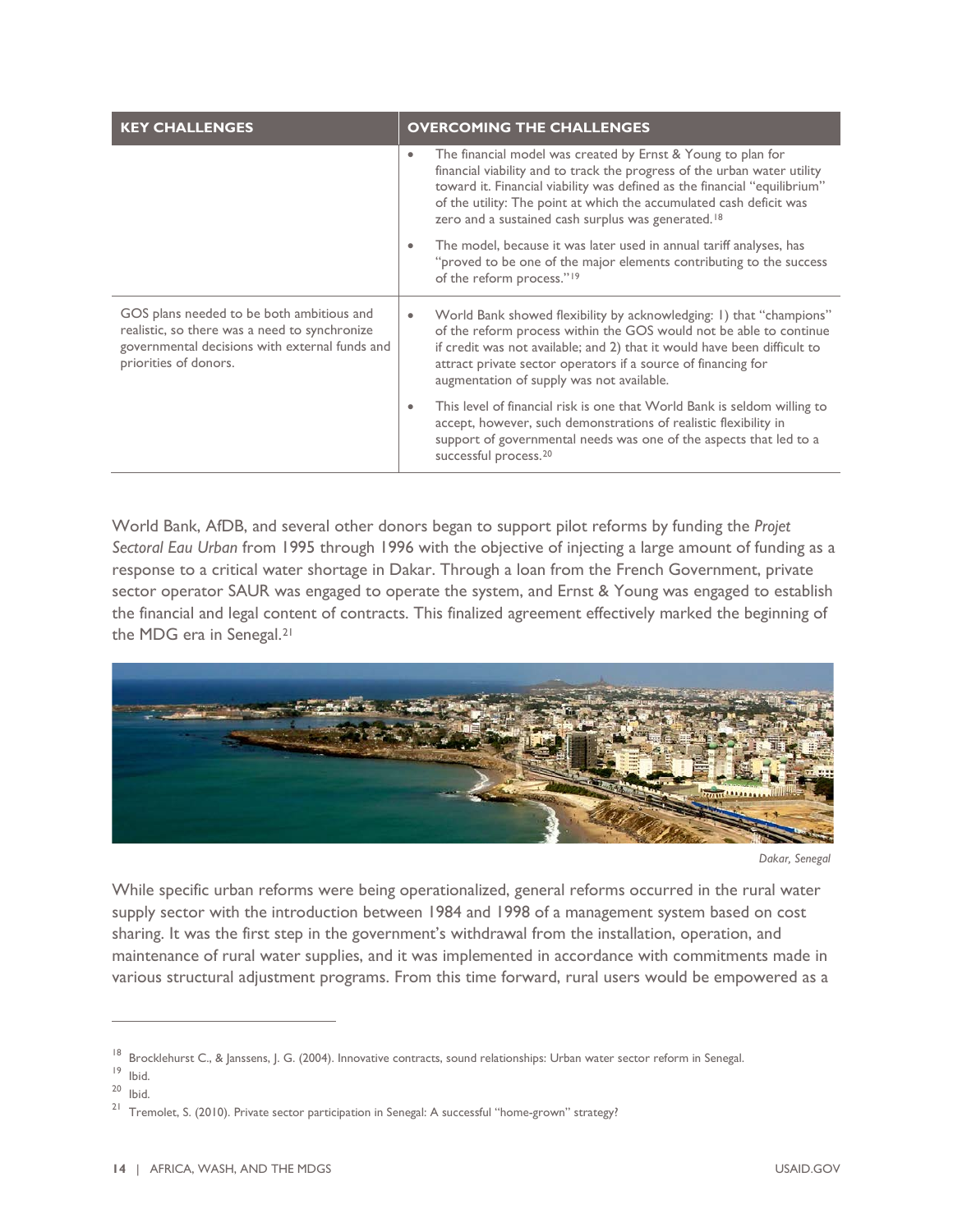management committee to cover direct operating costs (i.e., fuel/power and personnel/drillers and plumbers) of their system separate from GOS direct involvement.

### **1996–1999: BEGINNING OF INSTITUTIONALIZED PRIVATIZATION**

Dakar's two million inhabitants faced a water shortage estimated at 100,000 cubic meters per day in 1996; a problem compounded by poor drinking water quality, intermittent supply, and low coverage. The objective of the next stage of sector reform was to increase urban water supply through substantial external investment combined with private sector incentives. That year saw significant, controversial governmental reform and contracting of a private operator to manage urban supplies. After staff staged strikes and sit-ins in front of the National Assembly, SONEES was dissolved into three separate entities with individual mandates.

#### URBAN WATER SUPPLY

Donors made their investments conditional on the introduction of a private sector operator. SONEES staff negotiated an agreement that the number of employees would not be reduced and the private operator would be required to meet performance targets. A 10-year *affermage* contract<sup>[22](#page-19-0)</sup> was signed between the GOS, the National Water Company of Senegal (SONES [*Société Nationale des Eaux du Sénégal*]), and Senegalese Water (SDE [*Sénégalaise des Eaux*]) for monopoly operation of water service within the SONES perimeter of operation. As an annex to the *affermage* contract, SONES and SDE agreed to an additional performance contract covering loss reduction, bill collection, water quality, and customer service.[23](#page-19-1)

With reforms in place, World Bank was ready to provide ongoing technical support to the GOS and aggregate significant funding for the sector. The Senegal Water Sector Project, which cost \$290 million, was co-financed by the AfDB and European Investment Bank; 80 percent of the budget (\$230 million) was used to rehabilitate the Ngnith treatment plant and increase the

FIGURE 4: URBAN DRINKING WATER TRENDS 1995–2000





capacity of pipelines, boreholes, and storage. By its completion in 2004, the project would: 1) refine a public-private partnership framework; 2) expand coverage of water services in the Dakar region; 3) reduce unaccounted for water; 4) institutionalize systematic monitoring and regulatory tools;

<span id="page-19-0"></span><sup>22</sup> In an *affermage* contract, the private operator is responsible for operations and maintenance and holds limited investment obligations. The public sector maintains responsibility for major rehabilitation and new investments, helping to mitigate risk (see Annex A for more details).

<span id="page-19-1"></span><sup>&</sup>lt;sup>23</sup> Tremolet, S. (2010). Private sector participation in Senegal: A successful "home-grown" strategy?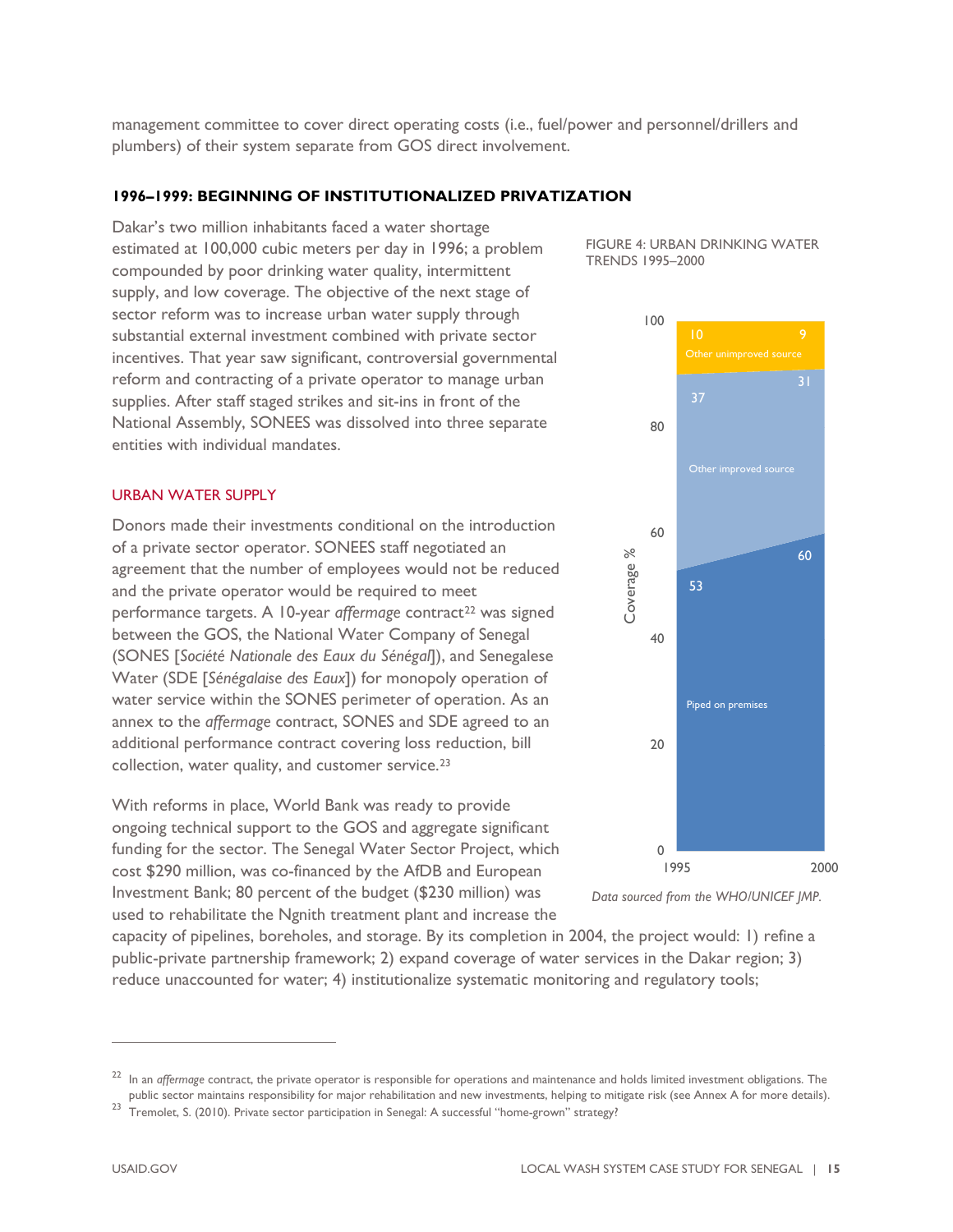and 5) increase tariffs annually through a participatory process that strengthened the financial viability of the water sector and avoided public backlash.[24](#page-20-0)

### RURAL WATER SUPPLY

As early as 1985, the GOS invested not in simple dug wells and hand pumps, but rather in relatively sophisticated motorized boreholes, elevated storage tanks, and distribution networks in rural areas. To handle overall system management, the GOS established the Directorate of Operations and Maintenance (DEM [*Direction de l'Exploitation et de la Maintenance*]) within the Ministry of Water and Sanitation and gradually introduced community-based management committees to run the systems on a day-to-day basis. Users made financial contributions, and DEM focused its support on maintenance.

Beginning in 1996, the principles of delegated management under contract agreement were applied to create a more professional rural management system, which was piloted under the Management Reform of Motorized Rural Boreholes (REGEFOR [*Réforme de la Gestion des Forages Ruraux Motorisés*]) project<sup>[25](#page-20-1)</sup> in the regions of Diourbel, Kaolack, Fatick, and Thiès.[26](#page-20-2) Newly delegated volunteer managers in the Borehole Users' Association (ASUFOR [*Association d'usagers de forage*]) were entrusted with borehole management and sale of water by volume on behalf of the state under a fixed-term operating license authorized by DEM, and accounting for ring-fenced revenues in dedicated bank accounts. This new reform was based on a set of core principles:

- Replacing management committees with ASUFORs—legally recognized through new administrative and regulatory arrangements.
- Establishing a mechanism for the sustainable financing of operation and maintenance, and covering operating costs through volume billing and installation of meters.
- Involving the private sector through delegated maintenance of electromechanical equipment.





*Data sourced from the WHO/UNICEF JMP.*

<span id="page-20-0"></span><sup>24</sup> World Bank Independent Evaluation Group. (2015). *Project performance assessment report Senegal: Long-term water sector project and supporting access to on-site sanitation services through output-based aid scheme*

<span id="page-20-1"></span><sup>25</sup> Diallo*,* O. (2015a). *Levers of change in Senegal's rural water sector*.

<span id="page-20-2"></span><sup>26</sup> Ba, S. (personal communication, 2016). DH.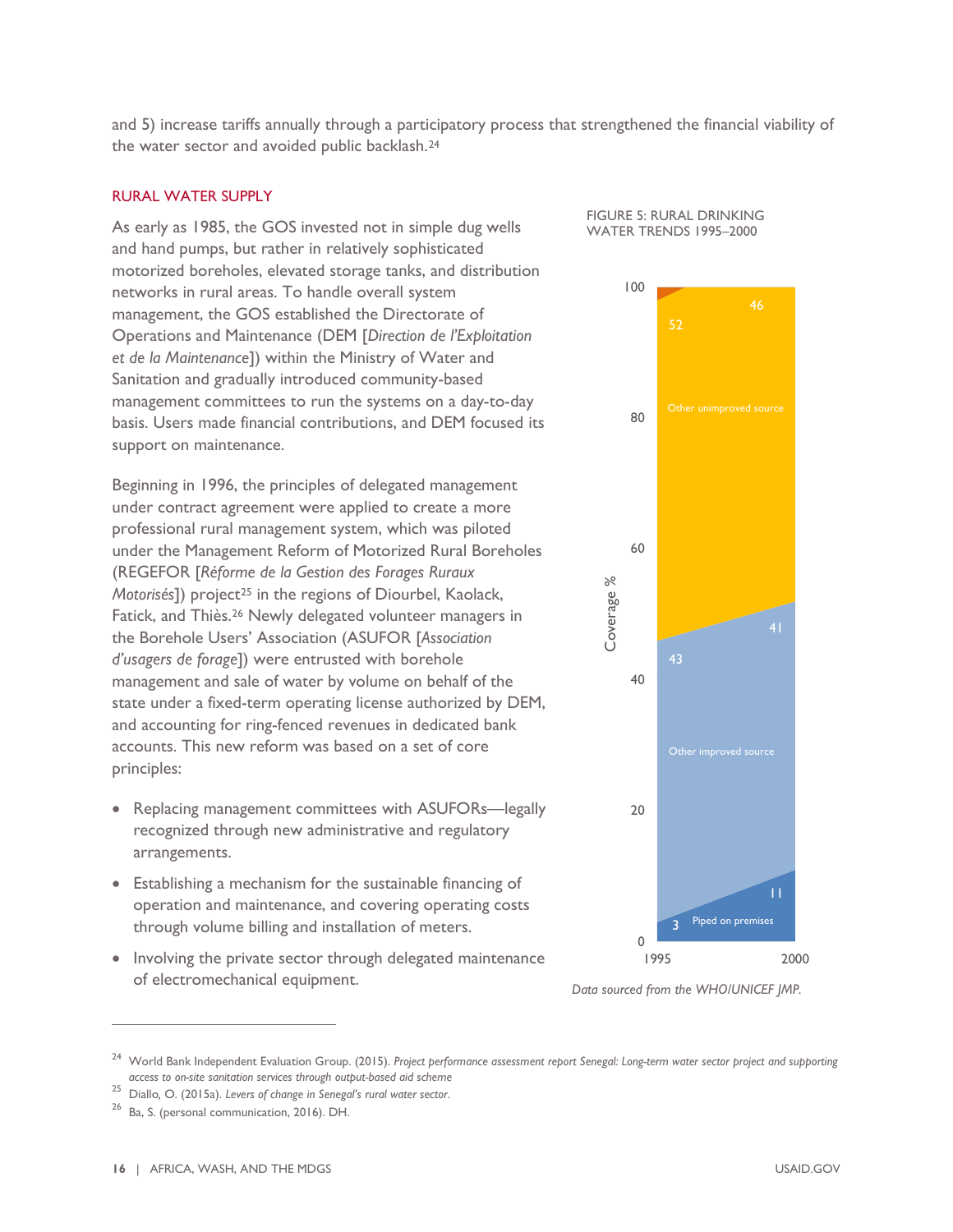• Refocusing DEM on: 1) control and monitoring; 2) programming; 3) rehabilitation of infrastructure older than 10 years; 4) increasing and measuring access; and 5) training and building the capacity of actors involved in the technical and commercial management of rural water supply systems. This pilot effort continued until 2005.

| <b>KEY CHALLENGES</b>                                                                                                                                        | <b>OVERCOMING THE CHALLENGES</b>                                                                                                                                                                                                                                                                                                                                                                                                                               |
|--------------------------------------------------------------------------------------------------------------------------------------------------------------|----------------------------------------------------------------------------------------------------------------------------------------------------------------------------------------------------------------------------------------------------------------------------------------------------------------------------------------------------------------------------------------------------------------------------------------------------------------|
| Contracting to formalize<br>relationships and obligations.                                                                                                   | SONES, as the state asset-holding company, was authorized to manage the<br>$\bullet$<br>sector through a 30-year concession contract signed with the government.                                                                                                                                                                                                                                                                                               |
|                                                                                                                                                              | SONES also signed a sector development contract that outlined its investment<br>obligations.                                                                                                                                                                                                                                                                                                                                                                   |
|                                                                                                                                                              | An affermage contract was signed between three parties: 1) the GOS;<br>2) SONES; and 3) SDE.                                                                                                                                                                                                                                                                                                                                                                   |
|                                                                                                                                                              | SDE also signed a performance contract with SONES that was renewable every<br>5 years after the first 10 years and required review of performance targets every<br>2 years.                                                                                                                                                                                                                                                                                    |
| Localizing an affermage contract by<br>incorporating investment obligations,<br>reducing unaccounted for water, and<br>improving billing and fee collection. | The contract designed for Senegal incorporated incentives for targets for two<br>$\bullet$<br>important parameters: 1) leakage; and 2) bill collection.                                                                                                                                                                                                                                                                                                        |
|                                                                                                                                                              | The operator's remuneration consisted of two parts: 1) the bid price applied to<br>$\bullet$<br>the amount of water sold; and 2) the average tariff as applied to the difference<br>between the actual amount of water sold (based on the actual efficiency and<br>collection) and the target amount. The operator thus realizes the full financial<br>value of any gain or loss resulting from failure to achieve or out-performing<br>targets. <sup>27</sup> |
| Building understanding of the<br>institutional structure and contracts<br>through social dialogue.                                                           | World Bank played a pivotal role in facilitating and moderating a series of<br>$\bullet$<br>workshops and capacity-building events that formed an integral part of rolling<br>out reforms.                                                                                                                                                                                                                                                                     |
| Leveraging private sector finance.                                                                                                                           | There were two types of private finance that contributed to water sector<br>$\bullet$<br>reform: 1) finance from the operator in the form of investment in the network;<br>and 2) a commercial bank line of credit to assist with SONES' management of<br>cash flow.                                                                                                                                                                                           |

TABLE 2: OVERCOMING CHALLENGES WHEN INSTITUTIONALIZING PRIVATIZATION

### **2000–2004: REFINING URBAN PRIVATIZATION AND RURAL MANAGEMENT**

In 2002, the GOS completed its first Poverty Reduction Strategy Paper (PRSP), which acknowledged the need to benefit the entire Senegalese population by meeting its identified needs. A pillar of the PRSP was the commitment to a "participatory and decentralized approach to the steering, execution, and monitoring and evaluation of programs to ensure rapid responses and transparency."[28](#page-21-0) This commitment became central to water sector progress for the next 14 years.

<span id="page-21-1"></span><sup>27</sup> Ba, S. (personal communication, 2016). DH.

<span id="page-21-0"></span><sup>28</sup> GOS. (2002). *PRSP*.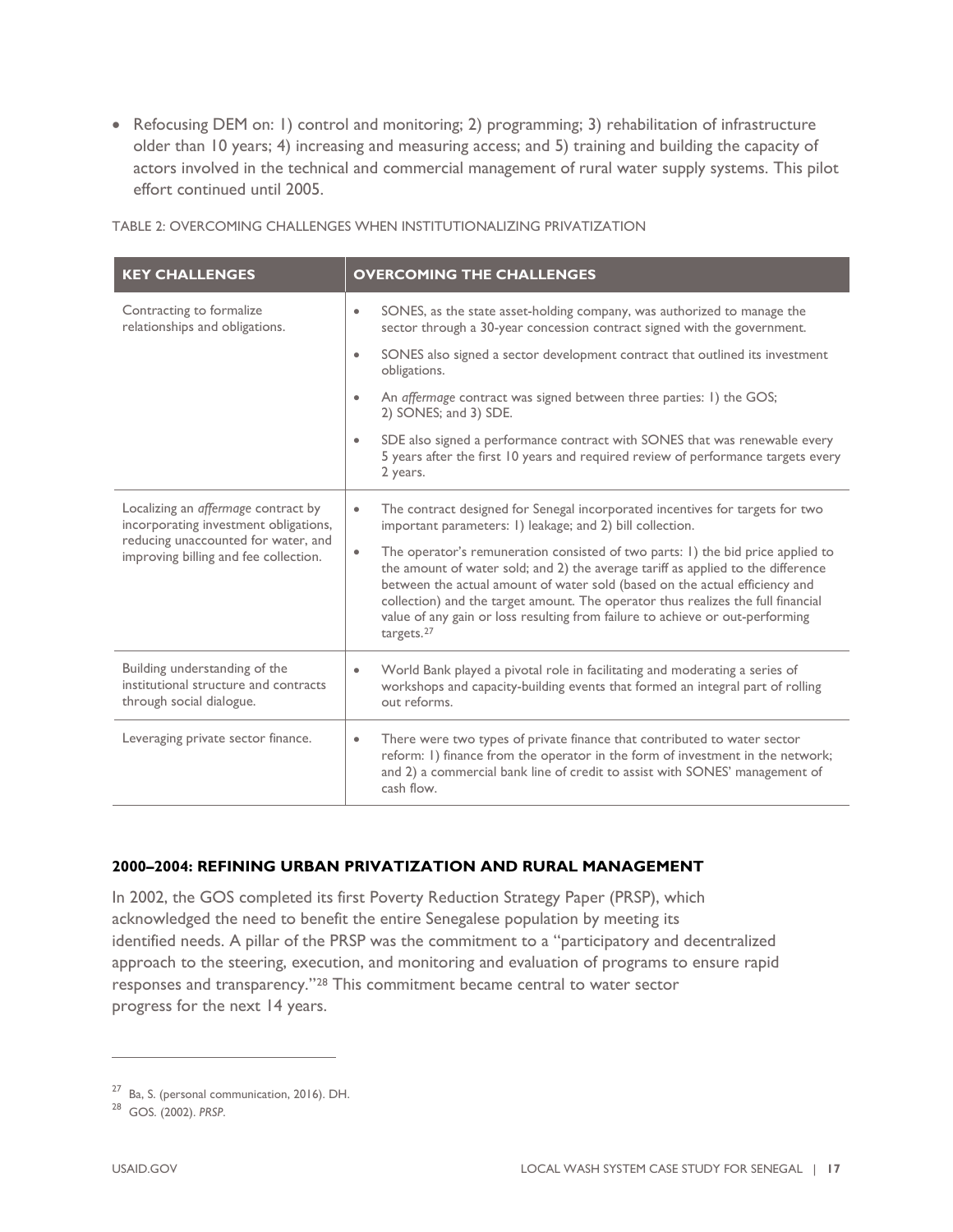The immediate focus of the GOS was on large-scale improvements in population centers to increase the availability of water from 28 liters per capita per day to 35 liters per capita per day by 2010. Rural efforts continued to focus on motor-driven boreholes with multi-village distribution networks for villages with more than 1,000 inhabitants not served by traditional supply systems. In urban and periurban areas, the GOS focused on installation of social connections for drinking water. These strategies were adopted to control demand by organizing delivery for satellite villages within a radius of 5 kilometers around the borehole, installing distribution networks with appropriate storage facilities and interconnection of the boreholes, installing and promoting measures to maximize equity and economic benefits of water investments, and standardizing maintenance of structures and facilities. To best manage these parallel strategies, water supply and sanitation, previously entrusted to the Ministry of Mines, Energy, and Water, was divided between two ministries in 2003, one for rural and the other for urban water supply.

With water supply and sanitation prioritized in the PRSP, World Bank expanded its lending to support a rapid increase in urban water access through the Long-Term Water Supply Project, which prolonged the activities of the PSE through 2008. Through these two projects, the government and development partners—led by World Bank—had made a total investment in urban water supply improvements of \$450 million.<sup>[29](#page-22-0)</sup> Under these urban and rural works, the national pattern of water sector privatization under strict government contracting was established.

### **2005–2015: UNIFIED FRAMEWORKS AND INVESTMENT RAMP-UP**

A new program framework was set up in 2005, which was aimed at increasing water supply and sanitation access in rural areas with a clear focus on MDG Target 7c. To do this, it was necessary to improve rural access to drinking water from 64 percent in 2005 to 82 percent in 2015, and to supply 2,315,000 people with improved drinking water supplies per GOS data.[30](#page-22-1)

Lessons learned in rural areas under the pilot phase of the REGEFOR project convinced the government to generalize the approach across the whole country with the help of the World Bank WSSP. Around mid-2007, DEM would disengage from its maintenance and rehabilitation activities, which would be taken up by ASUFORs. As a result, user associations would manage or contract the private sector management of boreholes. Nongovernmental organizations (NGOs) would provide support and training. Development partners would be invited by the GOS to insert their interventions into a unified intervention framework. The government would:

• Implement the Water Supply and Sanitation Public Service Law, organizing the Public Service of Drinking Water and Sanitation in Senegal that institutionalized the principles of delegated management and contract agreements<sup>31</sup> and provided guidance on pricing of water supply and sanitation services.

<span id="page-22-0"></span><sup>29</sup> International Water Association. (2013). *Mapping human resource capacity gaps in the water supply and sanitation sector: Country briefing note, Senegal*.

<span id="page-22-1"></span><sup>30</sup> GOS. (2016). *Ministére de l'Hydraulique et de l'Assainissement Hydraulique Rurale: Revue sectorielle conjointe*.

<span id="page-22-2"></span><sup>&</sup>lt;sup>31</sup> AMCOW, World Bank WSSP, AfDB, & UNICEF. (2011). Water supply and sanitation in Senegal: Turning finance into services for 2015 and beyond.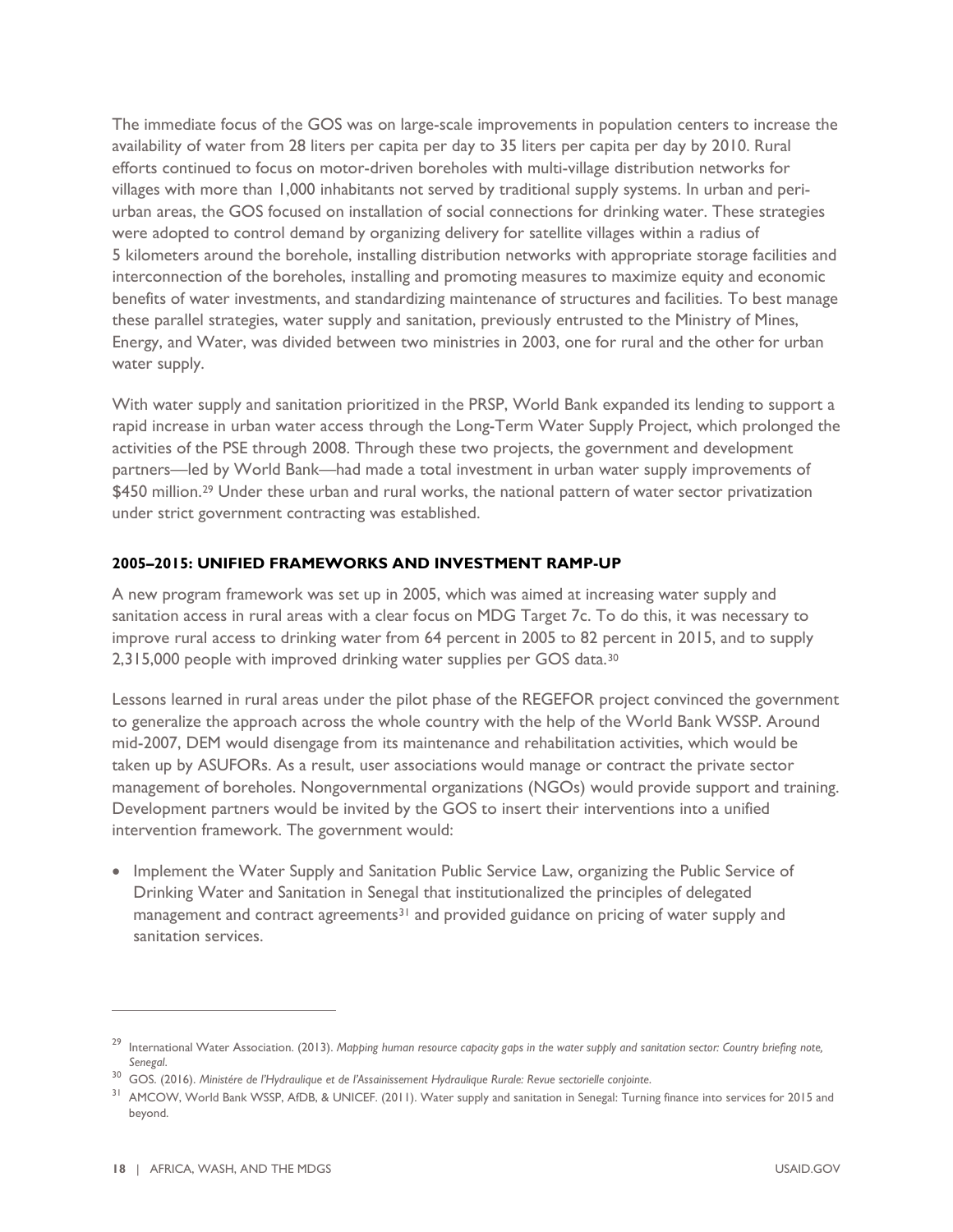$\overline{a}$ 

- Involve the private sector in the technical and commercial operation of rural water supply structures and equipment.
- Establish a new governmental entity to supervise the rural water sector, including programming rehabilitation investments, and privatizing technical and commercial management of rural water systems.
- Regulate relationship between private operators, the ASUFORs, and consumers.

An updated PRSP was issued in 2007, which was grounded explicitly in a long-term (2015) vision centered on the MDGs. It described the significant expansion of urban access to water and attributed the success to "the ambitious programs of subsidized service connections (*branchements sociaux*) executed by SONES."[32](#page-23-0) In the rural sector, access to drinking water also increased, though less significantly than in urban locations. The GOS and its partners determined that implementing these reforms would benefit from a coordination and financial management organization with a mandate directly related to the MDGs. The government's Sectoral Policy Letter for Urban and Rural Water and Sanitation for the 2005–2015 period was the basic instrument guiding the launch of PEPAM.[33](#page-23-1)

#### ROLE OF PEPAM

PEPAM was specifically set up collaboratively by the GOS and World Bank as a programmatic framework for achieving the MDGs. Its specific mandates were to: 1) establish and meet targets for access before 2015; 2) define an investment program; 3) federate and drive all sector initiatives; and 4) coordinate roles and responsibilities among multiple implementation agencies. These mandates were undertaken under the leadership of the PEPAM Coordination Unit, which coordinated activities, managed administration and finances of the program, directed donor financing, monitored crosscutting issues, and oversaw operational, administrative, and financial monitoring and evaluation (M&E) of sector programs.[34](#page-23-2)

FIGURE 6: SENEGAL DRINKING WATER TRENDS 2005–2015



*Data sourced from the WHO/UNICEF JMP.*

<span id="page-23-0"></span><sup>32</sup> GOS. (2006). Poverty reduction strategy paper II (PRSP II). *International Monetary Fund Country Report No. 07/316*.

<span id="page-23-1"></span><sup>33</sup> Sakho-Jimbira, M. S., Hathie, I., Wade, I., Niang, A., & Niang, M. M. (2015). Measuring sustainable development for post-2015 in Senegal.

<span id="page-23-2"></span><sup>34</sup> AfDB Group/Senegal. (2014). *Water and sanitation sector project*.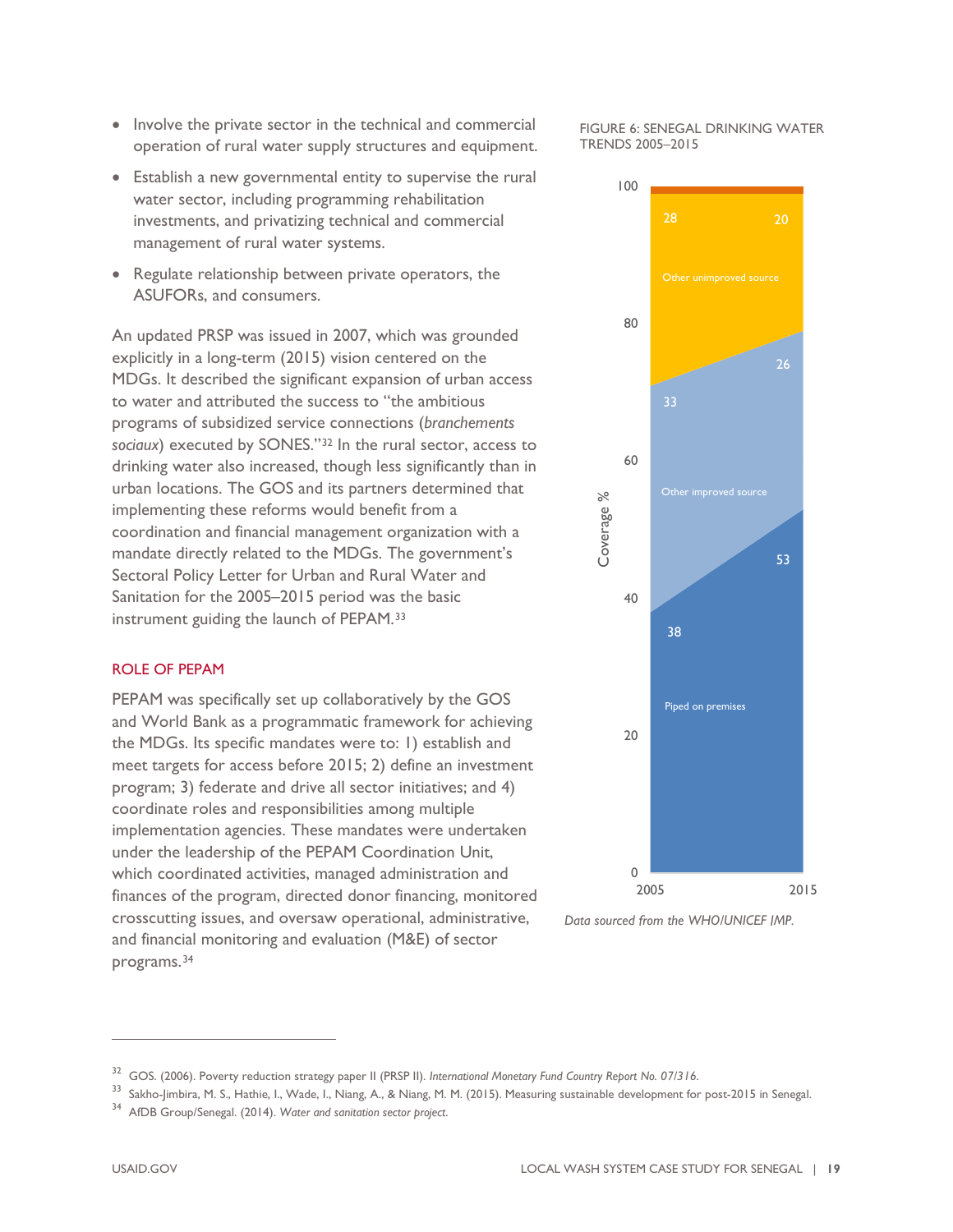It is important to note that PEPAM was established outside of normal government channels as a program to end its operation upon completion of the MDG era.

PEPAM's efforts focused on: "1) preserving and improving the results of previous urban water improvements; 2) intensifying the development of rural water facilities; 3) increasing accountability and participation of direct stakeholders (i.e., local authorities, end users, the private sector); 4) improving synergy between sectors (waterworks, decentralization, sanitation, energy, health) and technical performance and control of infrastructure costs; 5) strictly managing water resources; and 6) creating mechanisms to ensure long-term financial equilibrium of the public water service."[35](#page-24-0)

To fulfill its multiple mandates, PEPAM created a unified intervention framework with common rules and tools for all sector actors. Implementing agencies under PEPAM were expected to adhere to the framework and report standardized data to PEPAM, which maintained a comprehensive database of waterpoints and functionality. The framework is described in detail in Chapter 4.

#### NEW ROLES FOR LOCAL AUTHORITIES

Under more generalized decentralization efforts, local authorities—urban communes and rural communities—were given responsibility for local planning and contracting authority for small- and medium-scale water and sanitation projects in collaboration with central and regional state technical departments. As far as their limited resources allow, they ensure that investments in their localities are aligned and conform to planning requirements. To help organize their planning and align it with the PEPAM framework, an innovative effort was contracted to prepare detailed PLHAs, which applied a standardized method for consultants and communities to carry out a situational analysis and review of infrastructure. The PLHA was conducted as part of comprehensive local development planning, which firmly grounded its preparation in ongoing participatory processes.<sup>[36](#page-24-1)</sup>

#### NEW MAJOR INVESTORS

With the establishment of PEPAM, new investors came to the sector, including USAID and the AfDB. USAID invested in solutions for the most disenfranchised population, and AfDB's investment magnified previous achievements. In 2005, AfDB obligated approximately \$37 million for five years of support to: 1) improve coverage of household drinking water and sanitation services in 240 rural localities in Louga, Ziguinchor, and Kolda; and 2) improve the supply of community sanitation services in 64 out of 114 rural communities in the three regions.

In 2009, the AfDB continued its high level of investment in the sector through a loan of \$44.76 million for a five-year effort focused on:

- Drilling 35 boreholes, including 30 for multi-village supplies.
- Rehabilitating 21 existing boreholes.
- Constructing 41 water towers.

<span id="page-24-0"></span><sup>35</sup> GOS. (2006). *PRSP II*.

<span id="page-24-1"></span> $36$  Ibid.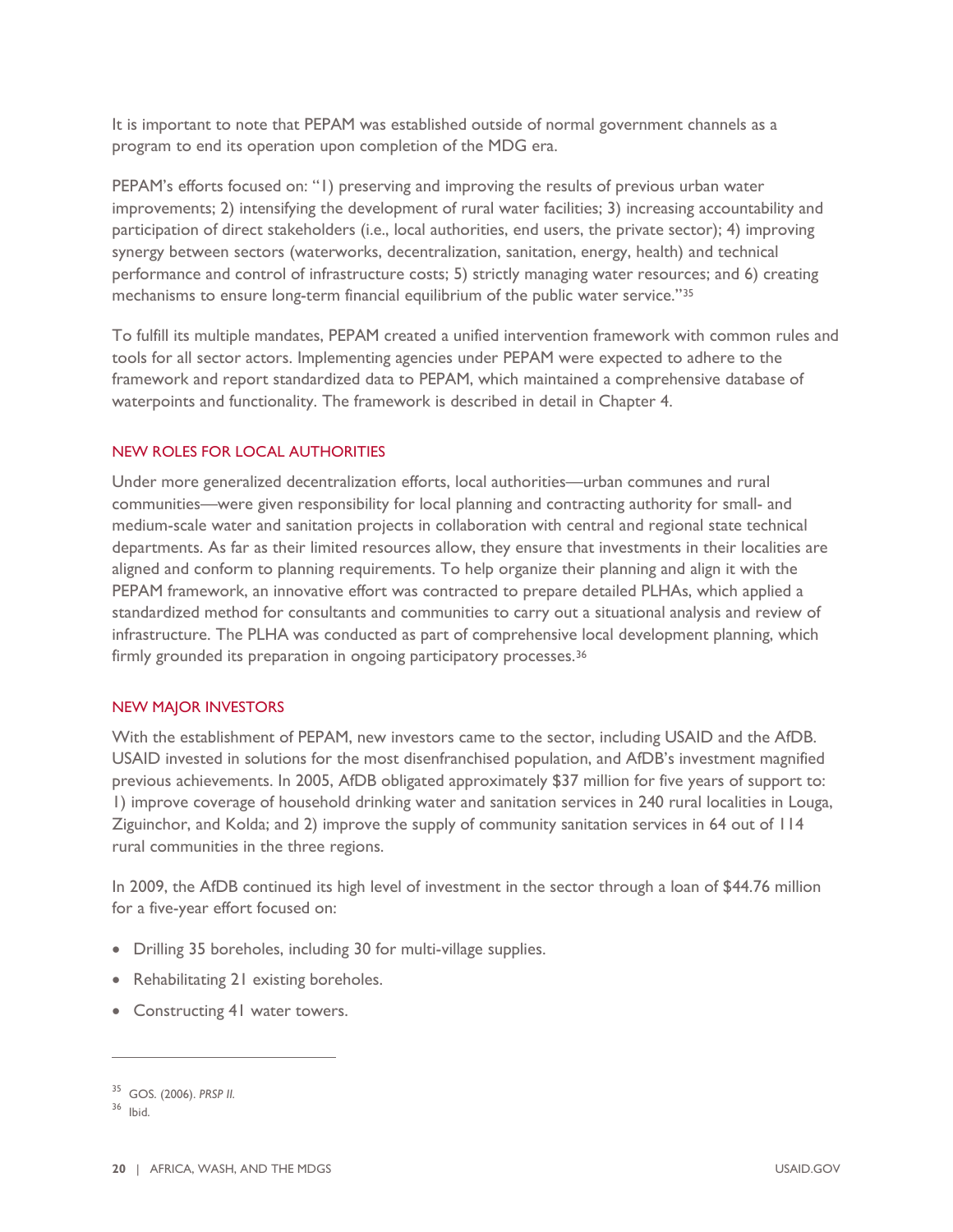- Extending reticulated networks on 58 sites.
- Establishing 10,000 social connections.
- Installing 290 production meters and 2,035 distribution meters.
- Constructing latrines at 400 schools and health centers and for 11,000 families.

#### TABLE 3: OVERCOMING CHALLENGES TO RAMPING UP SERVICES

| <b>KEY CHALLENGES</b>                                                                                                                                  | <b>OVERCOMING THE CHALLENGES</b>                                                                                                                                                                                                                                                                                                          |
|--------------------------------------------------------------------------------------------------------------------------------------------------------|-------------------------------------------------------------------------------------------------------------------------------------------------------------------------------------------------------------------------------------------------------------------------------------------------------------------------------------------|
| The need to clear accumulation of arrears<br>from public sector water customers' non-<br>payment did not disappear with the shift to<br>privatization. | The GOS implemented, through time-bound action plans, corrective<br>measures to reduce public sector water usage, budget for payment of<br>agency consumption, and pay water bills within two months of notification<br>of arrears. Currently, the GOS is one of the few regional governments that<br>pays its water bills. <sup>37</sup> |
| Flexibility for ongoing tariff adjustment.                                                                                                             | Progress toward financial equilibrium has been maintained because the<br>GOS and donors remained committed to ensuring that the cost of<br>providing water was balanced against price. Using a non-political financial<br>model annually in stakeholder forums, the GOS could gradually increase<br>tariffs without social unrest.        |
| Communication and trust for unanticipated<br>performance adjustments.                                                                                  | During urban operations, performance targets required adjustment as new<br>information became available to the contractor. The flexible, but strong<br>contractual relationship facilitated renegotiation that satisfied all parties and<br>enabled uninterrupted progress. <sup>38</sup>                                                 |

#### REGIONALIZING RURAL WATER SUPPLY MARKETS

It was clear to the GOS and its donor partners that ASUFORs were central to the robust expansion of access to the rural water supply. In 2009, the WSSP turned its collaboration with the GOS to more effectively organize DEM's ability to oversee the provision of operation and maintenance services for rural water supplies via ASUFORs and private specialists. Together, they divided the country into three zones with attention to creating large water markets within each zone. Zoning was introduced to attract larger, more capable local private operators, and at the same time establish competition benchmarks.<sup>[39](#page-25-0)</sup>

Zones were organized around groups of 100 to 150 water systems supervised by regional DEM brigades. After initially transferring borehole and network maintenance to the private sector, while keeping production in the hands of ASUFORs, in 2012 the private sector options were expanded to include water production and providing operation and maintenance services for clusters of rural systems through public-private partnerships captured in lease contracts, beginning with three pilots. As part of these feasibility studies, the public sector was repositioned through the creation of a national assetholding agency that replaced ASUFORs as the contracting authority and gained legal status in 2014.

<sup>&</sup>lt;sup>37</sup> Brocklehurst C., & Janssens, J. G. (2004). Innovative contracts, sound relationships: Urban water sector reform in Senegal.

<span id="page-25-2"></span><span id="page-25-1"></span><sup>38</sup> Ibid.

<span id="page-25-0"></span><sup>39</sup> Diallo*,* O. (2015a). *Levers of change in Senegal's rural water sector*.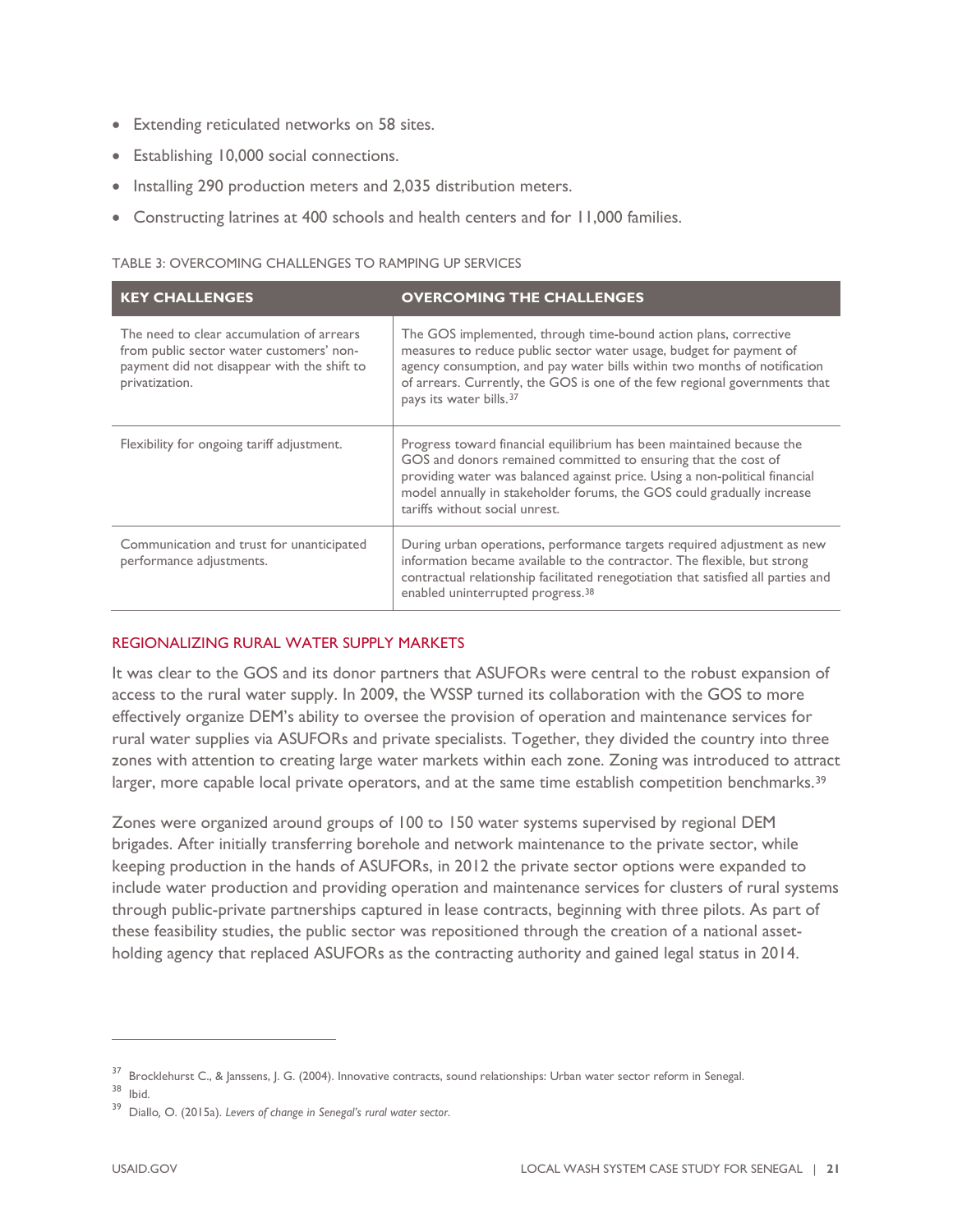This new entity, the Office of Rural Boreholes (OFOR [*Office des Forages Ruraux*]) replaced DEM[40](#page-26-0) and paved the way for regional, rural private sector operators with a focus on professionalizing the ASUFORs. OFOR was established as a public corporation to own, manage, rehabilitate, and delegate rural water supply assets across the country on behalf of the GOS. It was created as a reflection of the urban water asset-holding company (SONES) with similarities and differences to that mature institution:



*Typical Motorized Borehole with Distribution Network*

- **SIMILARITIES:** Both SONES and OFOR are asset-holding agencies and contracting authorities on behalf of the GOS. Both follow GOS-approved financial models to forecast business operations and growth while maintaining financial balance and achieving long-term self-sufficiency. Private operators manage operation and maintenance and rehabilitation of small infrastructure.
- **DIFFERENCES:** SONES works in urban centers with a single operator (SDE) to cover 66 centers (6 million people). OFOR will contract several operators to manage 1,500 programs split into three rural zones (7.5 million people). SONES is responsible for implementation of its investment program; whereas for OFOR, this is expected to remain the responsibility of the Directorate of Water (DH [*Direction de l'Hydraulique*]) in the Ministry[.41](#page-26-1)

The primary factors that contributed to the success of two decades of reform and strengthening of the urban and rural water sectors can be summarized as follows: 1) the use of a particularly appropriate form of contract; 2) strong political will and good leadership within the government; 3) a well-designed and executed process; 4) the availability of reliable resources; and 5) flexibility and innovation when it was needed. The lessons learned from each are presented in Chapter 3.

<span id="page-26-1"></span><span id="page-26-0"></span><sup>40</sup> Diallo, O. (2015b). *Open for business: Senegal's rural water and urban sanitation sectors leverage private sector participation to improve service.*

<sup>41</sup> Diallo*,* O. (2015a). *Levers of change in Senegal's rural water sector*.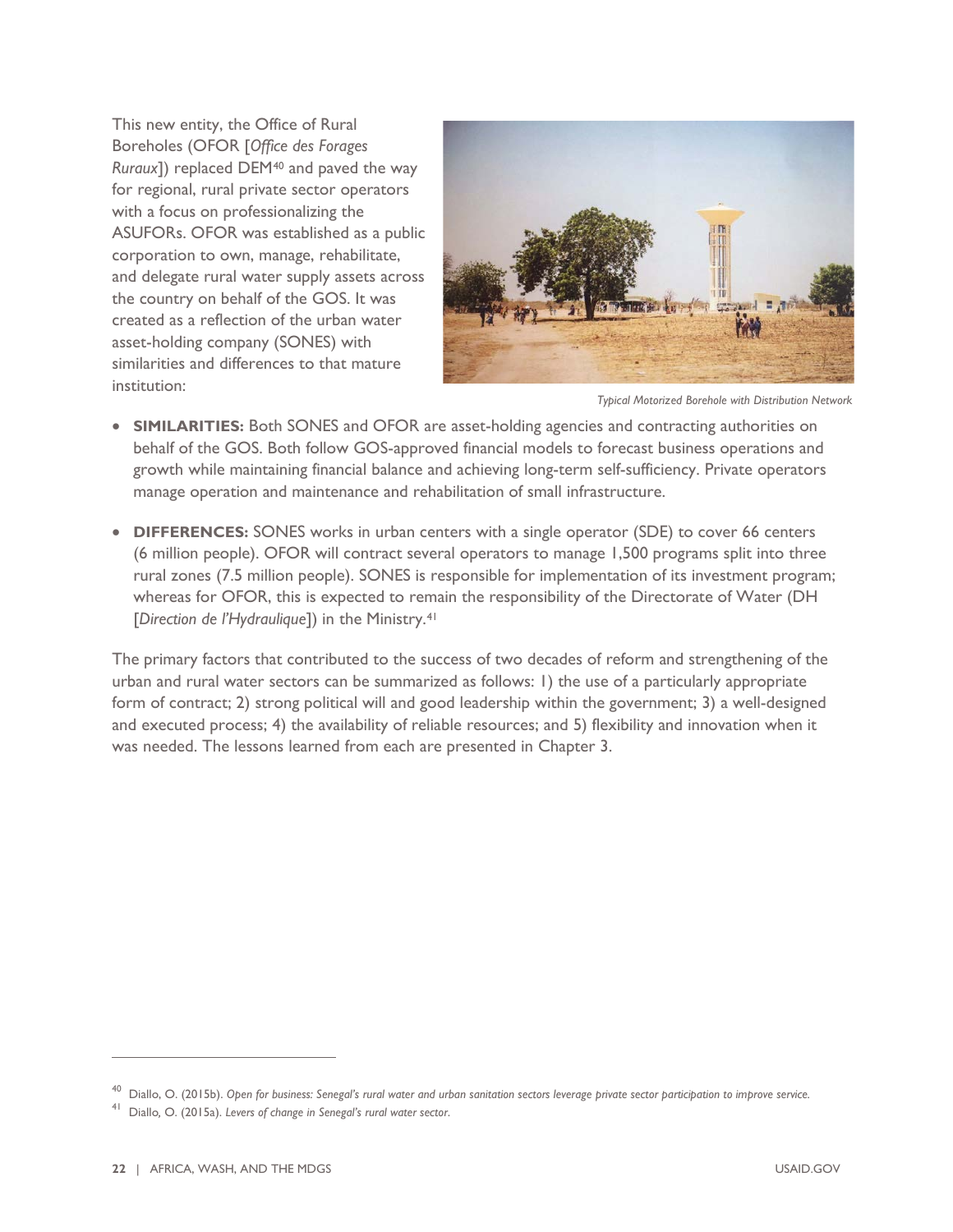# **CHAPTER 3: LESSONS LEARNED FROM THE MDG ERA**

### **20-YEAR THREAD: PRIVATIZATION THROUGH SOCIAL DIALOGUE, FINANCIAL MODELING, AND FLEXIBLE CONTRACTING**

Water privatization in Senegal is an example of how privatization can work for the betterment of the urban poor if it is planned, resourced, and executed with understanding and consistent attention to the needs and interests of all governmental and nongovernmental stakeholders. In Senegal's experience, privatization and its requisite institutional reforms have delivered significantly better services and financial health for the sector without the social disruption so commonly seen when drinking water services have been privatized. In both rural and urban locations, the amount of water supplied has increased, and more customers are using the service. Consumers experience more efficient response to issues, more flexible hours of service, and improved water quality. The supply systems are better run, with lower water losses and higher bill recovery. Both the private operating company and the state asset-holding company are healthy organizations, and their working relationships are good.[42](#page-27-0) Donor investment has become less important due to improved commercial operation and the government's capacity to manage contracts and regulatory oversight.

There is no single institution or factor responsible Senegal's success. Instead, "a combination of factors created a virtuous circle of mutual understanding to deal with unforeseen events and circumstances and contributed to the stability of the arrangements."[43](#page-27-1) These factors are presented in this chapter and placed in the context of Senegal's progress toward the SDGs in Chapter 4.

### **LESSON 1: DO YOUR HOMEWORK**

### LEARN THE LOCAL SITUATION BEFORE DOING, THEN PLAN, THEN ACT

In 1995, before undertaking infrastructure improvements or institutional reform, the GOS and partners invested time and treasury to establish a clear understanding of the current status of all parameters of concern by geography. This resulted in a set of defensible data on which stakeholders could agree before actions were planned or undertaken. In Senegal's case, this was an investment of six months of intensive, contracted specialist support used to identify options, priorities, and an investment plan. Resulting PLHAs characterized gaps and needed investments, and they included options and detailed costing information. Two examples of the cost of such homework were the creation under contract of seven PLHAs in standard format and using standard definitions and information collection forms for 26 million CFA (~\$41,000) and 10 plans under a separate contract for 38 million CFA (~\$62,000). These were highly useful to both central decision makers and local leaders due to the extent of stakeholder input, and they were made available on the PEPAM website.

In addition to conducting these new studies, it proved similarly valuable to acknowledge the initial conditions in the institutions anticipated for reform. For example, from the technical side, it was important to know that SONEES was relatively well run before reform planning was conducted. With this knowledge, reformers knew that technical people were available to SDE from the start, and there

<span id="page-27-0"></span> $42$  Brocklehurst C., & Janssens, J. G. (2004). Innovative contracts, sound relationships: Urban water sector reform in Senegal.

<span id="page-27-1"></span><sup>&</sup>lt;sup>43</sup> Tremolet, S. (2010). Private sector participation in Senegal: A successful "home-grown" strategy?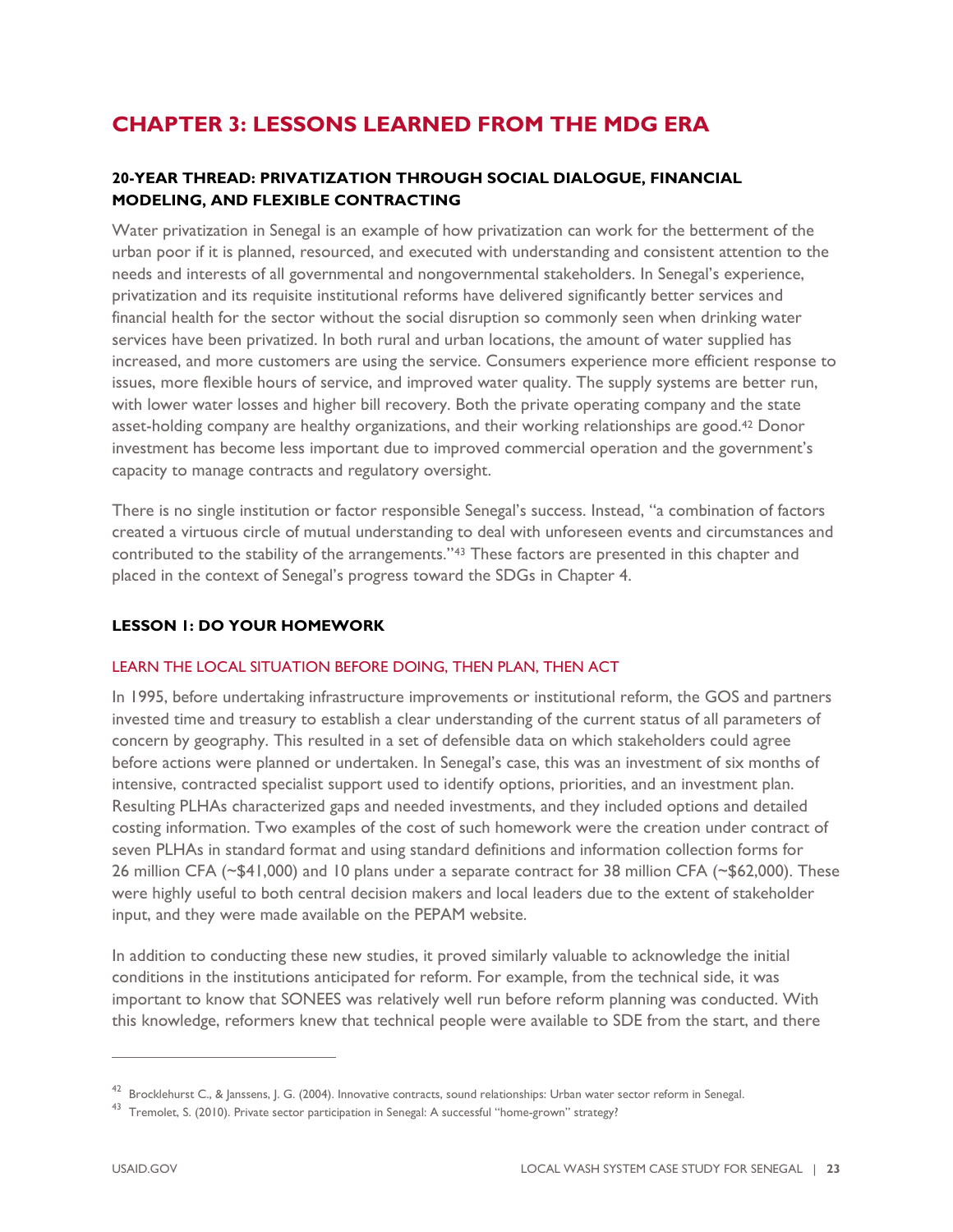was no need to invest heavily in the pool of capacity. This freed up reformers to focus on the lessrobust financial management of the sector.

The reform benefited from good timing in terms of the attitudes of the international community. The mid-1990s was the peak of donors' enthusiasm and this helped Senegal get the critical hundreds of millions of dollars that helped make the reform possible. At this generally conducive time, primarily the GOS, World Bank, and AfDB, invested time, effort, and resources—at the beginning—in "doing their homework" to be positioned to establish a clear goal, learn from other countries, and integrate that learning into each step along the pathway to meet the goal.

Finally, it is often said that policy change comes from crisis. In the case of Senegal's water sector, this was proven true. The 1994 CFA devaluation, which halved the value of the country's currency forced the government to take, and stakeholders to accept, reforms that would not have been possible in a more stable environment.

### **LESSON 2: INVEST IN SOCIAL DIALOGUE**

#### ESTABLISH FUNCTIONING RELATIONSHIPS OF TRUST AND COOPERATION

In Senegal's first PRSP, the national concept of social dialogue was introduced and defined: "…the President of the Republic defines the thrust of social dialogue as the qualitative change of the existing system of professional relationships handed down from the colonial era and the promotion of new types of behavior, attitudes, and working relations that can ensure greater consistency with the new development paradigms. Social dialogue is both an end and a means in any development process, and will contribute to meeting the challenges of the day, namely: poverty, productivity, investment, growth, and employment." Ongoing, collaborative social dialogue is uniformly identified in interviews and documentation as a fundamental reason for the success of privatization in the water sector in Senegal.

Establishing a climate of trust and cooperation among the various key actors made Senegal's reform consistent, incremental, and robust. The good relations between the actors in the reform system enabled them to flexibly create solutions to unforeseen occurrences that took advantage of the spirit of the contract rather than simply its text. Even consumer advocacy groups and labor unions were involved in the process, with the former having a seat on the SONES board. To keep this spirit alive over two decades, the GOS, with the help of World Bank, organized a series of seminars designed to keep all stakeholders informed and provide a forum for legitimate concerns to be aired and dealt with. Joint Annual Reviews were critical forums for accountability and consensus-based planning. The most recent was held in 2016.

Constant and open dialogue engaged the entire system and actors' strengths and generated political commitment, stakeholder ownership, and strong internal leadership. The sector policy letter contributed by defining the roles and responsibilities of each actor. Strong and competent leadership from the relevant ministry was present throughout the reform process, and there was little, if any, interference from other parts of the government. World Bank and the other donors involved understood and appreciated the position of the government on certain aspects of the reform, and demonstrated flexibility. All of this came together in the design and implementation of a unified framework and monitoring system under PEPAM and its adaptation under OFOR.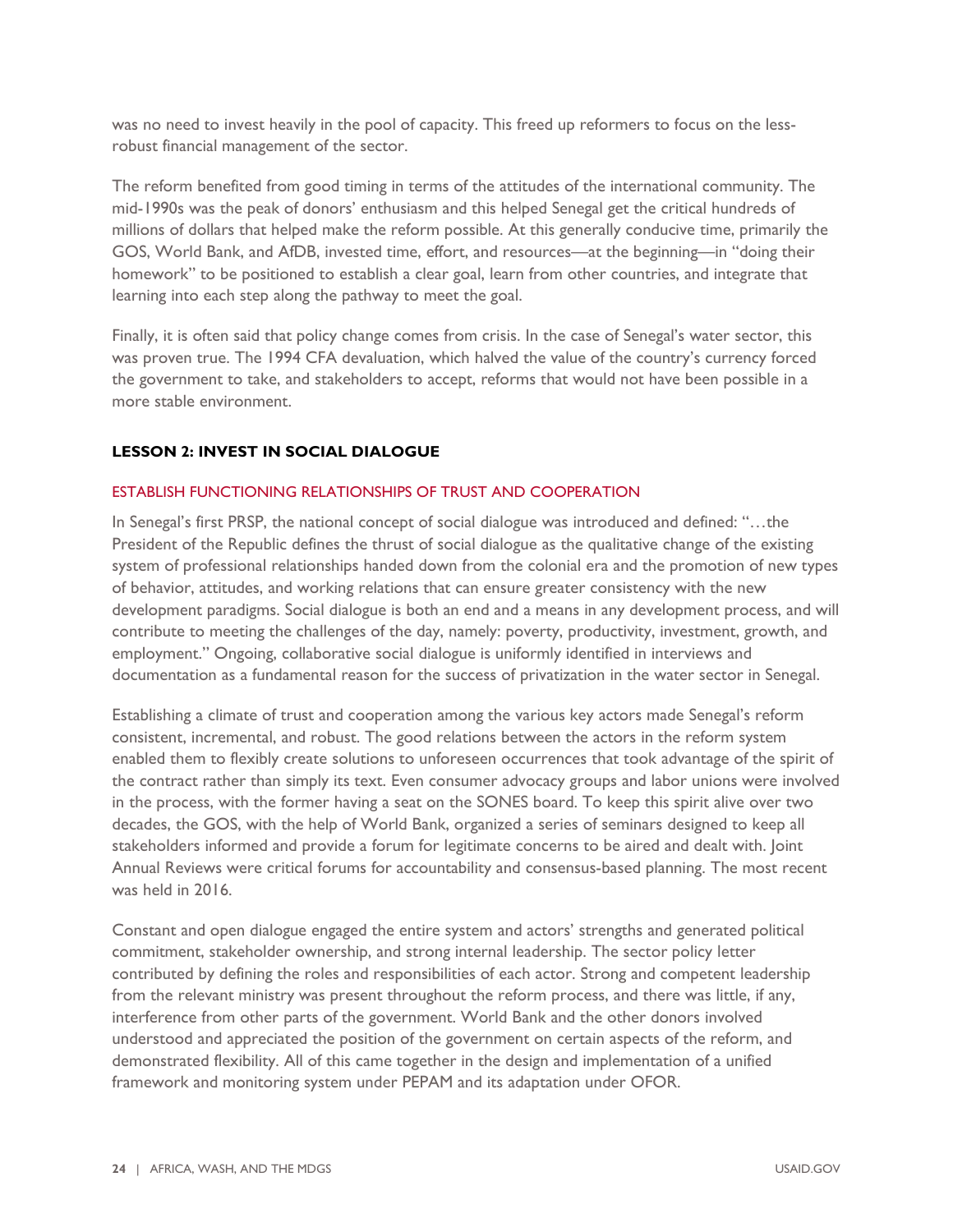Positive relationships are usually formed between people, rather than with an organization, and therefore the process benefited from the stability of people in positions of decision-making authority. But, after 20 years of reform and multiple changes of heads at governmental bodies, the fact that this collegiality remains demonstrates that the success of the reforms was not purely dependent on the people in place.

### **LESSON 3: DEFINE ROLES AND RESPONSIBILITIES OF ALL STAKEHOLDERS**

### USE POLICY, REGULATION, AND CONTRACTING AS DEFINERS

Throughout the two decades of water sector reform, the institutional policy framework was incrementally restructured to update and specify responsibilities between entities. This served to provide the stability and confidence needed for greater private sector participation.<sup>44</sup> As described above, each restructuring emerged from stakeholder consensus and was a core of Joint Sector Reviews. In contrast, regulation and contracting were intertwined.

Conventional wisdom is to have an independent regulatory body within government. Senegal has no water and sanitation regulatory authority; both sectors are regulated via contracts.<sup>[45](#page-29-1)</sup> In the context of open collaboration, described as Lesson 2, the fact that the regulatory framework was built into contracting has been viewed as a strong point. It was not necessary to establish an independent regulator before reform could take place; it created an opportunity for negotiation between equals; and it includes a provision for an independent "*conciliateur*" to reconcile conflicts and facilitate negotiation of shared solutions. They have not avoided problems with regulation, instead they solve them in a nonstandard way, taking advantage of the healthy trust that emerged from consensus building and homework.

But, this flexibility necessitated equal investment in coordination. To this need, PEPAM was built applying its unique framework, generating uniform acceptance from donors and government, but remaining as an independent entity outside of government. This arrangement worked during the decade in which PEPAM was provided with resources and authority. What is being seen now is that CCSPEA, PEPAM's replacement entity, is on less-secure footing. No consideration was given to business planning for the organization after the expiration of external funding. It has been incorporated into government, but has not yet achieved stability or visibility at the ministerial level.[46](#page-29-2) Donor funds, particularly the significant Chinese funding for 2017–2018, is moving outside of CCSPEA, and it is struggling to maintain the quality and quantity of its skills in monitoring field programs and managing data. As OFOR gains its national footing, the continuing success of combining contracting and regulation to implement policy and the coordination roles of CCSPEA should be monitored.

<span id="page-29-0"></span><sup>44</sup> Ndaw, M. F. (2016). *Private sector provision of water supply and sanitation services in rural areas and small towns*.

<span id="page-29-2"></span><span id="page-29-1"></span><sup>45</sup> Diallo*,* O. (2015a). *Levers of change in Senegal's rural water sector*.

<sup>46</sup> AMCOW, World Bank WSSP, AfDB, & UNICEF. (2011). Water supply and sanitation in Senegal: Turning finance into services for 2015 and beyond.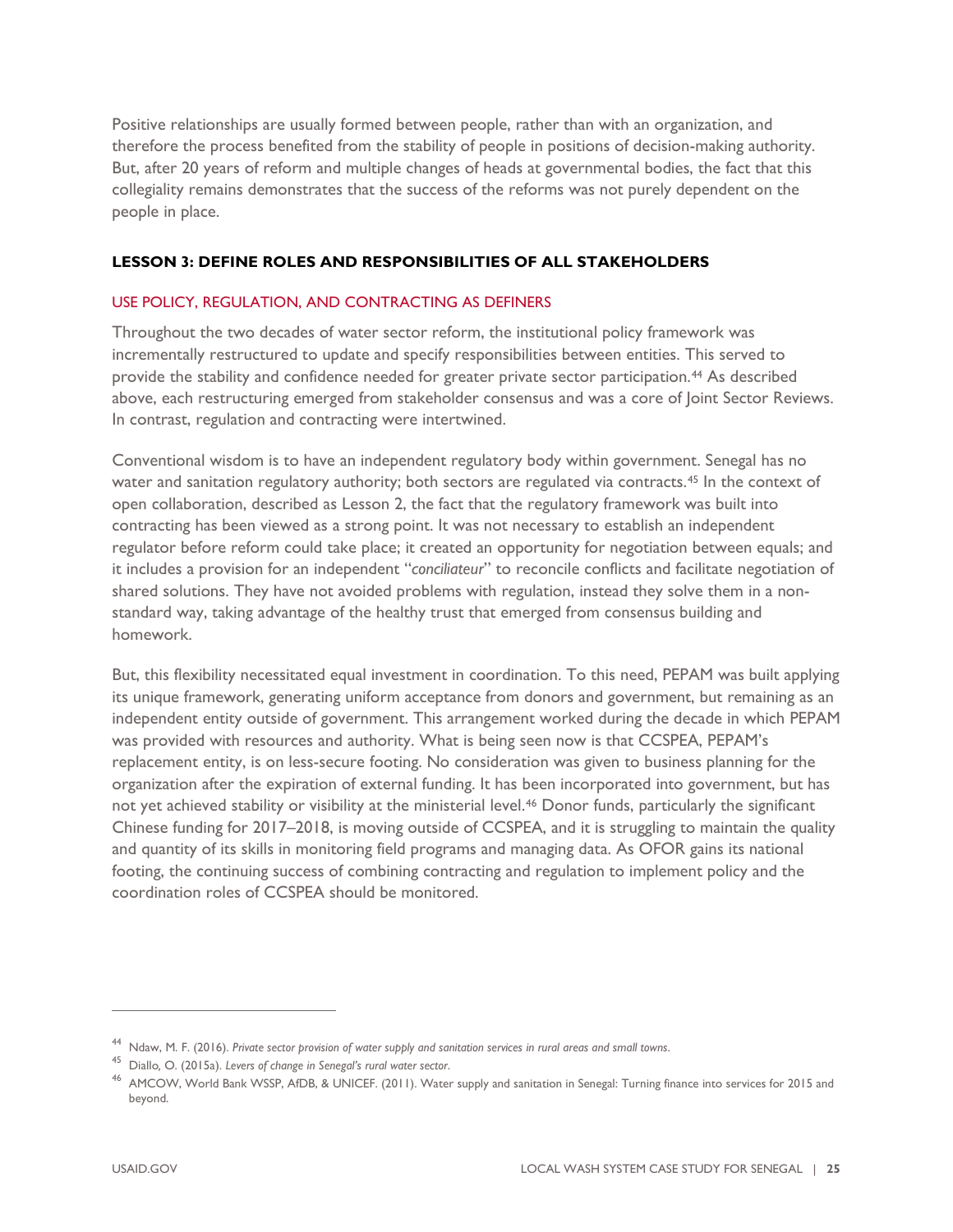### **LESSON 4: RECOGNIZE THE IMPORTANCE OF POLITICAL STABILITY**

### EXTERNAL INVESTMENT FOLLOWS CONSISTENCY OF VISION

Senegal gained independence in 1960 and has benefited from political stability since that time. In 2000, it was the first West African country to undertake a smooth democratic transition. The new president made no effort to change existing arrangements in the water sector due to the success and consensus around urban privatization, instead he used a strong SONES to speed the delivery of social connections and gain political capital. The minister in charge of hydraulics, a senior member of the cabinet, felt confident enough to make difficult decisions, because he was looking at the reform as a crowning achievement. Subsequent reliability of public funds was a requisite for operationalization of the *affermage* contract and enabled limited annual tariff increases while avoiding social and political disruption. Taking advantage of the presence of stable and engaged political leaders, World Bank focused early on bringing the most respected "elders" of the water sector into the reform process. This was not exploitative, but instead built on West African traditions in which a small group of respected elders are called on to give their opinions and settle disputes, not simply through unidirectional judgments, but by force of their arguments and the respect they receive.

Only within a stable political system was it possible to create financially transparent and technically competent asset-holding units on the scale of operation seen in Senegal. SONES is a well-resourced organization able to retain highly skilled staff necessary to advance a complex and flexible privatization program. The same water minister remained in place from 1992 until 2000 providing full and consistent backing to the reforms. PEPAM was well-funded and professionally staffed for its decade of operation. Visiting OFOR, one sees a dynamic and well-structured operation, which bodes well for the next stages of sector reform moving Senegal toward well-managed services for all, as required by the SDGs.

### **LESSON 5: IF PRIVATIZING, UNDERSTAND THE MARKET**

### ENSURE THAT PRIVATIZATION WORKS EQUALLY WELL FOR CONTRACTORS, GOVERNMENT, AND THE UNSERVED

Before entering a public-private agreement, the GOS and its key partners, World Bank and AfDB, established a clear legal framework regarding the roles and responsibilities of the public and private sectors that acknowledged their realistic understanding of the dynamics of the urban water market. Each element of the market, including operation, maintenance, investment, financing, equity, rehabilitation, tariff setting, and tariff collection were characterized and assigned to the most effective actor in the service delivery system. The same analyses have contributed to the piloting and contracting of rural service delivery. Market incentives, however, are different from market structure. And, it was an important step for public and private sector partners to realize their importance and act accordingly. In the urban space, SONES and SDE share tariff revenues, so they share revenue-based incentives that result from sustainable system operation and expansion. The GOS overall was incentivized to see the reforms eliminate the embarrassment of inadequate water services in the capital city and preserve its relations with donors and their substantial direct and indirect investments in sector infrastructure and capacity. Donors were incentivized by global pressure to identify a flagship operation that could demonstrate successful structural adjustments and privatization. These incentives drove the process and content of the service contract.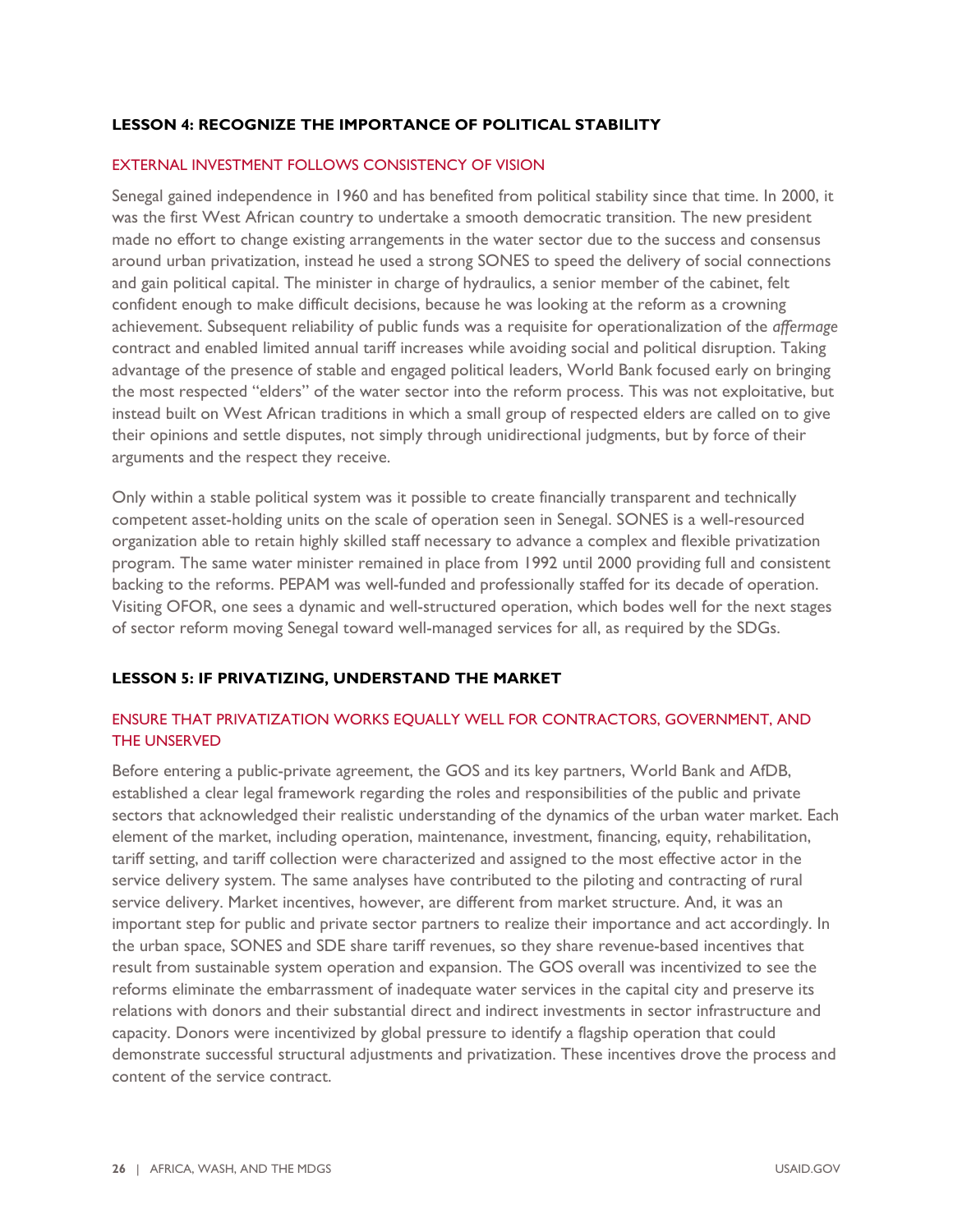Use of the locally adapted *affermage* contract allowed sharing of operational risks and incentives between the three signatories. It was appropriate for use in a situation where large infrastructure investments were required, data were scarce, and discipline was needed in the public sector. The contract incorporated service provider incentives to reduce leakage and improve billing and collection efficiency in a country where leakage was high, system rehabilitation was urgent, customers had to be protected from dramatic price increases, and coverage needed to be expanded."[47](#page-31-0) The incentive structure allowed the private operator to focus on technical and commercial efficiency to reduce waste and deliver production volumes to customers—and therefore maximize revenue. The contract also addressed the immediate needs of the GOS. It was of a suitable duration, kept assets in government hands, and facilitated large-scale governmental investment. The state asset-holding company was established as institutionally autonomous, could take advantage of its professional competencies, gained clarity on issues of employment and job security, and internally controlled finances and financial targets.

The nature of the contract fostered a shared-value partnership between the government, the asset manager, and the private operator. The resulting network of contracts was built on robust relationships and an institutional structure that has endured, but it is complex. The future of water sector reform will see how the next generation of actors is able to disentangle the complexity and maintain the achievements and vision of sector reform.

### **LESSON 6: EXPECT AND PLAN FOR HIDDEN COSTS**

### PRIVATIZATION DONE RIGHT IS TECHNICALLY AND SOCIALLY COMPLEX AND LIKELY REQUIRES EXTERNAL SUPPORT

Sector investments must be planned in parallel or in synergy with utility reform. Each is technical and socially complex, and together generate issues and require sophisticated solutions that may be beyond the capacity of a single national government to address—technically, socially, and financially. Resolution of each should be expected to require the engagement of nongovernmental specialists, with associated transaction costs. In Senegal, these were covered by external support agencies. These hidden costs whether as operational support to PEPAM or as technical and logistics support to other government departments, must be acknowledged as part of reform and given support.

Two costs were borne by World Bank: 1) the subsidy component of the loans to the GOS discussed earlier in this document; and 2) the cost of technical assistance. Through 2006, "the primary component of the latter was 534.5 person-weeks of staff time valued at \$1,217,500. Since this averages to only \$2,278 per week, it clearly includes only salary and perhaps fringe. We therefore add a 65 percent mark-up for overhead, bringing the total to \$2,078,900 ... [or] 6.2 percent of the total. Additional technical-assistance costs were borne by AfDB and the German Cooperation Agency (KFW). We have no information on these, but believe their contribution to this project to be small enough to be ignored."<sup>[48](#page-31-1)</sup> The authors have not identified more recent quantifications of support covering the last 10 years in reviewed literature, although at a minimum, World Bank funding continued during biannual World Bank missions to Senegal and provided support from a task manager.

<span id="page-31-0"></span><sup>&</sup>lt;sup>47</sup> Brocklehurst C., & Janssens, J. G. (2004). Innovative contracts, sound relationships: Urban water sector reform in Senegal.

<span id="page-31-1"></span><sup>48</sup> Jammal, Y., & Jones, L. (2006). *Impact of privatization in Africa: Senegal water*.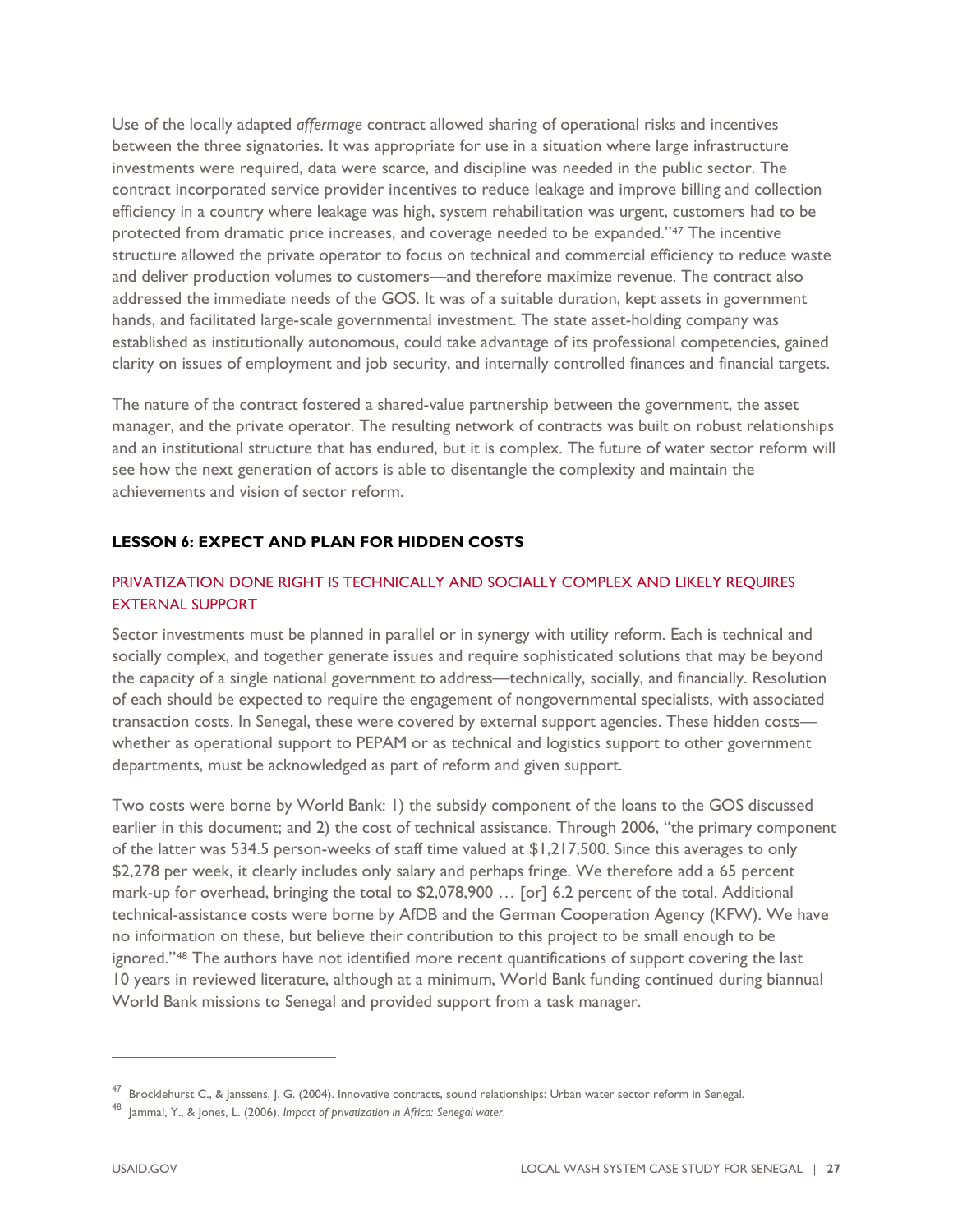### **LESSON 7: SOPHISTICATED FINANCIAL MODELING EASES DECISION MAKING**

### INVEST EARLY IN LOCALIZED, RIGOROUS FINANCIAL MODELS FOR PLANNING AND ONGOING DECISION SUPPORT

Much of what Senegal's reformers learned during initial sector assessment was incorporated into a welldesigned, comprehensive financial model that allowed them to set operator and consumer rates outside of political concerns and examine effects of options and tradeoffs. The cash flow equilibrium model was developed to support broad policy directions and strategies and for more granular use as a shared and trusted platform to assist annual planning and tariff evaluation.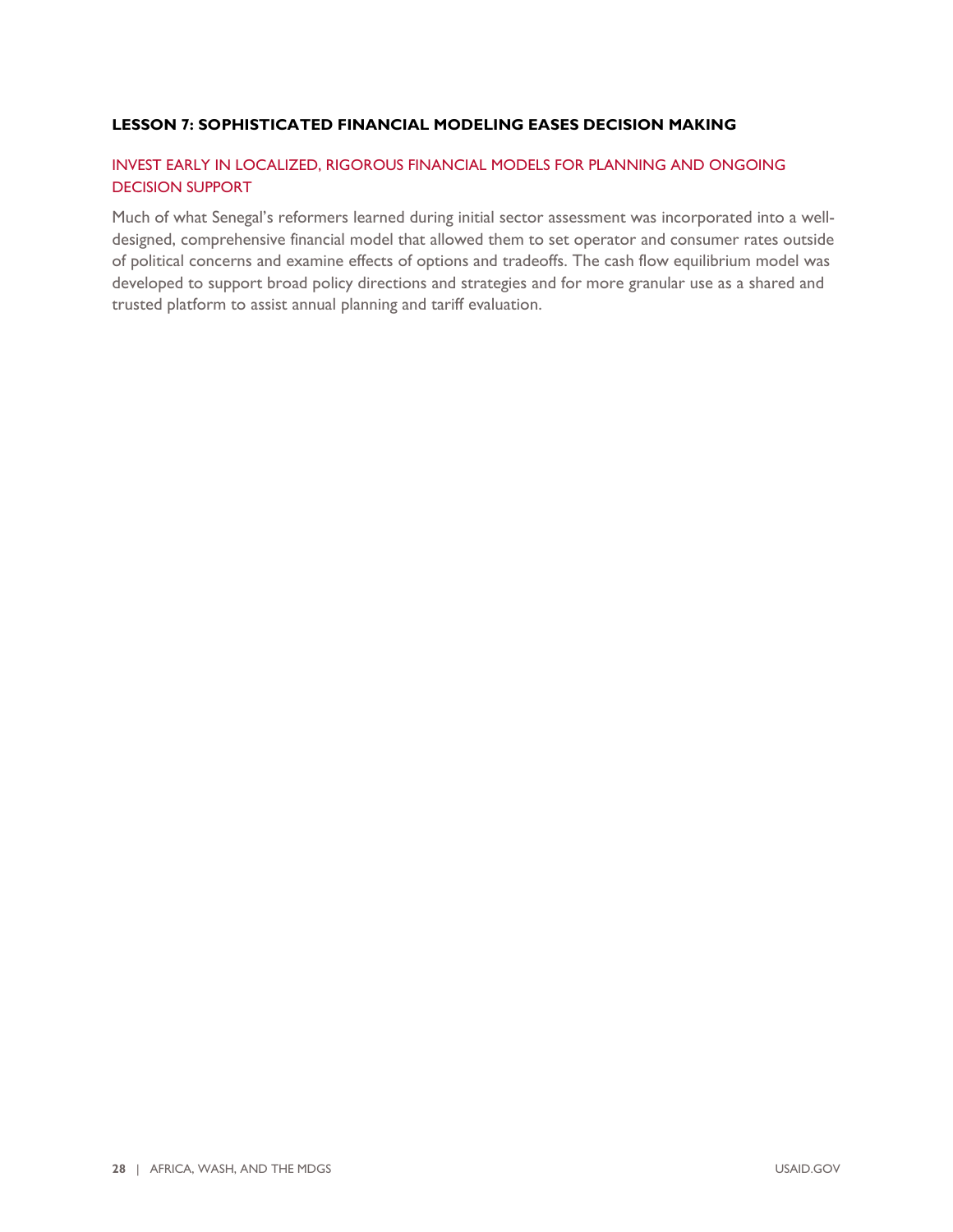### **CHAPTER 4: TRANSITION TO THE SDGS**

Senegal's Ministry of Environment and Sustainable Development (*Ministère de l'Environnement et du Développement Durable*) held five regional consultations in 2015 on 17 prioritized SDGs. Seven were named as a high priority, with none higher than SDG 6 on water and sanitation. The institutional components of the system that will move Senegal toward the SDGs are in place. What has not been created is the M&E system that will be used to assess progress and achievement, although its institutional framework is contained in the PSE 2015. Achieving SDG Targets 6.1 and 6.2 is expected to build on the GOS 2014 draft SDG Plan and will require application of the lessons learned as presented in Chapter 3 by institutions including SONES, OFOR, CCSPEA, and the National Office of (Urban) Sanitation in Senegal (ONAS [*Office National de l'Assainissement du Sénégal*]) and by development partners via continuation of water privatization and operationalization of the National Sanitation Strategy. In early 2017, the Sector Policy Letter of 2005–2015, which assigned specific roles and responsibilities, will be updated. Its completion will serve as a significant guidepost toward SDG Targets 6.1 and 6.2, taking advantage of the prevailing high levels of political stability, management and technical capacity, and governmental commitment.

As the GOS continues its pivot toward the next set of national and international development goals, Senegal's challenges moving forward are expected to be: 1) localizing the SDGs; 2) building a national agenda; 3) financing the agenda; and 4) validating and maintaining a decade of data. In interviews with system actors and review of system documents and factors, the authors worked to identify the way in which each lesson from the MDG era, as documented in Chapter 3, is being incorporated into the documentation, planning, and actions currently being undertaken by the GOS and its partners after 2015. Each lesson and its corresponding application are presented in Table 4.

| <b>LESSON</b>     | <b>POST-2015 APPLICATION</b>                                                                                                                                                                                                                                                                                  |  |
|-------------------|---------------------------------------------------------------------------------------------------------------------------------------------------------------------------------------------------------------------------------------------------------------------------------------------------------------|--|
| Do your homework. | In advance of launching OFOR for rural water supply management, a<br>strengths/weaknesses/opportunities/threats (SWOT) analysis <sup>49</sup> was conducted as one part of<br>homework to structure the organization and its priorities. Presented first are three sets of<br>weaknesses followed by threats: |  |
|                   | <b>Operations</b>                                                                                                                                                                                                                                                                                             |  |
|                   | Unfamiliarity with network performance.<br>$\bullet$                                                                                                                                                                                                                                                          |  |
|                   | Absence of measurement of water quality.<br>$\bullet$                                                                                                                                                                                                                                                         |  |
|                   | Reliability of data on access rates.<br>$\bullet$                                                                                                                                                                                                                                                             |  |
|                   | Aging state of the hydraulic works.<br>$\bullet$                                                                                                                                                                                                                                                              |  |
|                   | Management of human-powered pumps.                                                                                                                                                                                                                                                                            |  |
|                   | <b>Access development</b>                                                                                                                                                                                                                                                                                     |  |
|                   | Significant regional disparities in WASH.<br>$\bullet$                                                                                                                                                                                                                                                        |  |
|                   | Cost of social connections.<br>$\bullet$                                                                                                                                                                                                                                                                      |  |

### TABLE 4: PIVOTING MDG-ERA LESSONS TOWARD THE SDG ERA

<span id="page-33-0"></span><sup>49</sup> OFOR. (2016). *Reform of rural water supply: Strategic directions and operational action plans*.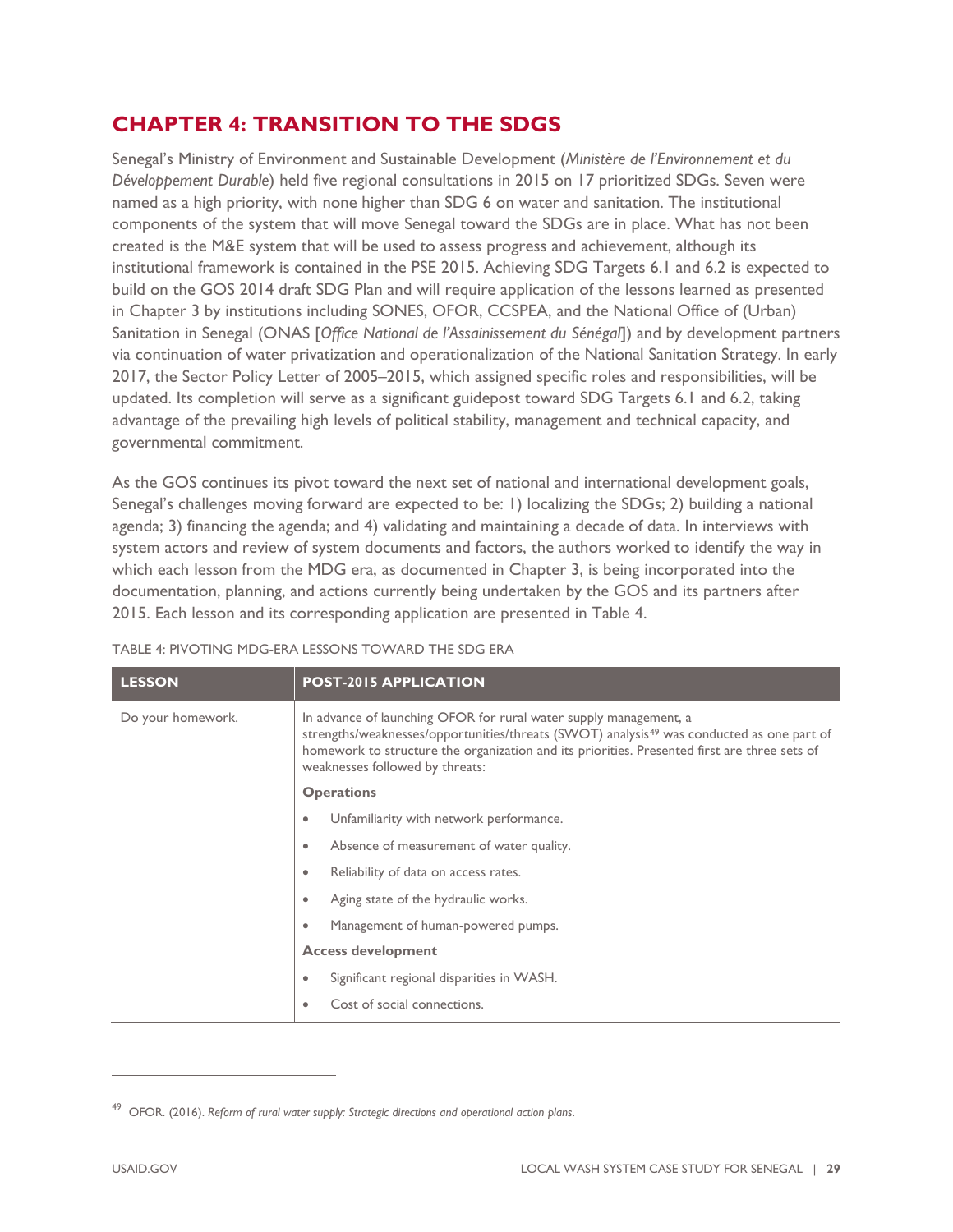| <b>LESSON</b>              | <b>POST-2015 APPLICATION</b>                                                                                                                                                                                                                                                                                                                                                                                                                                                                                                                                                                                                                                                                                                                                                                                                                                                                                                                                                                                                                                                 |  |
|----------------------------|------------------------------------------------------------------------------------------------------------------------------------------------------------------------------------------------------------------------------------------------------------------------------------------------------------------------------------------------------------------------------------------------------------------------------------------------------------------------------------------------------------------------------------------------------------------------------------------------------------------------------------------------------------------------------------------------------------------------------------------------------------------------------------------------------------------------------------------------------------------------------------------------------------------------------------------------------------------------------------------------------------------------------------------------------------------------------|--|
|                            | Weaknesses in financial resources dedicated to the renewal of drilling and development<br>$\bullet$<br>of special connections.                                                                                                                                                                                                                                                                                                                                                                                                                                                                                                                                                                                                                                                                                                                                                                                                                                                                                                                                               |  |
|                            | <b>Water quality</b>                                                                                                                                                                                                                                                                                                                                                                                                                                                                                                                                                                                                                                                                                                                                                                                                                                                                                                                                                                                                                                                         |  |
|                            | Lack of performance indicators.<br>$\bullet$                                                                                                                                                                                                                                                                                                                                                                                                                                                                                                                                                                                                                                                                                                                                                                                                                                                                                                                                                                                                                                 |  |
|                            | Organizational weaknesses (both material and human).<br>$\bullet$                                                                                                                                                                                                                                                                                                                                                                                                                                                                                                                                                                                                                                                                                                                                                                                                                                                                                                                                                                                                            |  |
|                            | Strong dependence on state resources.<br>$\bullet$                                                                                                                                                                                                                                                                                                                                                                                                                                                                                                                                                                                                                                                                                                                                                                                                                                                                                                                                                                                                                           |  |
|                            | Water quality issues in the central areas of the country and the Casamance are a key<br>challenge to achieving the SDGs.                                                                                                                                                                                                                                                                                                                                                                                                                                                                                                                                                                                                                                                                                                                                                                                                                                                                                                                                                     |  |
|                            | <b>Threats</b>                                                                                                                                                                                                                                                                                                                                                                                                                                                                                                                                                                                                                                                                                                                                                                                                                                                                                                                                                                                                                                                               |  |
|                            | Budgetary constraints of the state.<br>$\bullet$                                                                                                                                                                                                                                                                                                                                                                                                                                                                                                                                                                                                                                                                                                                                                                                                                                                                                                                                                                                                                             |  |
|                            | Priority given to urban water supply.<br>$\bullet$                                                                                                                                                                                                                                                                                                                                                                                                                                                                                                                                                                                                                                                                                                                                                                                                                                                                                                                                                                                                                           |  |
|                            | Over exploitation of water resources.<br>$\bullet$                                                                                                                                                                                                                                                                                                                                                                                                                                                                                                                                                                                                                                                                                                                                                                                                                                                                                                                                                                                                                           |  |
|                            | Pollution and quality of surface water.<br>$\bullet$                                                                                                                                                                                                                                                                                                                                                                                                                                                                                                                                                                                                                                                                                                                                                                                                                                                                                                                                                                                                                         |  |
|                            | Supplying drinking water to religious towns.<br>$\bullet$                                                                                                                                                                                                                                                                                                                                                                                                                                                                                                                                                                                                                                                                                                                                                                                                                                                                                                                                                                                                                    |  |
|                            | Regional strategy for technical and financial partners.<br>$\bullet$                                                                                                                                                                                                                                                                                                                                                                                                                                                                                                                                                                                                                                                                                                                                                                                                                                                                                                                                                                                                         |  |
|                            | To guide urban improvements, SONES has identified an investment program for 2025,<br>accounting for ongoing (Dakar emergency program) and new (improvement of water quality<br>in Dakar and the regions) operations. Earlier master plans highlighted the potential shortages<br>of peak-day drinking water. In addition, the government has prioritized new investments in<br>seawater desalination and a new treatment station on Lake Fuiers. This program is in<br>alignment with the PSE and has been endorsed by technical and financial partners. Direct or<br>indirect loans, often accompanied by subsidies, have been granted to SONES for the works<br>on favorable terms (interest rates on average less than or equal to 5 percent, duration 15 to<br>20 years, deferred more than 4 years). <sup>50</sup>                                                                                                                                                                                                                                                      |  |
|                            | Senegal has started work on the second national program aimed at ensuring universal supply<br>of secure and quality services for potable water and sanitation in urban and rural areas by<br>2030. To guide prioritization and investment, the GOS has worked with AfDB to prepare<br>and launch a national sanitation strategy <sup>51</sup> that focuses on hygiene practices, excreta<br>management, and fecal sludge management. The innovative center of the strategy is to<br>gradually hand over to households the responsibility for developing their own sanitation<br>facility. This strategy is different from current implementation where households typically<br>contribute to the implementation of a project conducted by an external actor. The new<br>strategy, with 2025 goals not directly linked to the SDGs, proposed to support households<br>in achieving their own improvements. The role of the government will be to plan, build<br>small-scale private sector capacity, perform hygiene promotion and education, regulate, and<br>manage grants. |  |
| Invest in social dialogue. | At the time of writing, the level and actors to support social dialogue moving forward are<br>unclear. The WSSP, which provided dynamic inputs to promote social dialogue during the<br>advancement toward the MDGs, does not exist as an independent unit, and World Bank is<br>turning its investment portfolio toward rural infrastructure. By mid-2017, the findings from a<br>collaborative assessment workshop are expected to serve as a guide to resource<br>commitments among sector actors. The benefits of social dialogue are well known to and<br>widely accepted by the GOS, so it is safe to assume that it will be part of advancement<br>toward the SDGs. It is unclear who will resource, lead, and coordinate the effort.                                                                                                                                                                                                                                                                                                                                 |  |

<span id="page-34-1"></span><span id="page-34-0"></span><sup>&</sup>lt;sup>50</sup> Ba, S. (personal communication, 2016). DH.

<sup>51</sup> GOS. (2013). *National sanitation strategy for rural sanitation in Senegal, Volume 1*.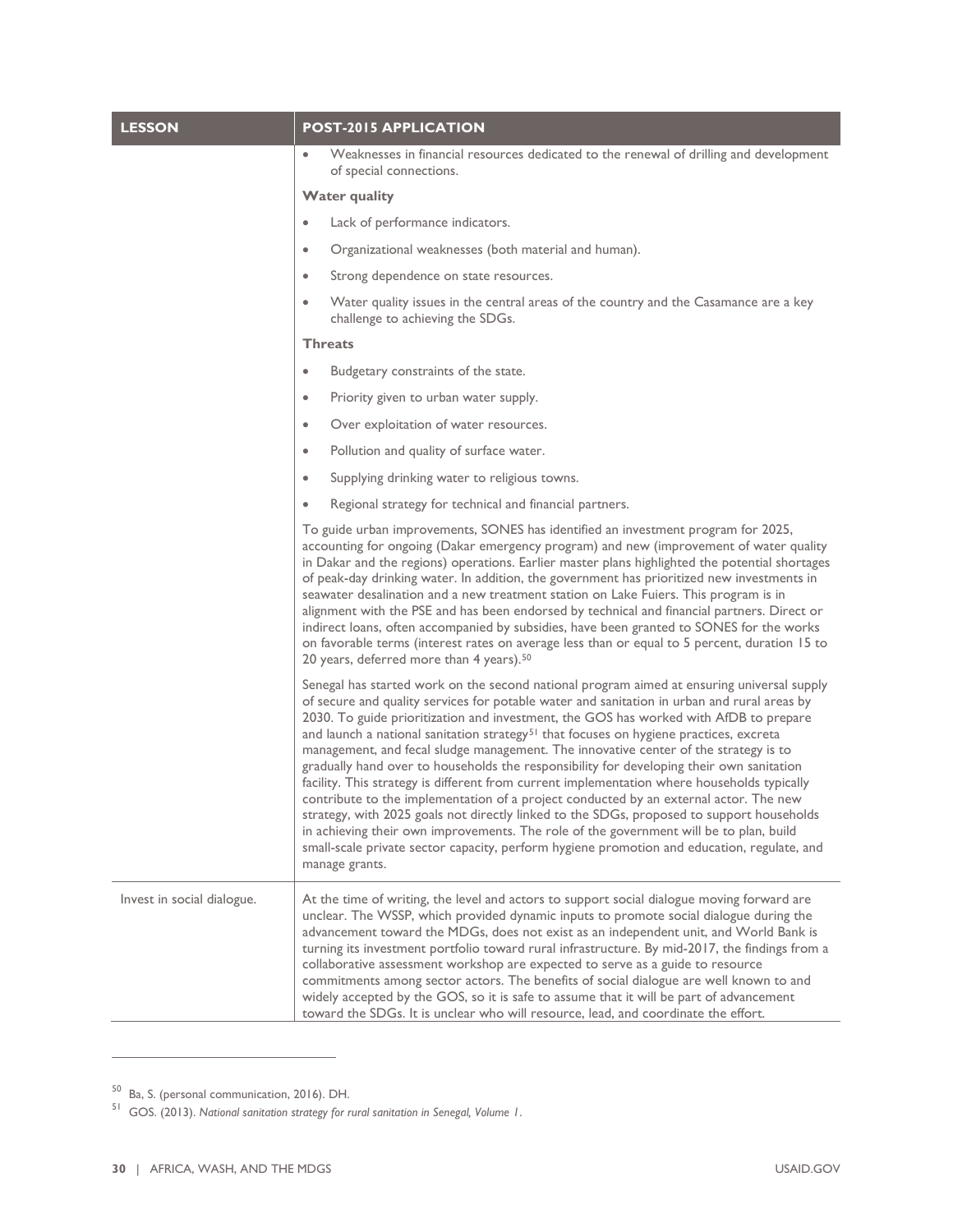| <b>LESSON</b>                                                | <b>POST-2015 APPLICATION</b>                                                                                                                                                                                                                                                                                                                                                                                                                                                                                                                                                                                                                                                                                                                                                                                                                                                                                                                                                                                                                                                                                                                                       |  |
|--------------------------------------------------------------|--------------------------------------------------------------------------------------------------------------------------------------------------------------------------------------------------------------------------------------------------------------------------------------------------------------------------------------------------------------------------------------------------------------------------------------------------------------------------------------------------------------------------------------------------------------------------------------------------------------------------------------------------------------------------------------------------------------------------------------------------------------------------------------------------------------------------------------------------------------------------------------------------------------------------------------------------------------------------------------------------------------------------------------------------------------------------------------------------------------------------------------------------------------------|--|
|                                                              | Transparency and social accountability on tariff setting, commune involvement, and<br>governance of the sector are key issues to address in the SDG era.                                                                                                                                                                                                                                                                                                                                                                                                                                                                                                                                                                                                                                                                                                                                                                                                                                                                                                                                                                                                           |  |
| Define roles and<br>responsibilities of all<br>stakeholders. | New roles are emerging among key actors in achieving MDG Target 7c. PEPAM no longer<br>exists, and its remaining assets have been folded into government as the CCSPEA, World<br>Bank is no longer funding infrastructure and their funding to the country has been<br>significantly reduced, and AfDB is filling this funding void. Without PEPAM, external funding<br>to the water and sanitation sectors is no longer provided to a single sector-coordinating<br>entity. Instead, it is being passed directly to the Ministry of Finance as part of the overall<br>national budget. This is most evident with the significant investment of Chinese money in the<br>sector intended to address inequities in water supply access across the various regions of<br>Senegal-CFA 50 billion (~\$820,000). Other donors active in the sector include the United<br>Nations Development Programme supporting the Emergency Programme for Community<br>Development, planning more than 150 multi-village water supplies for more than 1,000<br>villages; AfDB funding a third water plant to serve Dakar; and Japanese support for a<br>desalination plant in Dakar. |  |
|                                                              | Regarding rural sanitation, ambitious changes in roles and responsibilities have been<br>proposed and are only beginning to become manifest. As stated earlier, by 2025 households<br>are expected to be fully accountable for their excreta management, with the state poised as<br>regulator, promoter, monitor, evaluator, and supporter. Operationalization of this new<br>approach will require new institutional assignments and accountability. The Sanitation<br>Directorate (DAS [Direction de l'Assainissement]) will be strengthened at central and regional<br>levels to take responsibility for the regulation, promotion, and M&E aspects of the work.<br>Sector implementers will be expected to strengthen the capacity of local communities to<br>provide their own services, develop sustainable sanitation financing mechanisms for both<br>households and providers of products and services, and work with the state to create<br>favorable conditions for the development of small-scale private sector sanitation markets.<br>Regulatory efforts should be made to increase efficiency in the sector, because delegation of                 |  |
|                                                              | a public service such as drinking water should be regulated according to principles of good<br>governance, and should ensure the balance among actors to manage disputes and conflicts<br>between them. <sup>52</sup>                                                                                                                                                                                                                                                                                                                                                                                                                                                                                                                                                                                                                                                                                                                                                                                                                                                                                                                                              |  |
| The importance of political<br>stability.                    | Overall political stability is a fact of life in Senegal. Under the PSE, the government has<br>established a new focus of coordinated effort toward "emerging nation status." After 2015,<br>consistency, coordination, and economic stability will be more important dynamics to<br>monitor than the political stability that has existed since the currency devaluation of 1994.                                                                                                                                                                                                                                                                                                                                                                                                                                                                                                                                                                                                                                                                                                                                                                                 |  |
| If privatizing, understand the<br>market.                    | The Capital Expenditures (CAPEX) investment in Senegal's WASH sector has largely been<br>estimated in terms of overall public and household expenditures. <sup>53</sup> Significant CAPEX gaps<br>remained even going into the end of the MDG era despite Senegal's success in meeting its<br>water MDG target. Senegal's privatization model and the CAPEX needs deserve further<br>study and analysis, because this model begins to expand greatly into rural areas. <sup>54</sup> Significant<br>opportunity for future research and financial modeling of the CAPEX investment needs<br>(public, private, and household) exist.                                                                                                                                                                                                                                                                                                                                                                                                                                                                                                                                |  |
|                                                              | OFOR is the "all-in bet" on privatization in the Senegalese water sector. Based on previous<br>experience and multiple years of situational and market analyses, OFOR is expected to:                                                                                                                                                                                                                                                                                                                                                                                                                                                                                                                                                                                                                                                                                                                                                                                                                                                                                                                                                                              |  |
|                                                              | Manage the rural water supply systems and networks.<br>$\bullet$                                                                                                                                                                                                                                                                                                                                                                                                                                                                                                                                                                                                                                                                                                                                                                                                                                                                                                                                                                                                                                                                                                   |  |
|                                                              | Delegate authority to operate and maintain motorized rural boreholes to private<br>$\bullet$<br>operators.                                                                                                                                                                                                                                                                                                                                                                                                                                                                                                                                                                                                                                                                                                                                                                                                                                                                                                                                                                                                                                                         |  |

<span id="page-35-0"></span><sup>52</sup> Boly, A. (personal communication, 2017). USAID.

<span id="page-35-1"></span><sup>53</sup> AMCOW, World Bank WSSP, AfDB, & UNICEF. (2011). Water supply and sanitation in Senegal: Turning finance into services for 2015 and beyond.

<span id="page-35-2"></span><sup>54</sup> Boly, A. (personal communication, 2017). USAID.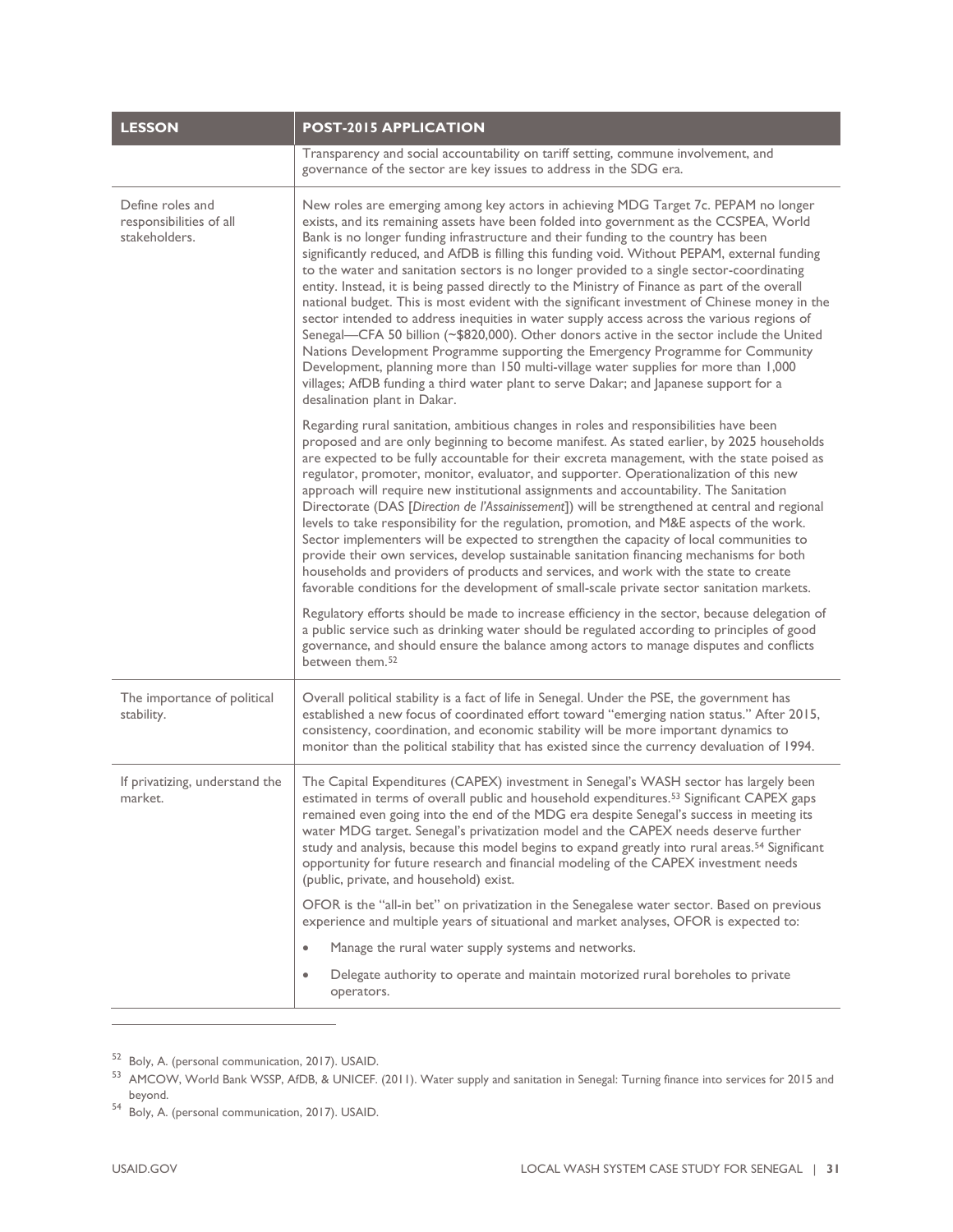| <b>LESSON</b>                                                 | <b>POST-2015 APPLICATION</b>                                                                                                                                                                                                                                                                                                                                                                                                                                                                                                                                           |  |
|---------------------------------------------------------------|------------------------------------------------------------------------------------------------------------------------------------------------------------------------------------------------------------------------------------------------------------------------------------------------------------------------------------------------------------------------------------------------------------------------------------------------------------------------------------------------------------------------------------------------------------------------|--|
|                                                               | Monitor the technical and financial operations of rural water supply systems.<br>$\bullet$                                                                                                                                                                                                                                                                                                                                                                                                                                                                             |  |
|                                                               | Monitor the quality of water distributed.<br>$\bullet$                                                                                                                                                                                                                                                                                                                                                                                                                                                                                                                 |  |
|                                                               | Advise and support ASUFORs, local communities, and local authorities.<br>$\bullet$                                                                                                                                                                                                                                                                                                                                                                                                                                                                                     |  |
|                                                               | Participate in the management of services and large events (e.g., religious events).<br>$\bullet$                                                                                                                                                                                                                                                                                                                                                                                                                                                                      |  |
|                                                               | Procure and manage infrastructure works to obtain target numbers for access to<br>$\bullet$<br>improved drinking water. <sup>55</sup>                                                                                                                                                                                                                                                                                                                                                                                                                                  |  |
|                                                               | It is safe to assume at this point that the GOS and its sectoral partners have achieved a deep<br>market understanding, but because OFOR's operations have only been piloted and are just<br>now expanding to full operation it is not possible to know if adequate analyses have been<br>performed. This principal test will be the 2017-2018 management of the rapid-paced<br>investment of Chinese funds to rehabilitate 70 wells and related infrastructure; construction<br>of 181 new wells and water tanks; and 1,000 kilometers of network serving 900 kiosks. |  |
|                                                               | There is uncertainty in applying this lesson to the rural sanitation sector moving toward the<br>SDGs. The state has given clear responsibilities and leadership to markets for the provision<br>of household sanitation facilities without a clear understanding of the functionality of<br>sanitation markets in various locations across the country.                                                                                                                                                                                                               |  |
| Expect and plan for hidden<br>costs.                          | OFOR has been provided with CFA 2 billion in government funds, but contingency funds are<br>not as readily available or in the quantity that was available from external donors to support<br>initial urban privatization and the operation of PEPAM.                                                                                                                                                                                                                                                                                                                  |  |
|                                                               | Investments in rural sanitation focus on intensive and widespread capacity building and faith<br>in the private sector's ability to step up to build and grow markets in challenging and<br>resource-scarce communities. At this time, there is no apparent plan on how this work will<br>be funded. Those driving the national sanitation strategy should be prepared for hidden costs<br>by analyzing budgets and external sources for resources.                                                                                                                    |  |
| Sophisticated financial<br>modeling eases decision<br>making. | As the sector matured in the five years before the MDGs ended, the GOS worked with<br>WSSP and a Senegalese accountancy/auditing firm to simplify the original financial model into<br>a spreadsheet that could be maintained by the GOS and still yield useful input for tariff<br>decision making. WSSP collaborated with the GOS separately on a financial model applied to<br>the development of OFOR. As OFOR is rolled out, this model will be refined with real cost<br>data to support decision making in this new effort.                                     |  |

J.

<span id="page-36-0"></span><sup>55</sup> Senegal: Rural Drinking Water and Sanitation Program. (2013). *Joint sector review presentation*.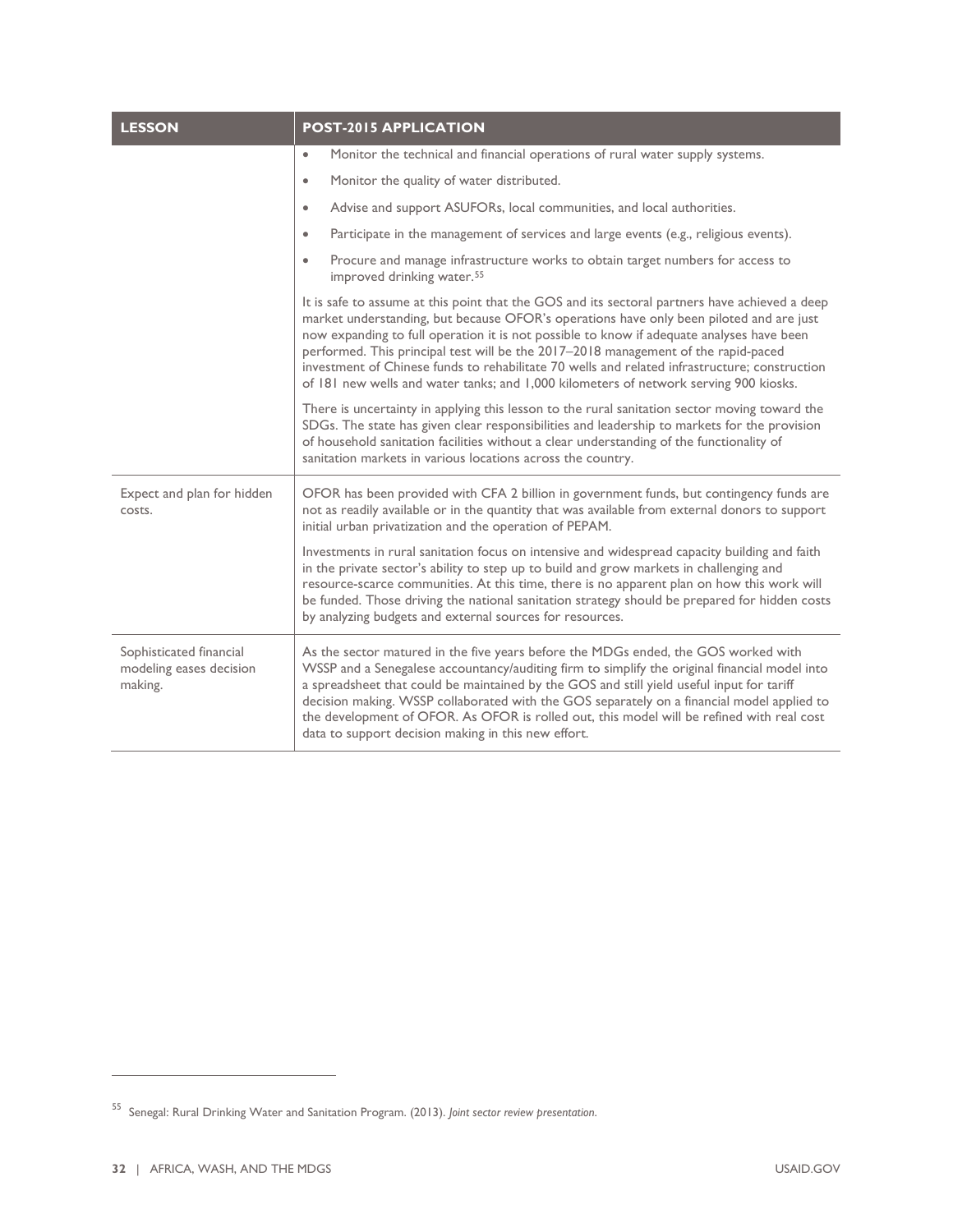### **CHAPTER 5: CONCLUSIONS**

In this chapter, we will qualitatively assess the WASH systems of Senegal against the components of USAID's Local Systems Framework, and provide thoughts on the utility of each component to analytic efforts of the type described in this document. This section is organized according to the "5Rs" presented in the framework document and the "new opportunities" USAID identified to make systems thought and action most relevant to current trends in international development.

### **SENEGALESE ALIGNMENT WITH THE 5RS**

The way forward for the drinking water and sanitation sectors in Senegal is fraught with optimism, insecurity, and uncertainty. The optimism is grounded in the impressive achievements the country has made in the operation of financially viable drinking-water supplies in urban areas. The insecurity emerges from the well-prepared, but unproven privatization of rural water supplies and the importance of OFOR's rapid maturity to handle the major investments being made in the sector—particularly by the Chinese Government. The uncertainty lies in the operationalization of the rural sanitation strategy, along with transparency and social accountability on tariff setting. With these concerns in mind, the GOS has put in place the policies, strategies, and systems expected to advance the sectors toward national and global goals.

As guidance to all policies and strategies, Senegal has created the PSE, a vision and strategic plan aimed at economic emergence by 2035. Water and sanitation stand as one component of the pillar of the PSE designed to significantly improve living conditions through a sustained struggle against social inequalities. This vision for the sectors aligns with the concerns of the United Nations General Assembly, which recognizes access to quality water and sanitation facilities as a human right. The vision is also in line with the United Nations General Assembly's efforts to eradicate poverty by 2030 and to pursue a sustainable future after a decade marked by pursuit of the MDGs.

The SDGs, with their sectoral focus on total coverage across all localities of the country, require a greater quality of service offered to populations, because universal access now includes accessibility, availability, and quality. To achieve this, a new reference situation will be realized, taking into account new standards as expectations; and a new investment program will be developed by the GOS and its partners in the framework of the changing sectoral program. The pathway for development of the WASH sector by 2030 has not yet been clearly described, but the systems expected to flexibly lead to achievement of this next round of more complex goals are in place. They are described briefly in the following sections, organized according to USAID's "5Rs" of their Local Systems Framework.

### RESOURCES: LOCAL SYSTEMS TRANSFORM RESOURCES—SUCH AS BUDGETARY ALLOCATIONS, RAW MATERIALS, OR INPUTS—INTO OUTPUTS.

The best example in the Senegal water sector of a local system that transformed funds into outputs has, for the past decade, been PEPAM. Its central purposes were to: 1) direct resources from multiple contributors into a coordinated set of activities consistent with sector policies and norms; and 2) coordinate the data produced by project stakeholders, including central and decentralized government,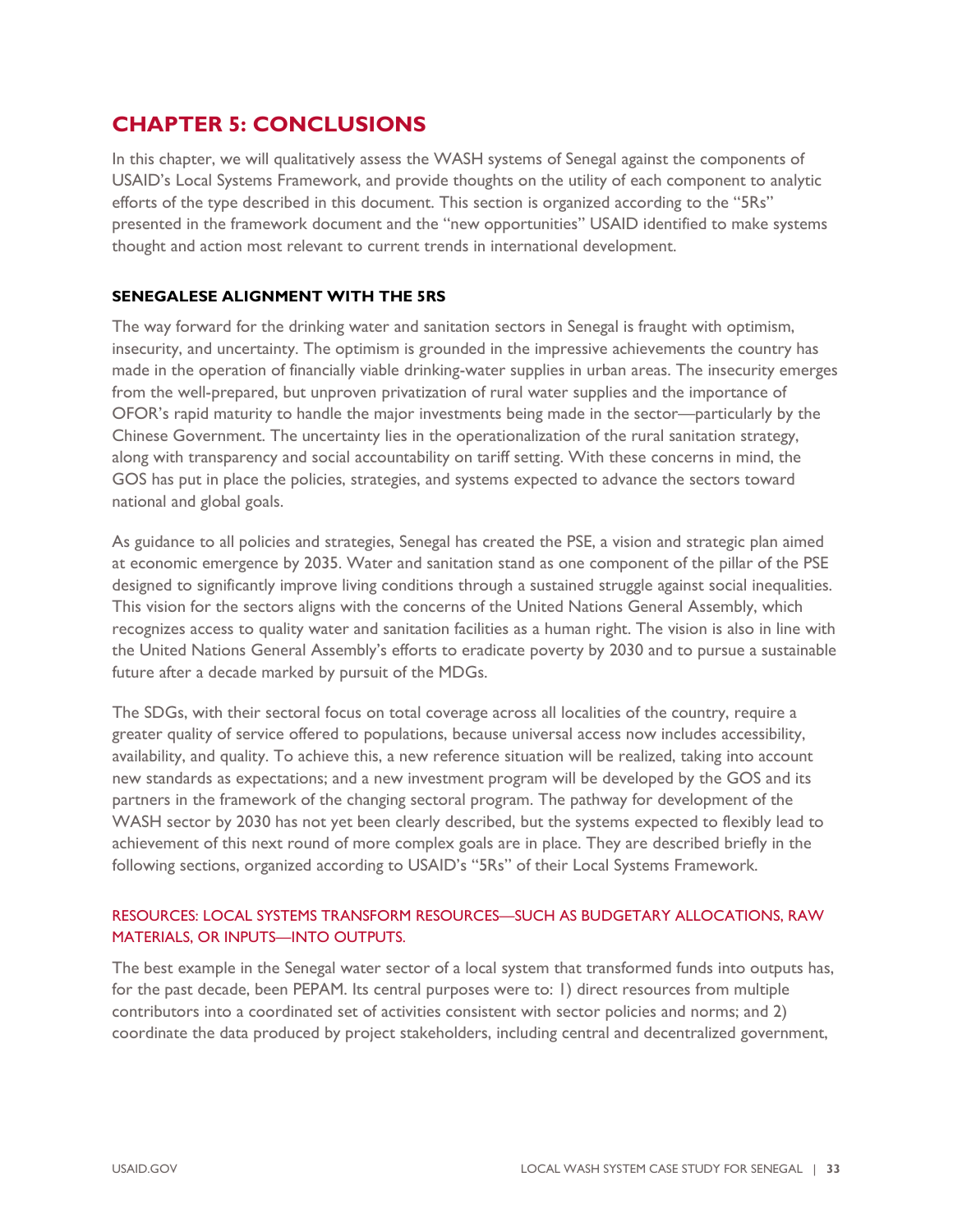civil society, local communities, the private sector, consumer associations, and NGOs, etc[.56](#page-38-0) A schematic of its inputs, services, and outputs is illustrated in Figure 7.



FIGURE 7: SCHEMATIC OF PEPAM'S INPUTS, SERVICES, AND OUTPUTS

From: Ndaw, M. F. (2007). *Developing and implementing a monitoring system for the MDG roadmap: The PEPAM experience in Senegal*.

Regarding inputs, PEPAM was responsible for financial management, including annual financial statements, balance sheets, and an income and expenditure table in accordance with the standards and principles of the OHADA accounting system. Progress reports were produced quarterly, including budget execution reports. PEPAM processed all accounts and received accounting records from its executing agencies.[57](#page-38-1)

Regarding outputs, PEPAM was responsible for project monitoring, preparing quarterly progress reports (using AfDB formats) on the physical and financial implementation of its projects (using a common set of indicators and in collaboration with the focal points of the executing agencies). Ministries represented on the Steering Committee were expected to conduct regular monitoring of outputs. In addition, PEPAM regularly prepared and distributed project products (e.g., photos, documentaries).<sup>[58](#page-38-2)</sup>

PEPAM was established as an autonomous program, but related across both the water and sanitation sectors with the DH, DEM, Water Resources Management and Planning Division, DAS, SONES, and ONAS.

<sup>56</sup> AfDB Group/Senegal. (2014). *Water and sanitation sector project*.

<span id="page-38-1"></span><span id="page-38-0"></span><sup>57</sup> Ibid.

<span id="page-38-2"></span><sup>58</sup> Ibid.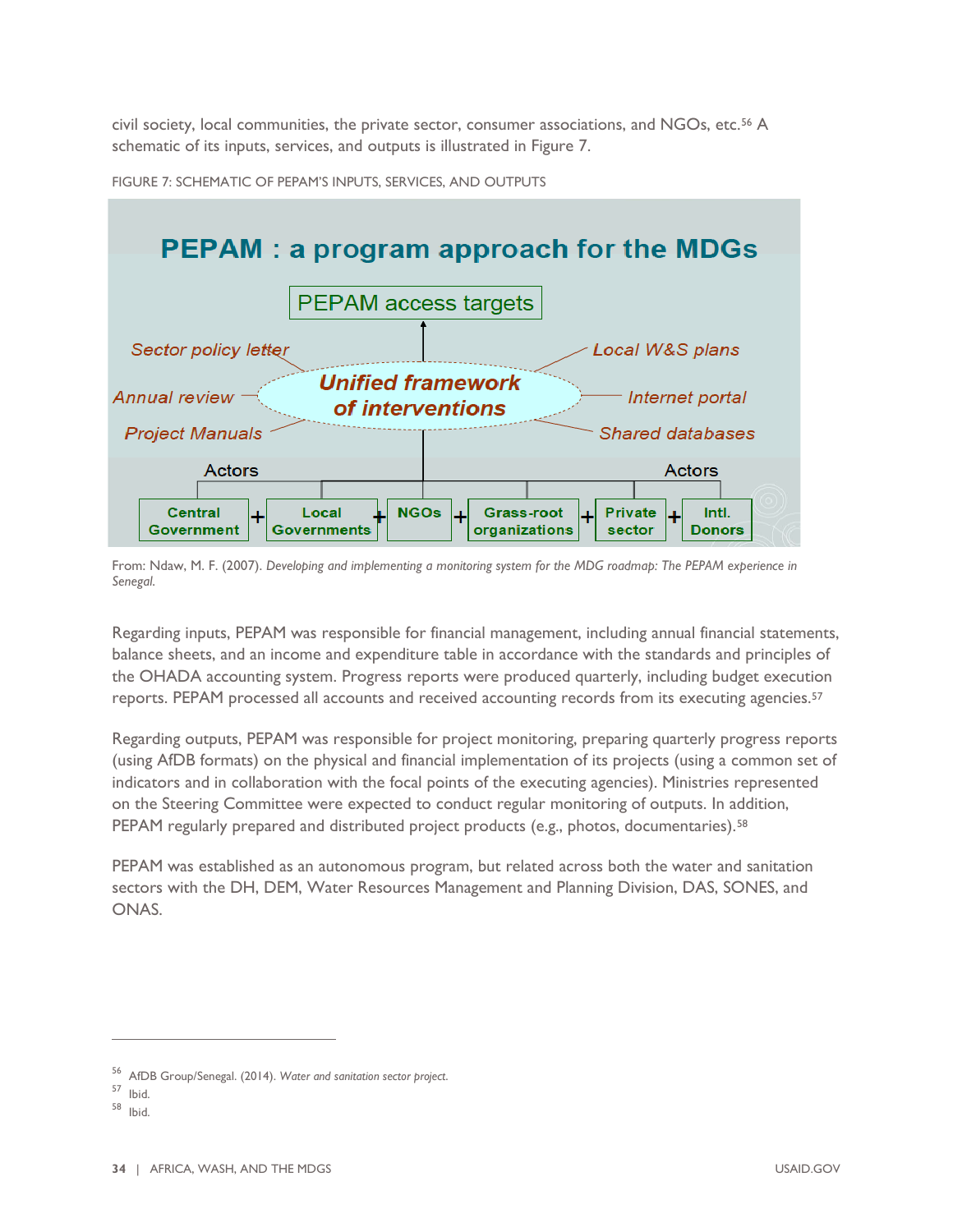#### TABLE 5: HOW PEPAM OVERCAME CHALLENGES TO RURAL SERVICES

| <b>KEY CHALLENGES</b>                                                                                                                                                                                                                                            | <b>OVERCOMING THE CHALLENGES</b>                                                                                                                                                                                                                                                           |  |
|------------------------------------------------------------------------------------------------------------------------------------------------------------------------------------------------------------------------------------------------------------------|--------------------------------------------------------------------------------------------------------------------------------------------------------------------------------------------------------------------------------------------------------------------------------------------|--|
| Urban sector reforms benefited from heavy investment by<br>donors-particularly multilateral development banks with<br>shared requirements. Rural sector projects were supported<br>by a wide range of donors with various funding and reporting<br>requirements. | Did not focus on reform, but instead on supporting a<br>$\bullet$<br>unified sector-wide approach that standardized many<br>aspects across donors and programs.                                                                                                                            |  |
| On launch, there was limited understanding of the rural<br>water supply sector and an objective of establishing a sector-<br>wide approach.                                                                                                                      | Significant investment in establishing the baseline or<br>$\bullet$<br>reference situation before programming. Conducted a<br>national survey to monitor and evaluate the sector and<br>identify all stakeholders and partners, building forward<br>from the end of the long-term project. |  |
| A sector-wide approach requires a unified implementation<br>framework.                                                                                                                                                                                           | Formation of M&E tools, manual of procedures, and a<br>$\bullet$<br>comprehensive website from which all documentation<br>was available for download.                                                                                                                                      |  |
| A sector-wide approach requires sector-wide engagement.                                                                                                                                                                                                          | All guidance documents were developed with input<br>from local authorities and rolled out to the country as<br>part of consistent stakeholder engagement.                                                                                                                                  |  |
| Senegal has been a laboratory of local management systems,<br>but needed a viable institutional arrangement to roll out the<br>sector-wide approach.                                                                                                             | The GOS led formation of an independent program<br>$\bullet$<br>focused on the MDGs through stakeholder input and<br>partner counsel.                                                                                                                                                      |  |
| A new organization is needed to demonstrate financial<br>accountability.                                                                                                                                                                                         | Started with an investment plan and established open<br>$\bullet$<br>accounting, budgeting, and planning systems available to<br>the government and partners.<br>Sector payments were centralized through PEPAM.<br>$\bullet$                                                              |  |
| The new entity needed to define a way of managing the<br>sector.                                                                                                                                                                                                 | Public annual joint sector reviews.<br>$\bullet$<br>Decentralized joint sector reviews.<br>$\bullet$<br>Donor platform.                                                                                                                                                                    |  |

Amid all its accomplishments, PEPAM was not a perfect organization. At its completion, it was apparent that it had failed to accomplish three tasks related to the utility of its post-2015 transformation into the CCSPEA:

- *Planning capacity*. Local, decentralized planning capacity was not strong at the completion of the program.
- *Data management.* Sharing, strengthening, and locking in the content and utility of its database and associated equipment was not completed.
- PLHAs. Use of PLHAs, which required significant investment of resources, as living documents was not accomplished, because they were not widely shared and are only marginally useful as investment guides due to their containing material collected several years ago and not kept current.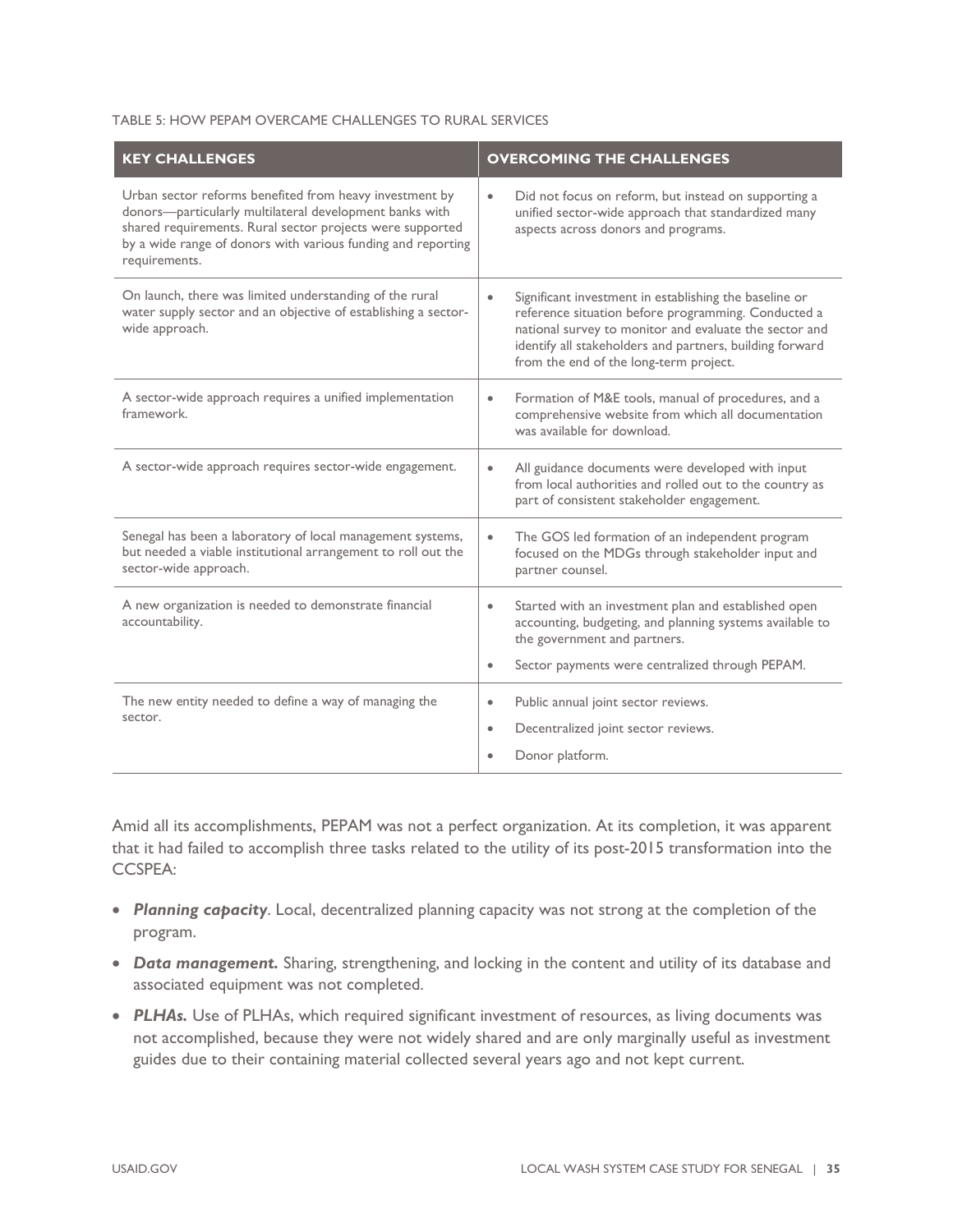### ROLES: MOST LOCAL SYSTEMS INVOLVE A NUMBER OF ACTORS WHO TAKE ON VARIOUS DEFINED ROLES OF PRODUCER, CONSUMER, FUNDER, AND ADVOCATE.

OFOR provides the most current example of a system with defined expectations for actors. These, as the program is launched, are shown in Table 6.

### TABLE 6: OFOR SYSTEM

| <b>SYSTEM</b><br><b>ACTOR</b> | <b>FUNCTION</b>                                                                                  | <b>DESCRIPTION</b>                                                                                                             |
|-------------------------------|--------------------------------------------------------------------------------------------------|--------------------------------------------------------------------------------------------------------------------------------|
| Ministry                      | Sector policy and<br>planning                                                                    | Promote consistent processes and standards across stakeholders and<br>$\bullet$<br>interventions.                              |
|                               |                                                                                                  | Coordinate with resource management committees.<br>$\bullet$                                                                   |
|                               |                                                                                                  | Conduct due diligence on tariff setting.<br>$\bullet$                                                                          |
|                               |                                                                                                  | Develop investment plans for new assets.<br>$\bullet$                                                                          |
| <b>OFOR</b>                   | Public investment<br>and financial<br>management                                                 | Renew aging infrastructure.<br>$\bullet$                                                                                       |
|                               |                                                                                                  | Establish transparent financial systems.<br>$\bullet$                                                                          |
|                               |                                                                                                  | Engage the private sector to address funding gaps for required investments.<br>$\bullet$                                       |
|                               | M&E                                                                                              | Monitor operations to ensure service delivery by private and ASUFOR<br>$\bullet$<br>partners.                                  |
|                               |                                                                                                  | Monitor finance to ensure sustainability of operations and forecast needs.<br>$\bullet$                                        |
|                               |                                                                                                  | Monitor natural resources and infrastructure to repair and forecast renewal<br>$\bullet$<br>needs.                             |
|                               | Capacity building                                                                                | Provide technical assistance, training, and resources to ASUFORs and their<br>$\bullet$<br>independent operators/distributors. |
| Private<br>operators          | Service delivery and<br>revenue<br>management                                                    | Provide wholesale water supply operations.<br>$\bullet$                                                                        |
|                               |                                                                                                  | Provide bill collection and customer service.<br>$\bullet$                                                                     |
|                               |                                                                                                  | Increase efficiency, reduce waste, and increase continuity of supply.<br>$\bullet$                                             |
|                               | Repairs and<br>maintenance                                                                       | Maintain and calibrate meters.<br>$\bullet$                                                                                    |
|                               |                                                                                                  | Perform light repairs of equipment less than 10 years old.<br>$\bullet$                                                        |
|                               | Planning and<br>reporting                                                                        | Prepare business and asset management plans.<br>$\bullet$                                                                      |
|                               |                                                                                                  | Conduct routine reporting to comply with terms of the contract performance<br>$\bullet$<br>parameters.                         |
|                               | Capacity building                                                                                | $\bullet$<br>Provide training and technical assistance to ASUFORs and local distributors.                                      |
|                               | Opportunity to establish distribution contracts with ASUFORs for delivery directly to customers. |                                                                                                                                |
|                               | projects.                                                                                        | Encouraged to collaborate with ASUFORs and OFOR to propose and execute infrastructure expansion                                |

Adapted from: Sy, J. (2014). *Reforms and public-private partnerships in Senegal's rural water sector.*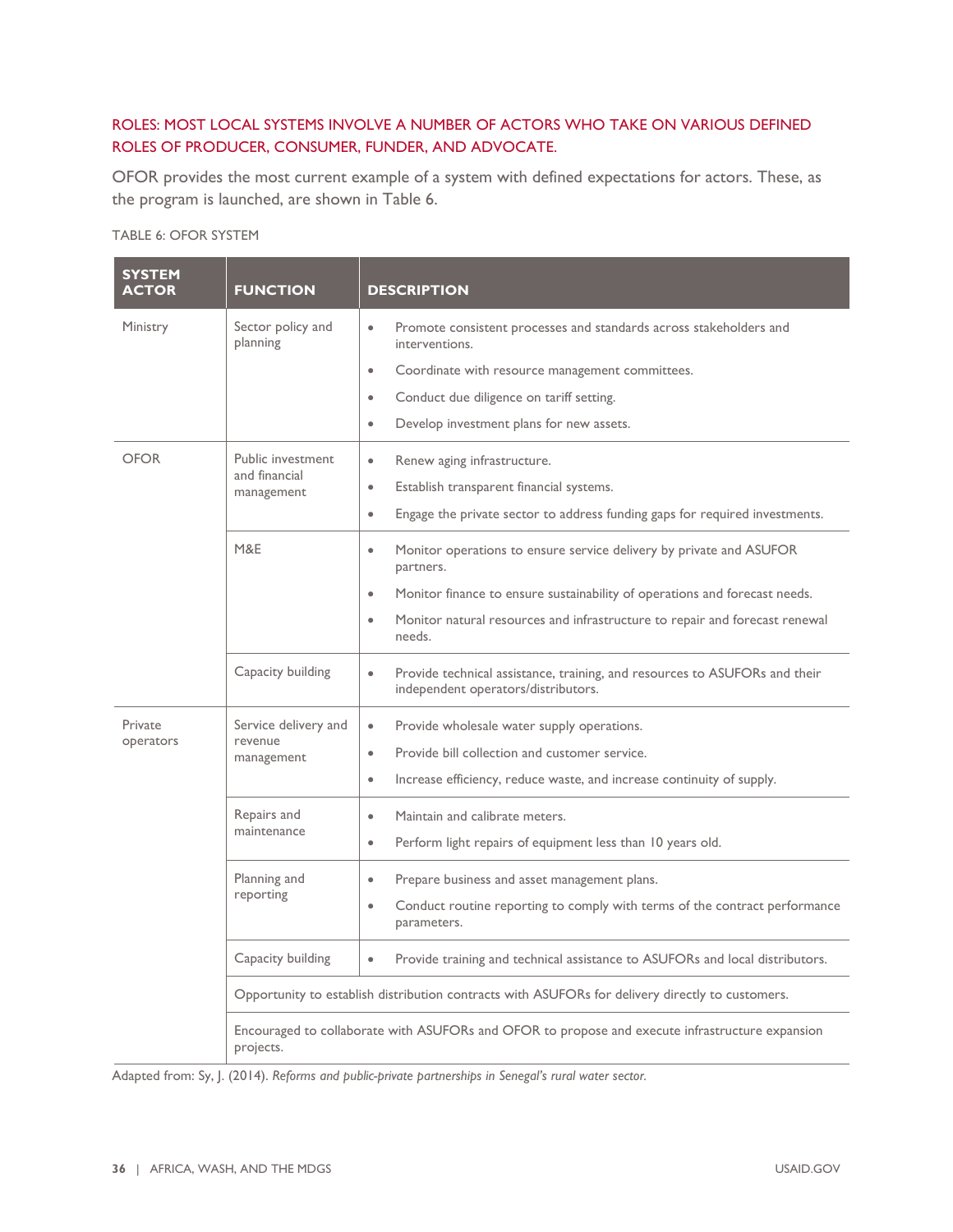### RELATIONSHIPS: IN A SIMILAR FASHION, THE INTERACTIONS BETWEEN THE ACTORS IN A LOCAL SYSTEM ESTABLISH VARIOUS TYPES OF RELATIONSHIPS. SOME MAY BE COMMERCIAL; OTHERS MORE ADMINISTRATIVE AND HIERARCHICAL.

As has been noted throughout this document, the relationships between people and organizations in support of a national commitment to social dialogue have been central to the achievement of MDG Target 7c and the preparations made by the country to pivot its success toward SDG Targets 6.1 and 6.2. These relationships have been of many types, including contractual, personal, opportunistic, and professional. But, in all cases, they emerged from mutual respect, collegiality, and a sincere wish to communicate openly, honestly, and often so that decisions, plans, and priorities benefited from wellplanned and executed consensus and best practices most fully applicable to the Senegalese context. In preparing this document, the authors benefited from these relationships to gain a rapid and clear understanding of the events and decisions that led to reaching the target, and to clarify the lessons learned and their applicability.

### RULES: AN IMPORTANT FEATURE OF LOCAL SYSTEMS IS THE SET OF RULES THAT GOVERN THEM. THESE RULES DEFINE OR ASSIGN ROLES, DETERMINE THE NATURE OF RELATIONSHIPS BETWEEN ACTORS, AND ESTABLISH THE TERMS OF ACCESS TO THE RESOURCES ON WHICH THE SYSTEM DEPENDS.

SONES, the most experienced asset management unit in Senegal's water sector, is the best example of a creator and enforcer of rules that, in this case, guide operations of the urban water supply sector nationwide. This set of rules is captured in the contract governing the relationship with SDE and serves as the basis for the contracts being used by OFOR. Details of the contracts are scattered throughout this document. A summary of the key challenges faced by SONES and the actions taken to overcome them are shown in Table 7.

| <b>KEY CHALLENGES</b>                                                                                                                                                                                                                                                                             | <b>OVERCOMING THE CHALLENGES</b>                                                                                                                                                  |
|---------------------------------------------------------------------------------------------------------------------------------------------------------------------------------------------------------------------------------------------------------------------------------------------------|-----------------------------------------------------------------------------------------------------------------------------------------------------------------------------------|
| Preservation of financial equilibrium.                                                                                                                                                                                                                                                            | Financial equilibrium was reached in 2003 and stabilized until<br>$\bullet$<br>2008. At that time, new tariff adjustments became necessary<br>after three years of freezing them. |
|                                                                                                                                                                                                                                                                                                   | Anxious to spare the population a tariff increase, the<br>۰<br>government opted to have the state bear the cost of the<br>necessary tariff adjustments.                           |
| 2010–2011 financial imbalance in the sector and the<br>suspension of payments by PEPAM donors.                                                                                                                                                                                                    | The state allocated CFA 15 billion per year to support PEPAM,<br>۰<br>beginning in 2011 and 2012.                                                                                 |
|                                                                                                                                                                                                                                                                                                   | Control of water consumption by the public sector.<br>۰                                                                                                                           |
|                                                                                                                                                                                                                                                                                                   | Realization of cross-debts between the state, SONES, and SDE.<br>۰                                                                                                                |
| Unique constraints to financial balance of SONES<br>include: 1) financing the social connection program;<br>2) increase in volumes of water consumed and<br>invoiced in the social sector; 3) reduction of<br>consumption by the administration; and 4) the<br>importance of investments to 2025. | Carried out a tariff study to consider these constraints and to<br>$\bullet$<br>propose a billing grid preserving the most deprived layers.                                       |

TABLE 7: HOW SONES OVERCAME CHALLENGES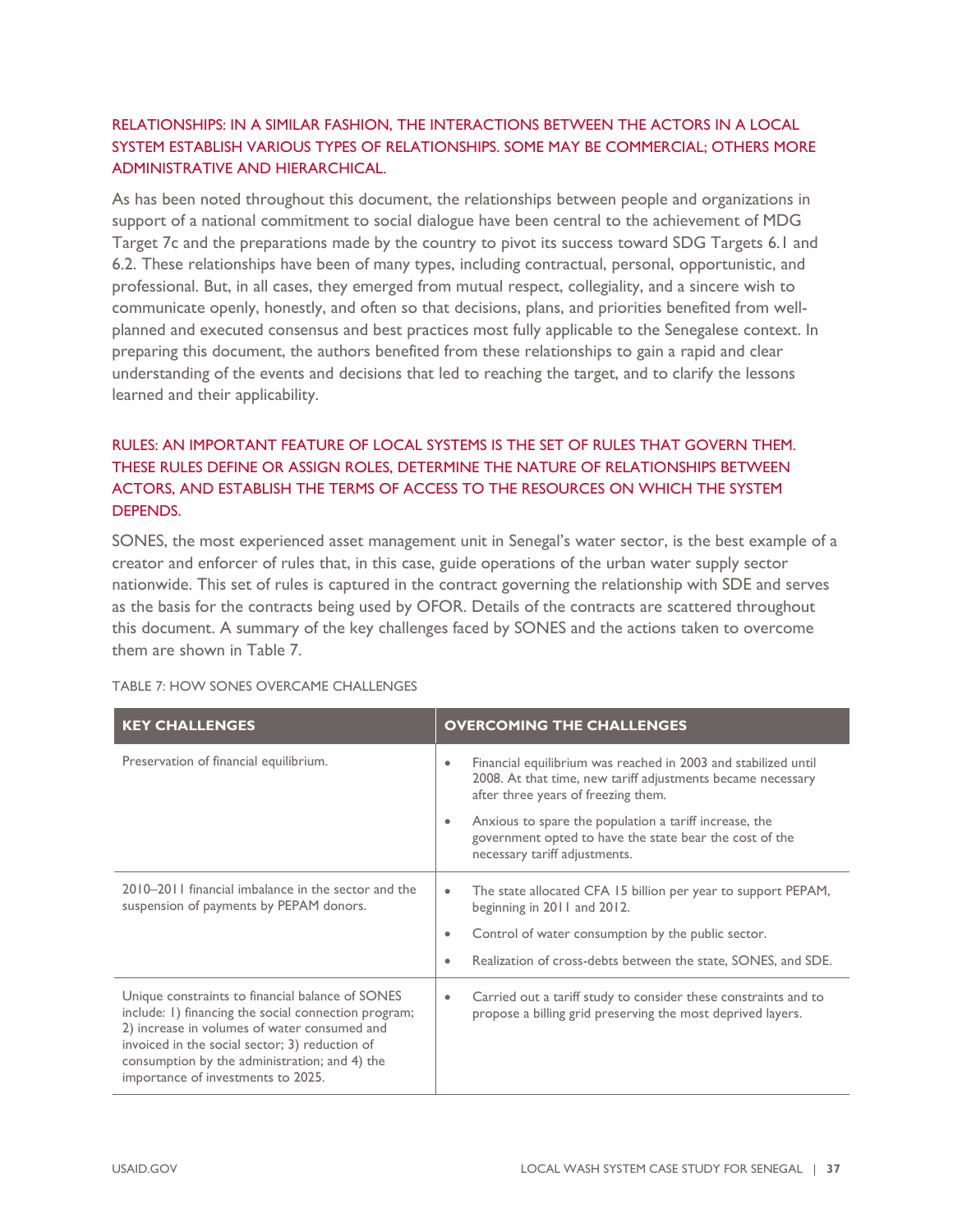### RESULTS: THE CONCEPT OF "RESULTS" IS EXPANDED TO INCLUDE MEASURES OF THE OVERALL STRENGTH OF THE LOCAL SYSTEM, AS WELL AS TRADITIONAL OUTPUTS AND OUTCOMES.

The PSE is Senegal's long-term economic growth strategy for 2035. It reiterates the government's commitment to expanding improved water and sanitation services, and introduces a monitoring unit responsible for tracking and evaluating partnerships and funding commitments, including those of the water and sanitation sectors.[59](#page-42-0) It is not specifically correlated to the SDGs, but instead serves as the national guide to accelerate progress toward emerging market status. The "results" presented in the plan are presented at multiple levels and with varying granularity. They will measure the quality of the system and the improvements it delivers.

At the highest levels, the GOS will be held accountable for internalizing—at all levels—a culture of transparency and accountability, and results-based management. Measurements of quality cover the creation of mechanisms for planning and dedicated M&E, strengthening the capacity of human resources, taking ownership of policies by all levels of society, and exercising control by the citizenry. Discipline and focus will be maintained by a Strategic Orientation Committee, under the authority of the President of the Republic; a Steering Committee, chaired by the Prime Minister; and an Operational Bureau for monitoring the PSE (BOSSE) and executing structure. Part of the PSE's institutional framework is a single coordinating body for M&E and a cell within each ministry receiving support from and communicating results to the cross-government coordinating entity.

For water supply, the PSE will continue to monitor access to safe water in rural and urban locations, with 2017 targets of 98 percent and 100 percent respectively. For sanitation, national monitoring focuses on the percentage of households with access to improved sanitation systems, with 2017 targets of 85 percent in urban areas and 70 percent in rural.<sup>[60](#page-42-1)</sup> No indicators are being applied that correlate directly to the SDGs.

<span id="page-42-0"></span><sup>59</sup> Sy, J. (2014). *Reforms and public-private partnerships in Senegal's rural water sector*.

<span id="page-42-1"></span><sup>60</sup> GOS. (2014). *Plan Sénégal Emergent (PSE)*.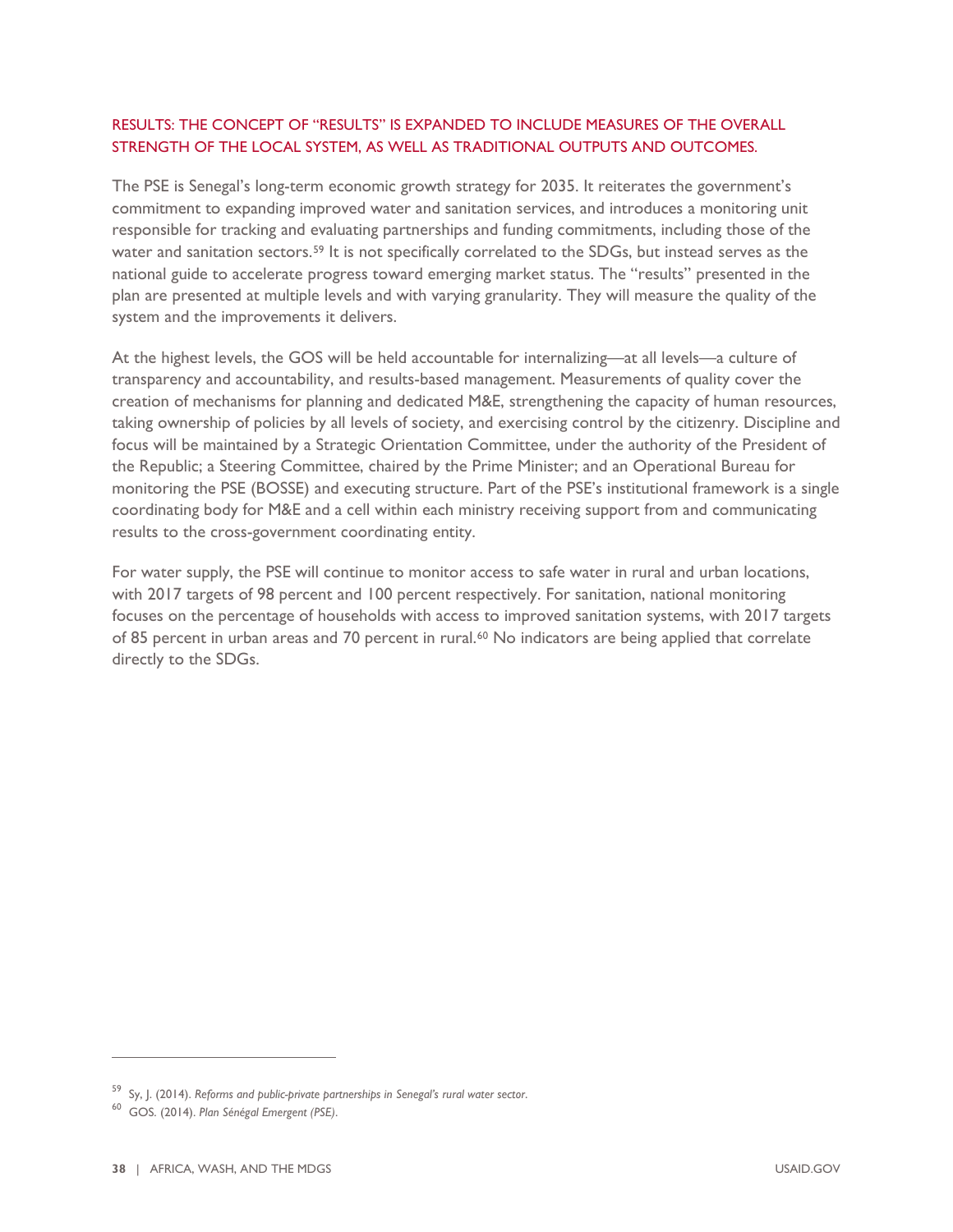### **BIBLIOGRAPHY**

- African Development Bank (AfDB) Group/Senegal. (2014). *Water and Sanitation Sector Project – PSEA,* 2014.
- African Ministers' Council on Water (AMCOW), World Bank Water Supply and Sanitation Project (WSSP), AfDB, & United Nations International Children's Emergency Fund (UNICEF). (2011). Water supply and sanitation in Senegal: Turning finance into services for 2015 and beyond. *AMCOW Country Status Overview*.
- Brocklehurst C., & Janssens, J. G. (2004). Innovative contracts, sound relationships: Urban water sector reform in Senegal. *Water Supply and Sanitation Sector Board Discussion Paper Series, Paper No. 1*. World Bank.
- Diallo*,* O. (2015a). *Levers of change in Senegal's rural water sector.* Washington, DC: World Bank WSSP.
- Diallo, O. (2015b). *Open for business: Senegal's rural water and urban sanitation sectors leverage private sector participation to improve service.* Washington, DC: World Bank WSSP.

Government of the Republic of Senegal (GOS). (2002). *Poverty reduction strategy paper* (*PRSP*).

- GOS. (2006). *Poverty reduction strategy paper II (PRSP II)*. International Monetary Fund Country Report No. 07/316.
- GOS. (2013). *National sanitation strategy for rural sanitation in Senegal, Volume 1*.
- GOS. (2014). *Plan Sénégal Emergent (PSE)*, p. 43.
- GOS. (2016). *Ministére de l'Hydraulique et de l'Assainissement*, *Hydraulique Rurale: Revue sectorielle conjointe.*
- International Water Association. (2013). *Mapping human resource capacity gaps in the water supply and sanitation sector: Country briefing note, Senegal.* USAID West Africa Water Supply, Sanitation, and Hygiene Project.
- Jammal, Y., & Jones, L. (2006). *Impact of privatization in Africa: Senegal water*. Boston Institute for Developing Economies.
- Ndaw, M. F. (2007). *Developing and implementing a monitoring system for the MDG roadmap: The PEPAM experience in Senegal.* [Presentation for World Water Week, Stockholm].
- Ndaw, M. F. (2016). *Private sector provision of water supply and sanitation services in rural areas and small towns*. World Bank WSSP.
- OFOR. (2016). *Reform of rural water supply: Strategic directions and operational action plans*. [Presentation].
- Organisation for Economic Co-operation and Development (OECD). (2009). *Private sector participation in water infrastructure: OECD checklist for public action*.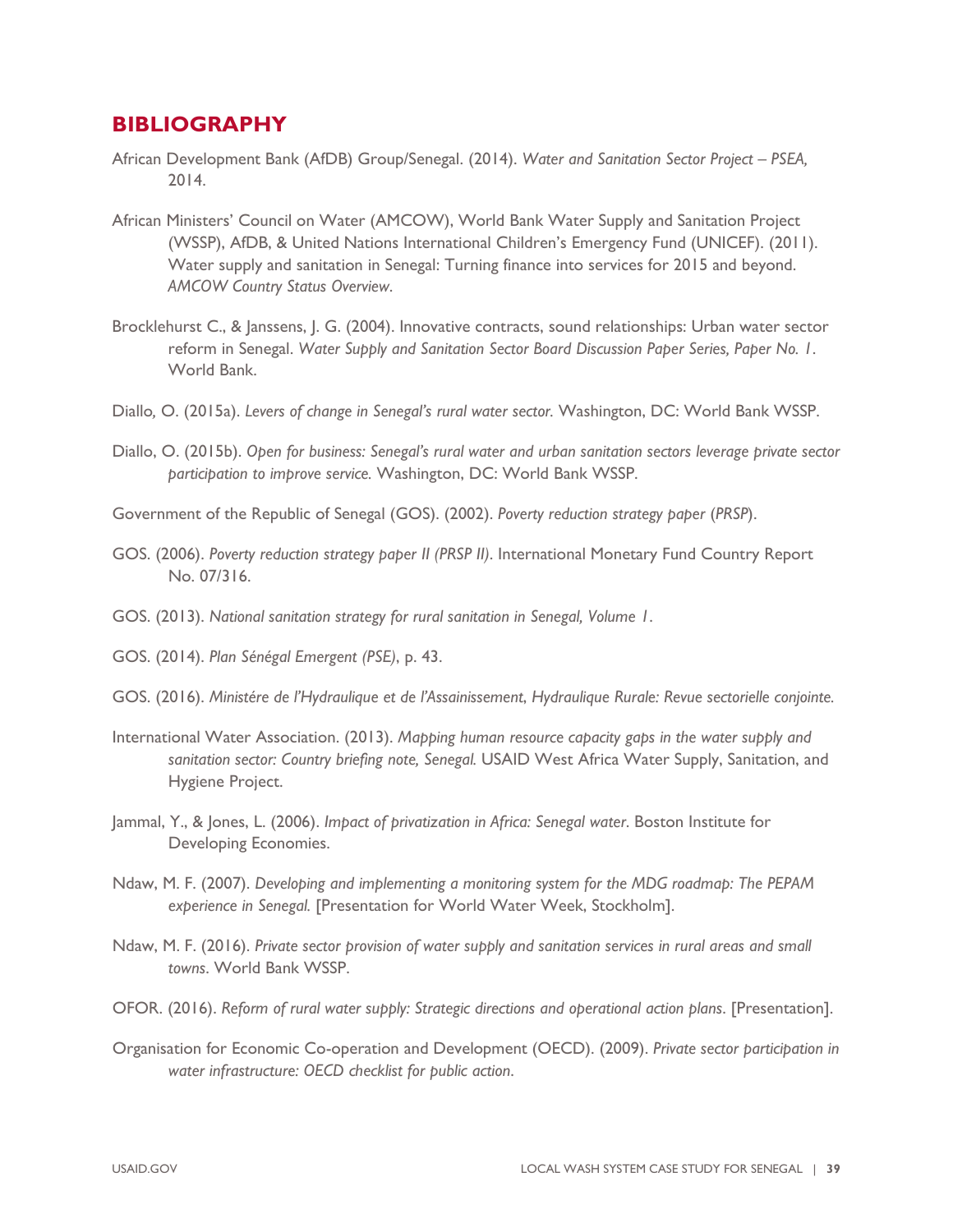Sakho-Jimbira, M. S., Hathie, I., Wade, I., Niang, A., & Niang, M. M. (2015). Measuring sustainable development for post-2015 in Senegal. *Initiative Prospective Agricole et Rurale, Post-2015 Data Test*. Norman Peterson School of International Affairs.

Senegal: Rural Drinking Water and Sanitation Program. (2013). *Joint sector review presentation*.

- St. Clair Green, C. (1997). Globalization and survival in the black diaspora: The new urban challenge. *SUNY Series in African American Studies*. State University of New York Press.
- Sy, J. (2014). *Reforms and public-private partnerships in Senegal's rural water sector*. [Slide presentation]. World Bank WSSP.
- Tremolet, S. (2010). Private sector participation in Senegal: A successful "home-grown" strategy? In Blanc, A. & Botton, S. *Water services and the private sector in developing countries* (pp. 131–147). Public-Private Infrastructure Advisory Facility and French Agency for Development.
- USAID. (2014). *Local systems: A framework for supporting sustained development*.
- World Bank Independent Evaluation Group. (2015). *Project performance assessment report Senegal: Longterm water sector project and supporting access to on-site sanitation services through output-based aid scheme*.
- World Health Organization (WHO)/UNICEF. (2015). Joint Monitoring Programme (JMP). Retrieved from https://www.wssinfo.org.